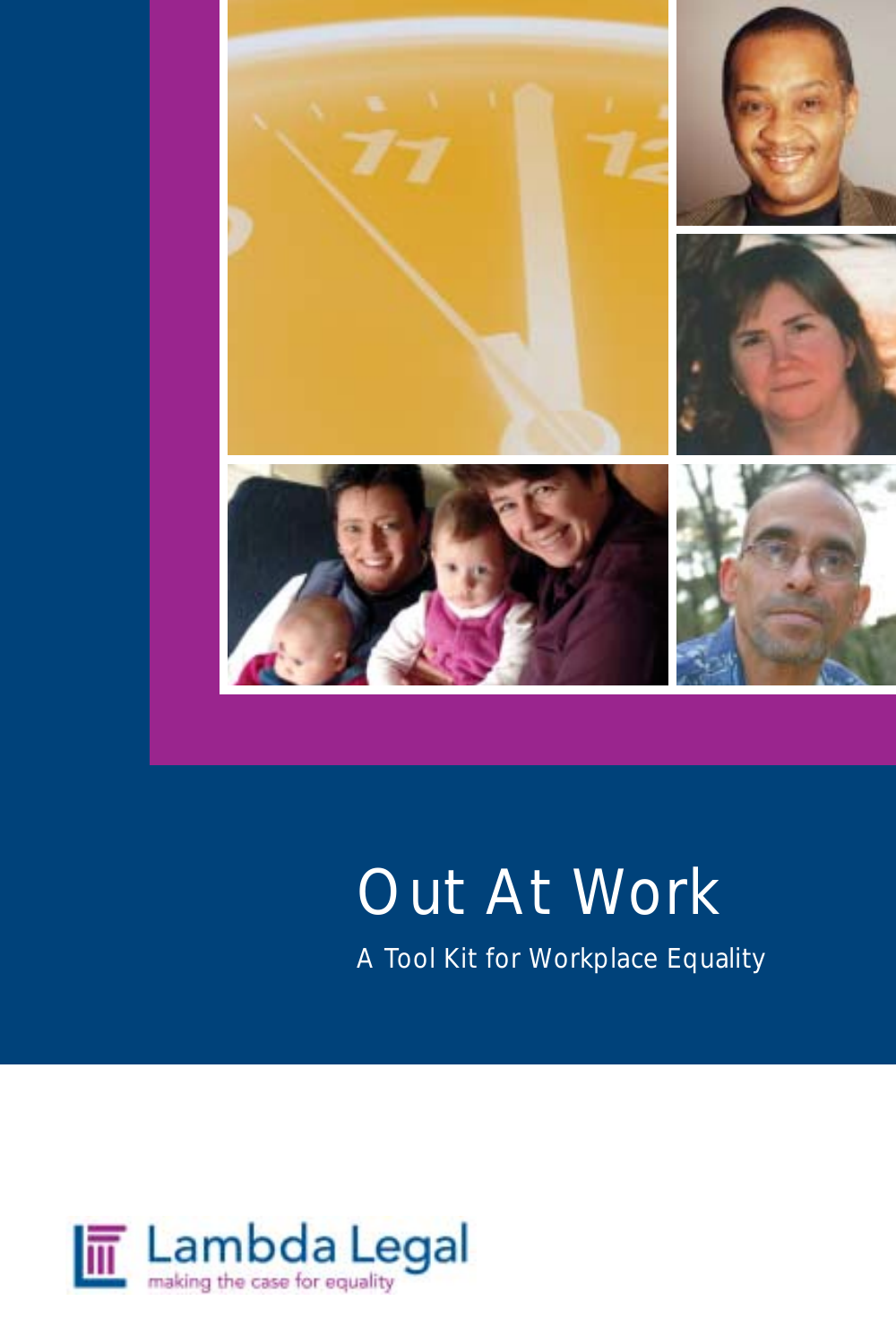More and more LGBT people are coming out at work. No matter where you work or what you do, you'll feel more secure in your job if you know your rights. For more than three decades, workplace equality has been a top priority for Lambda Legal. We have created this tool kit to give you the information you need to help guide you through your work life.

This kit is organized into three chapters. The first gives an overview of federal and state laws that protect LGBT people and people with HIV from employment discrimination. This area of law is constantly changing, as more states enact nondiscrimination statutes and local governments push ahead against LGBT discrimination and HIV bias. Check our website at www.lambdalegal.org for the most current information about protections available where you live. The second chapter answers many of the common questions that LGBT people and people living with HIV face in the workplace, including: What is a domestic partnership? What are the laws around restroom access for transgender people? How can I request a reasonable accommodation as a person living with HIV? If you think you are being discriminated against at work, you may want to skip to the third chapter — an overview of employment discrimination, and what you can do to protect yourself in the workplace and stand up for your rights.

Use this kit as you look for a new job or explore ways to make your current job better. In addition to the information provided, we have included worksheets to help you identify your specific circumstances and improve your workplace. If you need help fighting workplace discrimination or have any questions about this tool kit, contact Lambda Legal's Help Desk (www.lambdalegal.org/help or call toll-free 866-542-8336).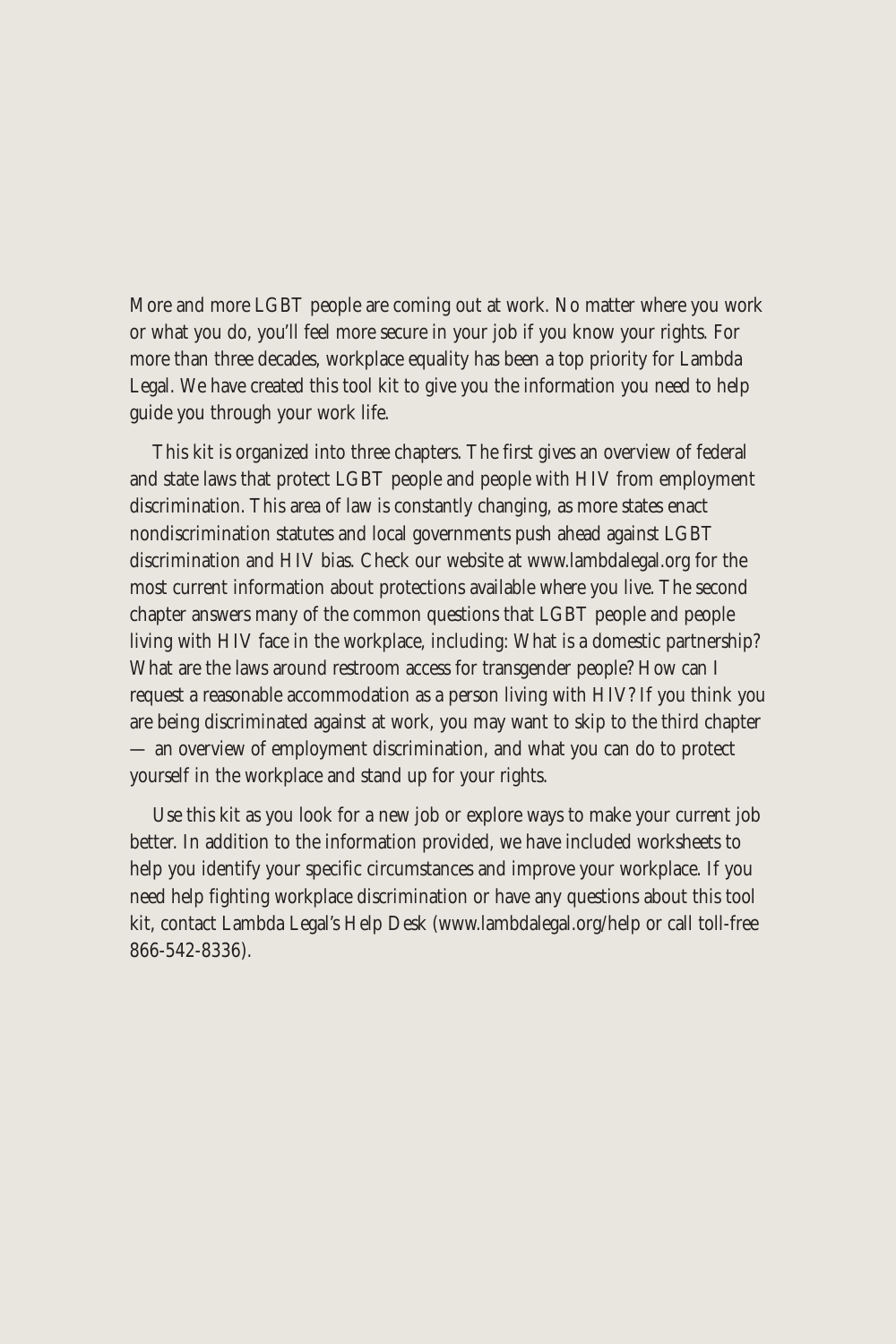# TABLE OF CONTENTS

# *Chapter 1: Laws and Legal Protections*

| Other Laws That May Protect You 10 |
|------------------------------------|

# *Chapter 2:*

*Workplace Issues for LGBT People and People with HIV*

| Domestic Partnership Benefits 16 |  |
|----------------------------------|--|
| Gender Identity and Expression19 |  |
|                                  |  |
|                                  |  |

# *Chapter 3:*

# *What to Do if You Experience Discrimination*

| Other Important Job Rights 34 |
|-------------------------------|

|--|--|--|--|--|--|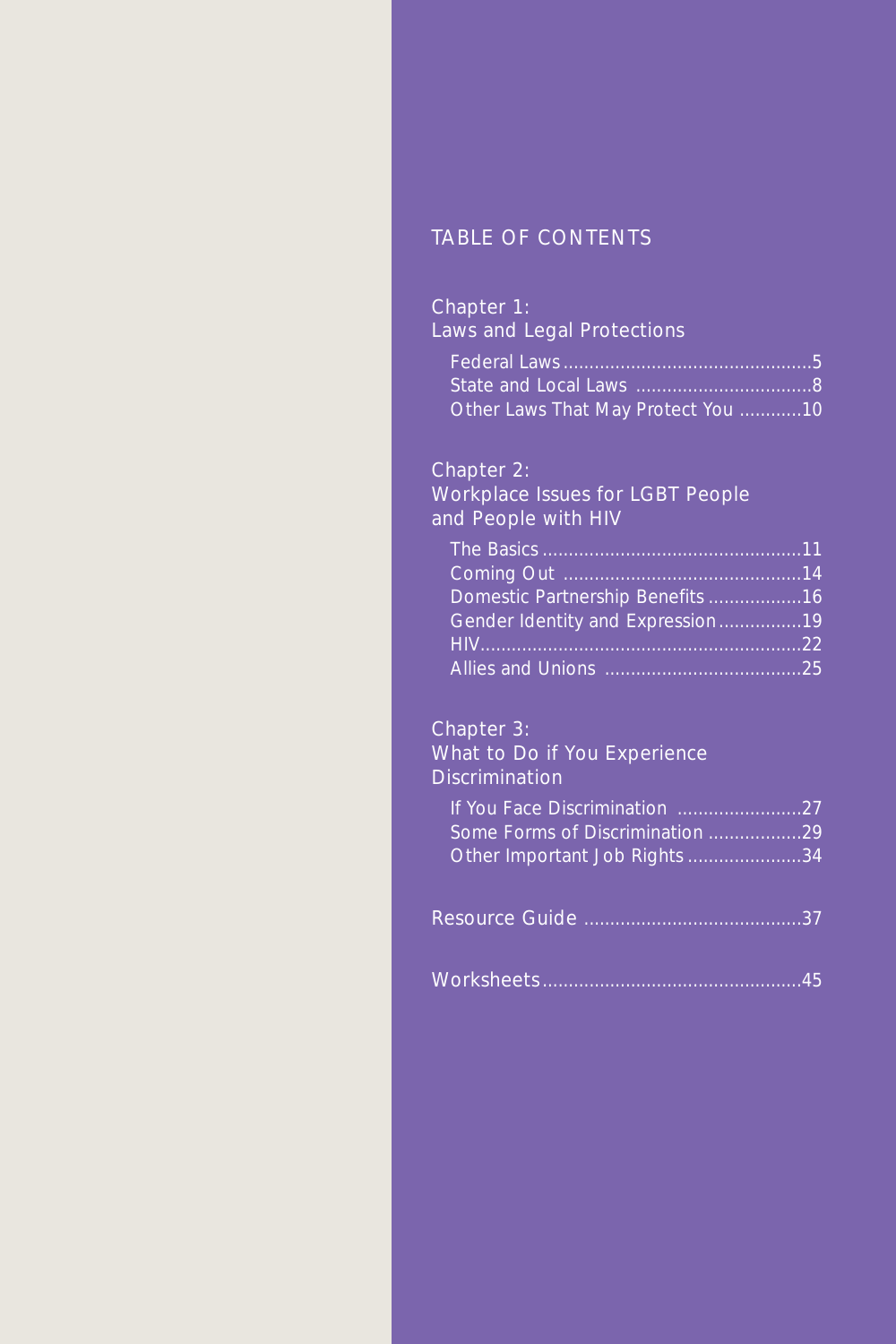

After many years of public advocacy, strategic litigation and hard work, lesbians, gay men, bisexuals, transgender people, people living with HIV and their allies have achieved a variety of legal protections against workplace discrimination based on sexual orientation, gender identity and HIV status. There are now federal laws in place that protect people living with HIV from discrimination in any workplace with 15 or more employees, but LGBT people have far less sweeping protections, as we will see below.

# FEDERAL LAWS

# Sexual Orientation and Gender Identity

There is currently no federal law that explicitly forbids sexual orientation and gender identity discrimination in private-sector (nongovernment) jobs. In some cases, LGBT employees may be protected by the federal sexual harassment and antidiscrimination provisions in Title VII of the Civil Rights Act of 1964. Title VII prohibits employment discrimination based on race, color, religion, sex or national origin. Federal law also prohibits

age discrimination against workers over the age of 40, workers with disabilities, pregnant women and those who belong to or refuse to join a labor union.

A growing number of federal courts around the country are recognizing that Title VII's prohibition on workplace sex discrimination bars discrimination against transgender employees. Most courts that have reached this understanding recognize discrimination against transgender employees as a prohibited form of sex stereotyping. Judges are coming to understand the difference between sexual orientation and gender identity and expression, and have been more inclined to interpret Title VII to prohibit discrimination on the basis of gender identity or expression than sexual orientation. Passage of the Employment Non-Discrimination Act (see *The Long Fight for Federal Employment Protections* on page 7) would make gender identity protection explicit and unmistakable in federal law, as well as cover sexual orientation protection.

In contrast to workers in the private sector, all federal employees are protected against sexual orientation discrimination under Executive Order 13087. Federal law also prohibits public employment discrimination based on sex, including sex stereotypes. If you experience discrimination for failure to conform to stereotypes about your gender, you may have a viable claim under federal law.

Public employees enjoy certain constitutional protections against discrimination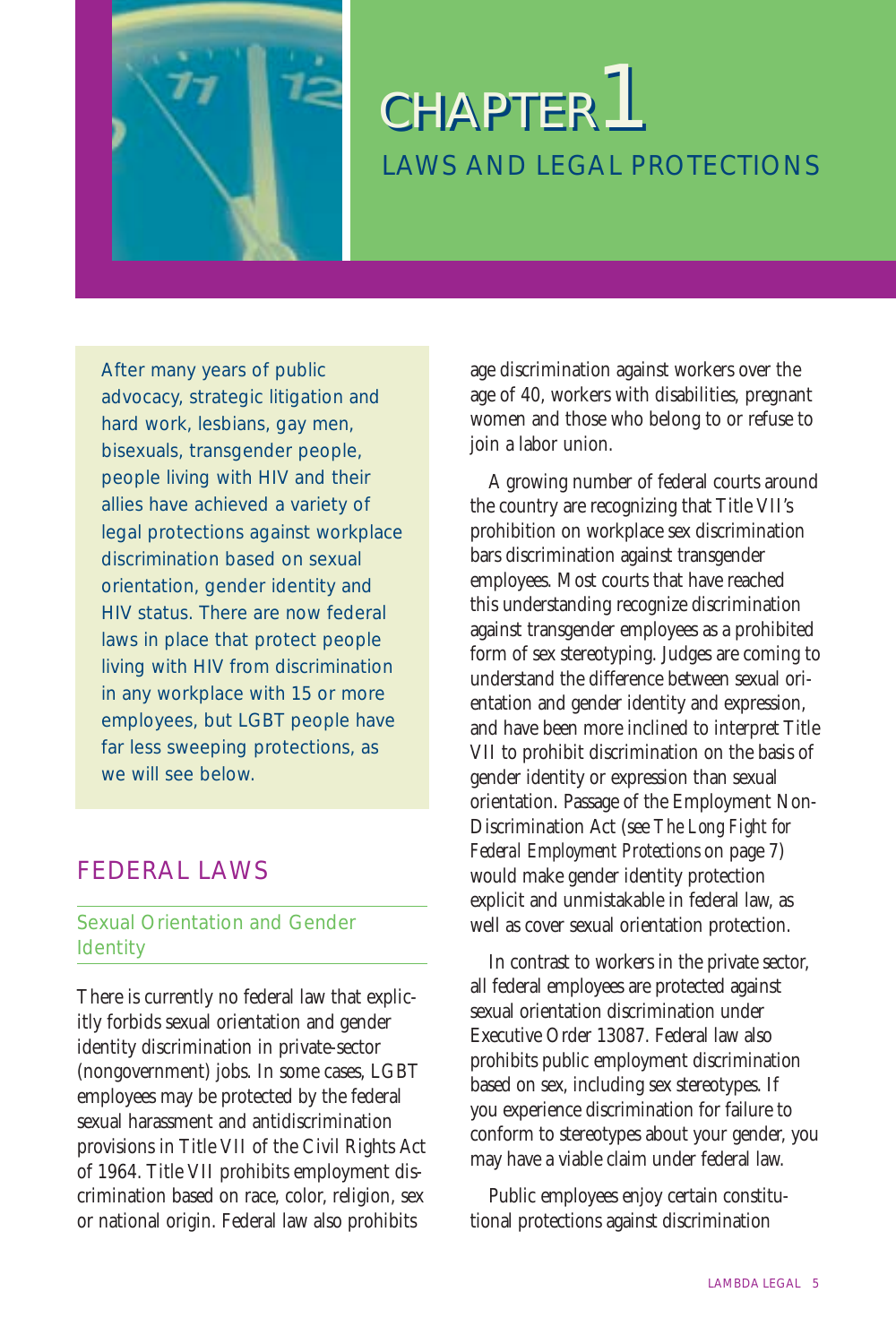because the Equal Protection Clause of the Fourteenth Amendment prohibits the government (and government employers) from purposely discriminating against someone without justification. Public employees have also used the First Amendment's right to free speech to protect the right to come out publicly. And Lambda Legal has successfully used the First Amendment to defend the right of teachers to discuss LGBT issues in the classroom and to uphold the rights of public employees to associate with gay men and lesbians.

### **HIV**

The Americans with Disabilities Act and the Rehabilitation Act of 1973 are the two major federal laws that protect people with disabilities, including people living with HIV. The ADA prohibits discrimination against people because they are disabled or perceived to be disabled in any workplace with at least 15 employees, other than federal agencies. The Rehabilitation Act prohibits disability discrimination by federal agencies or contractors or by employers that receive federal funding. The Rehabilitation Act provides protections similar to those provided by the ADA.

Under the ADA, employers who do not want to hire a person because he or she is disabled cannot refuse to do so unless the individual's disability would truly prohibit him or her from being able to perform the essential functions of the job. In 1998, the U.S. Supreme Court found that a person with asymptomatic HIV was covered by the ADA. This is the view of the vast majority of courts that have considered the issue, although a few have found that particular individuals living with HIV were not disabled. The ADA also outlines specific rules about providing confidentiality and privacy for job applicants and employees with HIV. For instance, applicants do not have to disclose their HIV status to a prospective employer unless it affects their current ability to perform the job. Prior to offering a job, an employer cannot test applicants for HIV. Once an employer makes a

# WHAT IS U.S. LAW TODAY?

Employers may not discriminate against employees because of race, color, religion, sex, national origin, pregnancy, disability, age (over 40) or union membership at any stage of the employment relationship — from job advertisements, application reviews and interviews to working conditions, promotions, performance evaluations and references. The law is still developing, but according to

a number of court decisions, LGBT employees are protected from sex discrimination in some circumstances that involve genderbased acts and stereotypes.

The Equal Employment Opportunity Commission was established under the Civil Rights Act of 1964. The EEOC created sexual harassment regulations, that have been used occasionally to protect LGBT people from gender-based sexual harassment.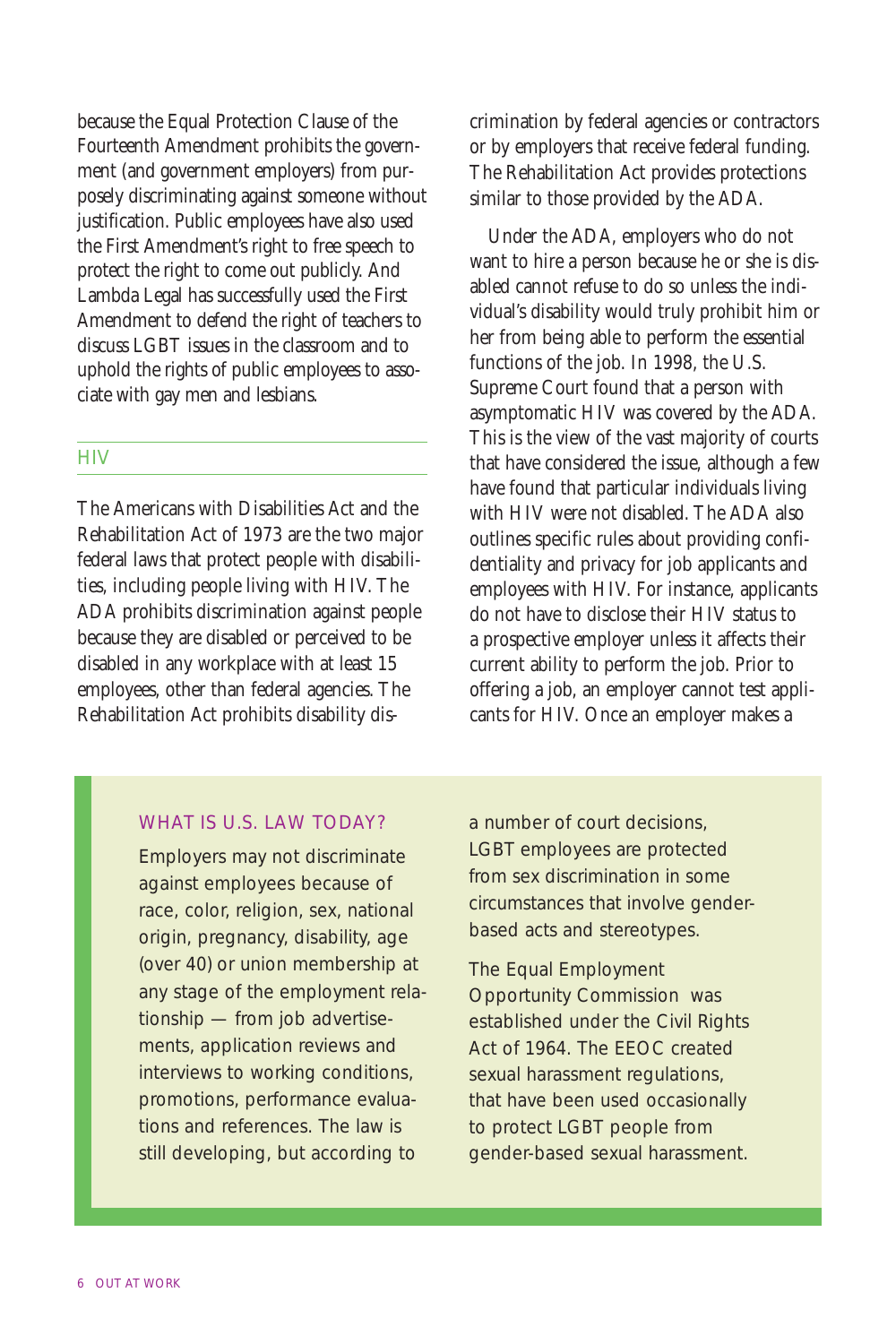# THE LONG FIGHT FOR FEDERAL EMPLOYMENT PROTECTIONS

In 1974, Representative Bella Abzug of New York introduced the first federal bill to ban sexual orientation discrimination in employment, housing and public accommodations. It did not pass.

Since that time, the Employment Non-Discrimination Act (ENDA), has gone through various incarnations and re-introductions, none of which has become law. In seeking political compromise, past versions have failed to include gender identity or expression protections or have exempted small workplaces, religious organizations and nonprofit organizations like the Boy Scouts. Some versions have discarded the uniform right to equal benefits for equal work.

In an era of greater awareness and empowerment, transgender activists and their allies insist that protections on the basis of gender identity can no longer be ignored or sacrificed in this battle. Notably, in 2006 three states that passed sexual orientation nondiscrimination laws (Illinois, Maine, Washington) also included gender identity. Today, advocates insist that ENDA legislation must forbid employers with 15 or more employees from discriminating on the basis of sexual orientation or gender identity or because they believe that an employee associates with LGBT people.

### TIMELINE OF FEDERAL PROTECTIONS

**1025**<br>EMPLOYMENT DISCRIMINATION BASED ON UNION MEMBERSHIP BANNED

**SEX-BASED WAGE DISCRIMINATION** BANNED

**1964 AMPLOYMENT DISCRIMINATION BASED** ON RACE, COLOR, RELIGION, SEX AND NATIONAL ORIGIN BANNED

**1967 EMPLOYMENT DISCRIMINATION AGAINST** PEOPLE AGE 40 AND OVER BANNED

**1974 PMPLOYMENT DISCRIMINATION AGAINST** FEDERAL EMPLOYEES WITH DISABILITIES **BANNED** 

**1974 ADISCO BILL TO BAN SEXUAL ORIENTATION** DISCRIMINATION IN EMPLOYMENT IS INTRODUCED BUT NOT PASSED

**1982 EMPLOYMENT DISCRIMINATION AGAINST** PREGNANT WOMEN BANNED

**1986**<br>EMPLOYMENT PROTECTIONS FOR IMMIGRANTS PASSED

0001<br>EMPLOYMENT DISCRIMINATION AGAINST PEOPLE WITH DISABILITIES BANNED

**006 ANDERS TO THE SENATE FLOOR** FOR A VOTE BUT DOES NOT PASS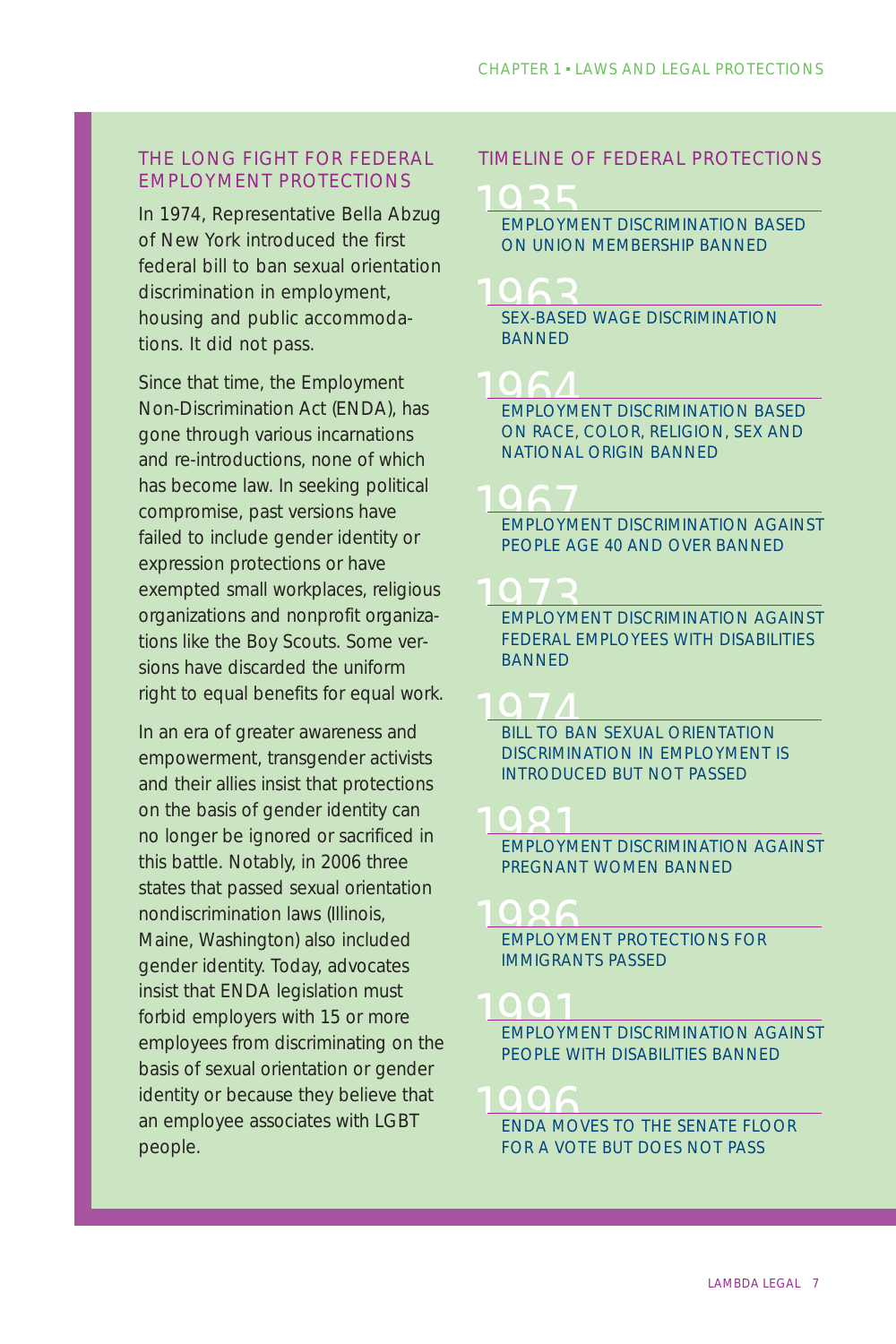conditional offer (conditioned on passing a physical exam, for example), employers can test a prospective employee for HIV, but only if the test is given uniformly to all prospects.

An employer can ask about a prospective employee's health, but can't use the answers to screen out people with disabilities unless the screening is based on inability to perform job-related functions. After an employee is hired, an employer can usually only ask questions about disability or health if the inquiry is "job-related and consistent with business necessity." All information and records obtained about an applicant's or employee's medical condition must be kept confidential by the employer.

Another useful federal safeguard for employees living with HIV is the right to reasonable accommodations. Depending on the circumstances, an employer's reasonable accommodations could include approving a flexible schedule, making the office wheelchair accessible or agreeing to other adjustments that allow a disabled employee,

including one with HIV, to perform the essential functions of a job.

As required by the ADA, what accommodation is "reasonable" and must be provided depends on the specific job, the employee's medical needs and the employer's size. An employer has the right to ask for information to make sure the employee is disabled and in need of reasonable accommodations and may not have to provide an accommodation that is too expensive or administratively difficult.

# STATE AND LOCAL LAWS

A number of cities, counties and states have passed laws that can help protect LGBT people and people living with HIV. Unlike the federal ENDA, which would specifically address employment discrimination, many of the state, city and county laws encompass a wider range of protections, including housing and public accommodations. (Public accommodations are private entities who own, lease or operate facilities such as restaurants, retail stores, private

#### AT WILL EMPLOYMENT

In most states, most workers are employed "at will." Generally, they can be fired for any reason, with or without notice, except for a discriminatory or illegal reason (i.e., race or sex) as defined by federal, state or local law. Legal avenues for at will employees are limited.

If you do not have an employment contract and you don't

belong to a union, you are most likely an employee at will. An employment contract or employee handbook may include specific information about how to make a work-related complaint, but promises made in an employee handbook are not always enforceable. On the other hand, employment protections that your union obtains in a collective bargaining agreement are, by nature, enforceable.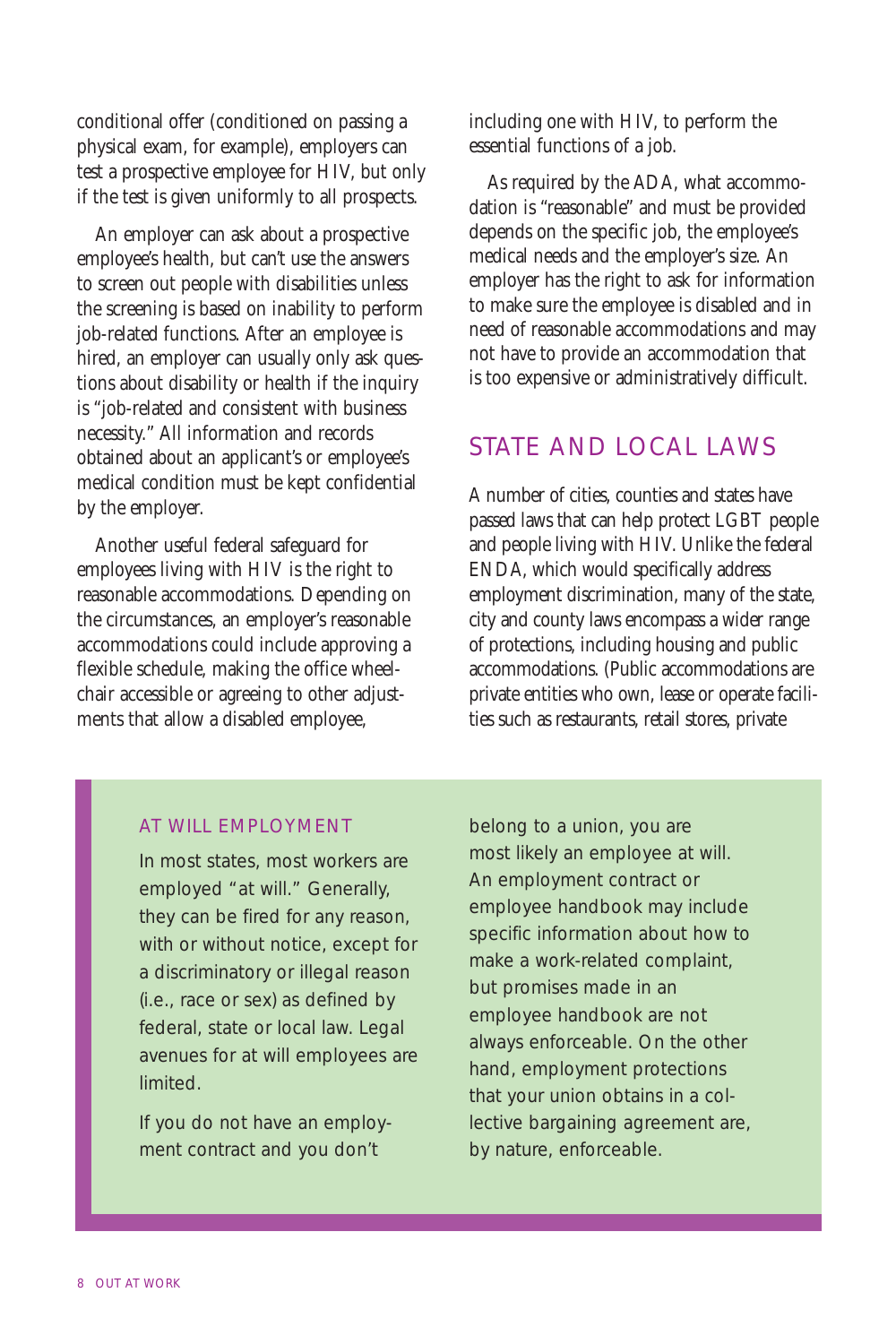# WHAT IS A PUBLIC EMPLOYEE?

A public employee is a person who is employed by a municipal, county, state or federal agency or state college or university. On the whole, LGBT people who are public employees have broader

protections than those working in the private sector. Indeed, with the exception of the military and possibly intelligence positions, it is widely recognized that sexual orientation discrimination in a government workplace lacks a rational basis and is unconstitutional.

schools, doctors' offices, homeless shelters and day care centers, among others.)

In 1982, Wisconsin was the first state to outlaw employment discrimination based on sexual orientation. Nine years later, the next state — Hawai'i — enacted this protection, and now more than one-third of all states protect employees from sexual orientation discrimination. Some states also prohibit employment discrimination based on gender identity or expression. To find out if your state has laws prohibiting discrimination based on sexual orientation and gender identity or expression, visit www.lambdalegal.org for the most up-to-date information.

While federal discrimination law applies only to employers with 15 or more employees, state laws generally cover smaller employers. Many of these state provisions cover perceived sexual orientation and gender identity, so that people discriminated against because they are perceived to be gay or transgender can state a claim, even if they are not gay or transgender or not out. There also may be state or local laws that protect political activity or expression, including coming out. Colorado and North Dakota also forbid employers from discriminating against employees based on their lawful actions

outside of work, so this can cover LGBT employees, as well. Finally, some states and municipalities have prohibitions against marital status discrimination that may cover employees who are trying to obtain recognition of their same-sex relationships.

State nondiscrimination laws ban discrimination in hiring, promotion and firing and expressly prohibit harassment based on sexual orientation (and sometimes gender identity and expression), but they may not require that employers provide equal benefits to their employees. A number of local government entities have tried to address that harm by making equal health benefits available to domestic partners of public employees. In 1997, the city and county of San Francisco became the first jurisdiction in the United States to enact an Equal Benefits Ordinance that requires city contractors to provide the same benefits to employees who have domestic partners as they provide to employees who are married. According to the Human Rights Campaign, as of March 2006, one state (California) and 12 cities and counties had passed an equal benefits law.

Many states prohibit disability discrimination, and some states expressly prohibit discrimination against anyone with HIV. In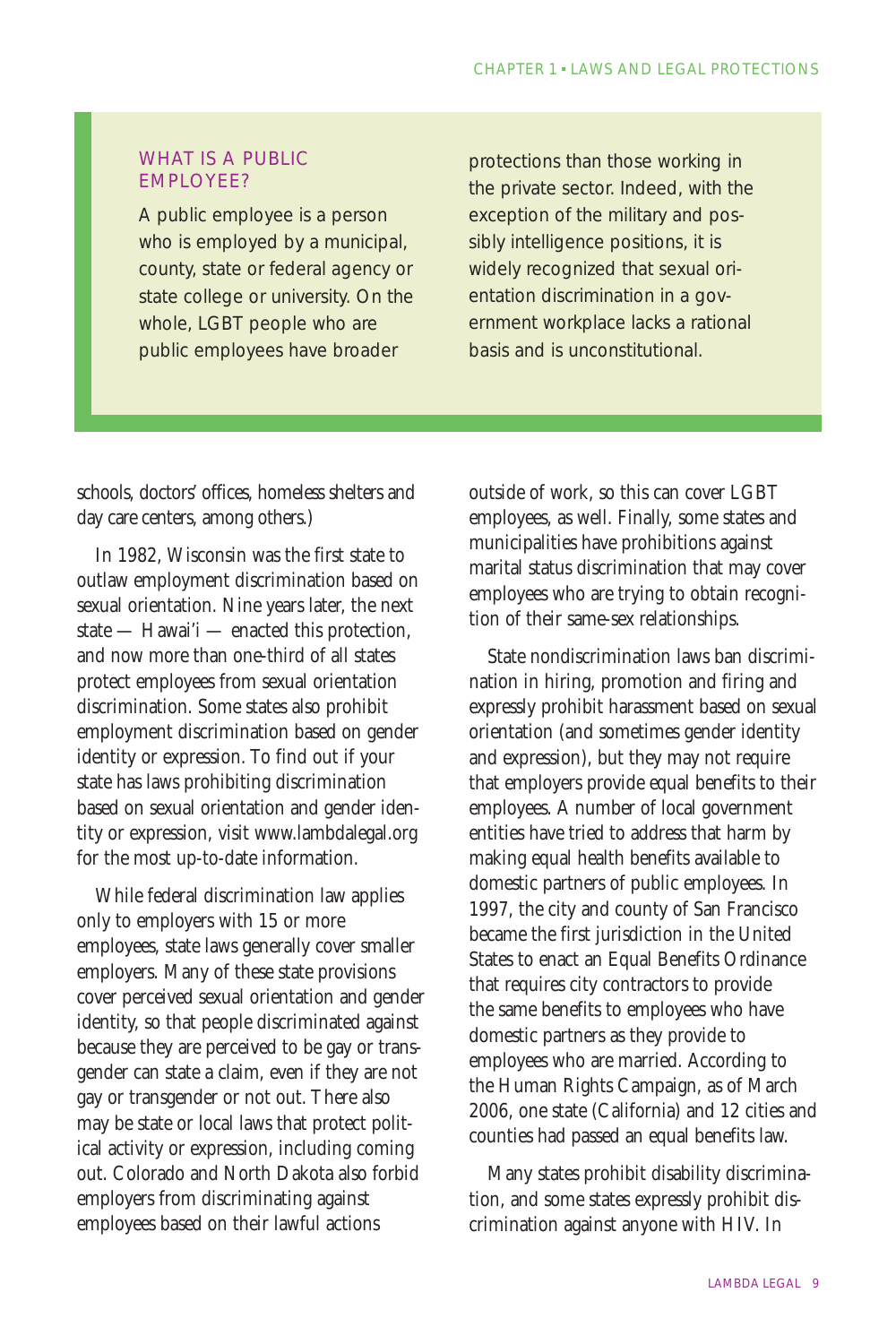addition, some cities offer specific protections for workers with HIV. In some cases, these laws provide greater protection for people living with HIV than the federal protections provided by the Americans with Disabilities Act and Rehabilitation Act.

All state laws have some exceptions. For example, many religiously affiliated employers are exempt from laws that prohibit discrimination against LGBT people although publicly funded religious organizations are sometimes held to a higher standard by the courts. Some state laws also include exemptions for domestic workers and various categories of nonprofit or tax-exempt organizations (i.e., social or fraternal clubs, charitable organizations operated by political organizations and youth service organizations).

While state laws prohibiting employment discrimination only cover some LGBT people, protections granted by large cities and counties widen the scope. Close to half of all people in the United States live in an area that bars employment discrimination based on sexual orientation. According to the Human Rights Campaign's annual "State of the Workplace" report from 2006, 162 counties and cities had outlawed sexual orientation discrimination in public and private employment and 82 counties and cities had outlawed discrimination based on gender identity or expression in the workplace. According to the National Center for Transgender Equality, more than 30 percent of the U.S. population lives in an area that bars employment discrimination based on gender identity or expression.

# OTHER LAWS THAT MAY PROTECT YOU

If you live in an area without explicit legal rights for LGBT employees or you are not a public employee, there may be ways you can protect yourself or respond to unfair treatment in the workplace by using other laws in place. For example, if your employer has a contract or collective bargaining agreement protecting you from discrimination for sexual orientation or gender identity and expression, you may have legal protections under labor contract law.

In addition, you may have other avenues of legal recourse because some forms of discrimination may violate state codes of professional conduct or ethics. Certain tort and common law theories, such as infliction of emotional distress, defamation, breach of the covenant of good faith and fair dealing, wrongful termination in violation of public policy and interference with contract or prospective business advantage, may also apply. An employee suffering harassment on the job may also be able to seek redress for emotional injuries through workers' compensation. And an employee who is fired after colleagues see her with her same-sex partner outside of work may be able to sue for invasion of privacy. Some courts have also applied other state nondiscrimination laws, including disability protections, to transgender employees as well. In general, remember that the laws — particularly in the field of transgender rights — are evolving, and employers are not always following advances in the courts.

Lambda Legal secures legal precedents and interpretations of the law that improve the working lives of LGBT people, people living with HIV and their allies. We also help people understand what these laws mean in everyday life. The following chapters describe some practical and proactive actions that individual employees and groups can take to create workplaces free from discrimination.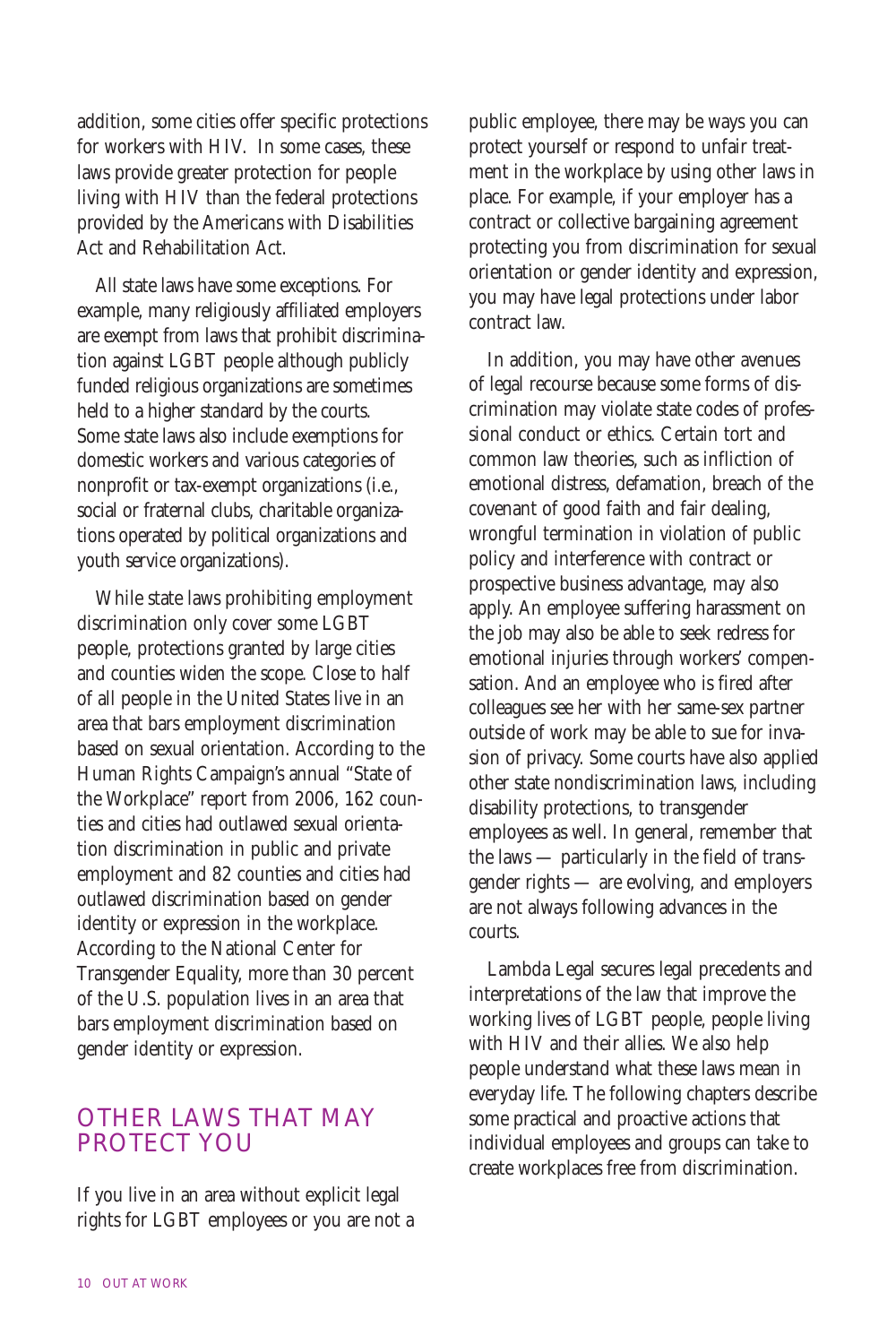

# WORKPLACE ISSUES FOR LGBT PEOPLE AND PEOPLE WITH HIV **CHAPTER 2**

This chapter covers a broad range of workplace issues that lesbians, gay men, bisexuals, transgender people and people living with HIV frequently encounter in the workplace. We encourage you to use these questions and answers in the way that serves you best — feel free to read through them from beginning to end or go directly to the questions that concern you most. If you need further help, or have a question that you don't see listed here, contact Lambda Legal's Help Desk (www.lambdalegal.org/help or toll-free 866-542-8336) or check out our Resources Guide at the end of this tool kit.

# THE BASICS

Across the country, LGBT people balance their need to work with their right to honor and express their sexual orientation or gender identity. More than 80 percent of Americans believe that sexual orientation discrimination in the workplace is wrong and 61 percent of Americans believe that transgender people should be protected from discrimination by law. But Lambda Legal's 2005 Workplace Fairness Survey revealed that a large number of lesbian and gay employees still face discrimination. Thirty-nine percent of survey respondents reported experiencing some form of discrimination or harassment in the workplace because of their sexual orientation during the past five years. Clearly, more work is needed before people feel comfortable being out at work.

# Why are employee nondiscrimination policies important?

Employee nondiscrimination policies are a primary way to improve workplace conditions for all LGBT people and people living with HIV. Employers often have nondiscrimination policies that cover characteristics such as race, age and religion. Adding sexual orientation, gender identity or expression and HIV status to this policy is a vital step toward creating a safe, respectful workplace. If you work in a jurisdiction where there are no laws that explicitly protect you against sexual orientation or gender identity discrimination, an employer's policy may be the only thing you can point to in the event of anti-LGBT discrimination.

In recent years, there has been a positive trend among employers towards antidiscrimination policies that prohibit discrimination based on sexual orientation. As of June 2006, the Human Rights Campaign found in its annual State of the Workplace Report that 86 percent of Fortune 500 companies prohibit discrimination based on sexual orienta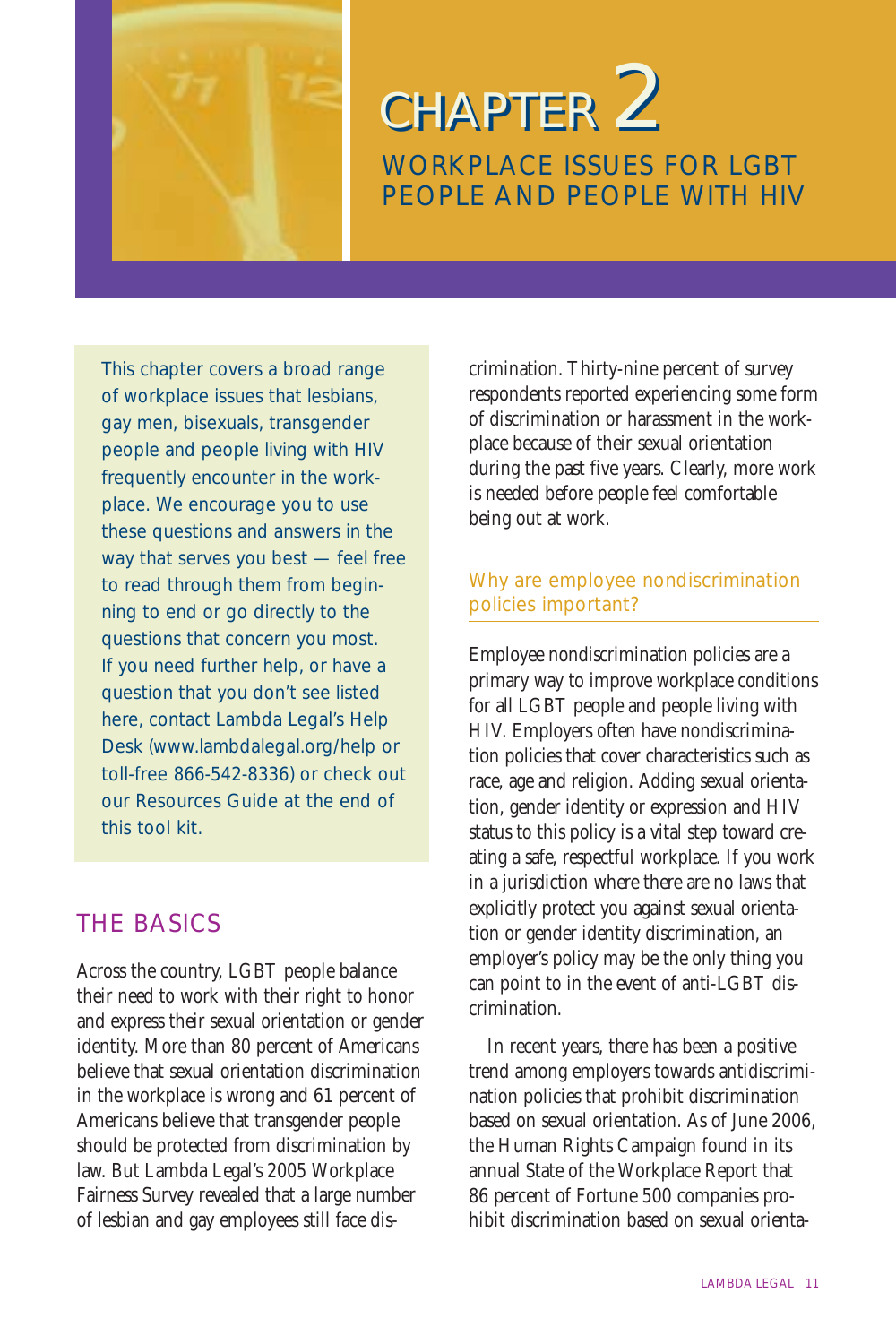tion. A much smaller number of company policies include gender identity, although that number is rapidly increasing. LGBT activists, allies, employee groups and unions should work together to draft policies, apply pressure and form alliances to make sure an inclusive policy is put in place and enforced.

# What constitutes a strong nondiscrimination policy?

There is no standard language for employee nondiscrimination policies. Different policies can be interpreted to cover (or exclude) various forms of discrimination — and, even more importantly, policies often spell out how an employer will respond in the event of discrimination. When examining an employer's nondiscrimination policy, or advocating for the implementation of a new policy, keep in mind that a strong nondiscrimination policy should include the following:

- Clear language that discrimination and harassment based on sexual orientation, gender identity or expression and HIV status will not be tolerated
- Specifics about prohibited behavior
- A description of the penalties for violating the policy
- A clear outline or grievance procedure for an employee who has experienced or witnessed discrimination
- A declaration of the employer's commitment to prompt investigation of complaints of discrimination
- A promise of protection against retaliation
- A commitment by the employer to be legally bound by its policy

When developing inclusive nondiscrimination or equal employment opportunity policies, you and your employers should be attentive to all aspects and stages of employment, from recruitment to termination.

# What constitutes effective workplace diversity training?

Workplace diversity trainings provide an opportunity to educate staff about the issues affecting lesbian, gay, bisexual and transgender people and people with HIV. These programs are another way, besides implementing an inclusive nondiscrimination policy, that employers can demonstrate their commitment to fostering diversity and creating a respectful work environment. An effective diversity training will examine hidden as well as overt bias and give people conflict-resolution skills and tips about becoming workplace allies. Attendees should learn how they can make the workplace a more welcoming place for their LGBT co-workers and those living with HIV. Such programs should also include training to allay fears about HIV transmission, educate about HIV prevention and provide resources for employees with HIV or those with family members with HIV. Ideally, the company's diversity trainers will be well versed in sexual orientation and gender identity issues. Check their references and talk to people at other workplaces to see if their workshops are successful and practical.

# What is an LGBT employee resource group?

LGBT employee resource groups (ERGs) can start out as lunchtime meetings or listservs for interested workers and develop into powerful agents for change within the workplace.

Often ERGs work to create company nondiscrimination policies or to obtain domestic partner benefits. They may also provide resources and support for LGBT employees or information for management. Some ERGs focus on advocacy and workplace activism, while others primarily provide social networking and support.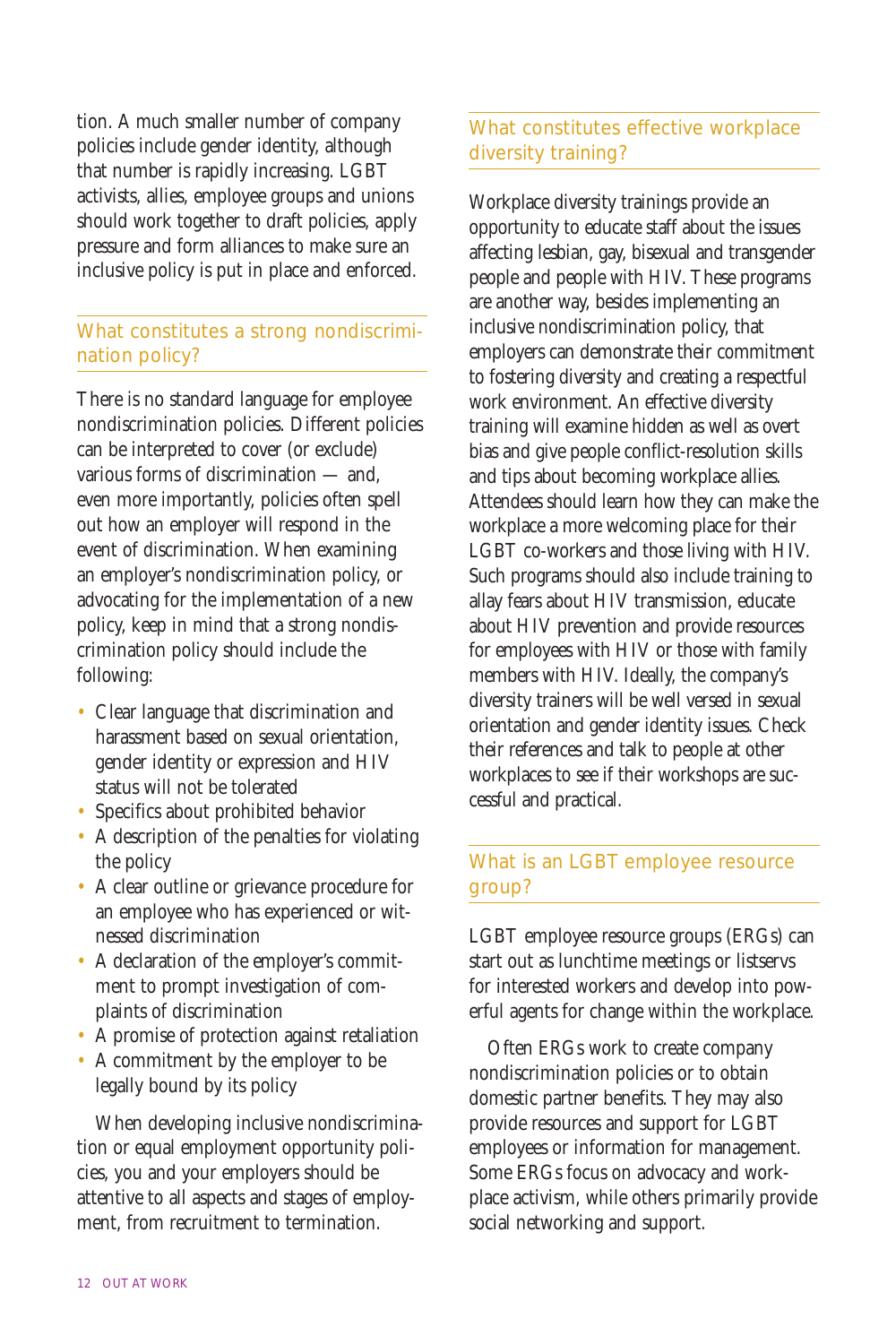Many LGBT employee resource groups including the LEAGUE at AT&T, the nation's oldest LGBT employee resource group — have implemented safe space programs. Usually, safe space programs are

designed to let all workers know that discrimination will not be tolerated and that their workplace respects and values its LGBT employees. One feature of the safe space may be visual cues such as magnets, stickers or

# *MATTER OF MATTHEW CUSICK AND CIRQUE DU SOLEIL*

*"When I was fired by Cirque du Soleil, it was the worst day of my life. This kind of discrimination tears people's dreams and careers apart. While other people in all sorts of professions will still face HIV discrimination, after today they will have a powerful tool with the settlement we reached."*

In this landmark HIV discrimination case, Lambda Legal represented Matthew Cusick, who was fired from his job as an acrobat in Cirque du Soleil because he has HIV. Cirque hired Cusick to train for its popular Las Vegas-based show, *Mystere*. Cusick spent months training and cleared exams by Cirque's doctors, who said he was a healthy athlete, fully capable of performing. But shortly before he was scheduled to start, Cirque told Cusick that because he has HIV, the company would not continue to employ him. Cusick called Lambda Legal's Help Desk. We filed a federal discrimination complaint charging that Cirque had no reason to fire Cusick, since he does not pose a health risk or safety threat to himself or anyone else. Following a determination by the federal Equal Employment Opportunity Commission that Cirque had likely engaged in illegal discrimination,

*— MATTHEW CUSICK*

Lambda Legal reached a settlement with the company - the largest settlement ever for an HIV-discrimination complaint settled with the EEOC. Cirque paid a record \$600,000 to end the federal disability complaint, initiated companywide antidiscrimination training and altered its employment policies worldwide concerning people living with HIV.

#### LAMBDA LEGAL'S IMPACT

This is one of many examples of Lambda Legal's vigorous efforts to ensure that people with HIV and LGBT people are treated fairly at work. The case upholds the principles of the Americans with Disabilities Act. It also shows that it is the responsibility of employers to be up-to-date on the facts of HIV and treat people with HIV as they would treat other employees — and not rely on myths, fears and stereotypes about the disease.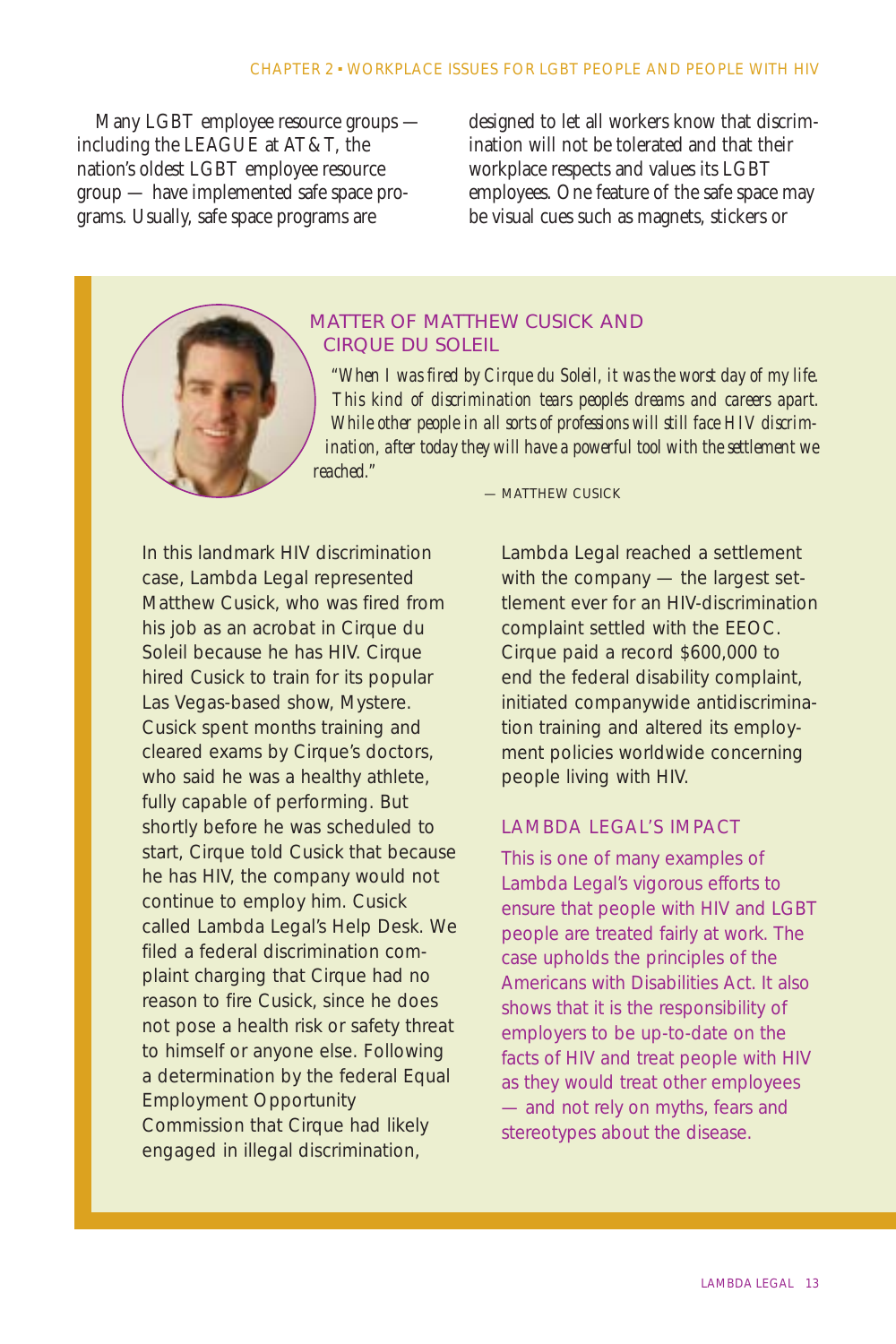posters to help LGBT employees feel supported and safe to be out on the job. Even without a formal safe space program, many ERGs are active in creating a welcoming environment for LGBT people.

LGBT professional associations serve a similar networking purpose for LGBT people who may not work in large or centralized workplaces. These associations may be initiated through an LGBT caucus or committee of a larger professional association. In addition to providing support and networking for LGBT professionals, LGBT professional associations may seek to expand the profession's understanding of LGBT issues and elevate their advocacy on behalf of LGBT civil rights.

LGBT people who work alone or in small workplaces can find support in LGBT groups or organizations that are not specifically tied to their workplace or profession. The state groups affiliated with Equality Federation (www.equalityfederation.org) or a local LGBT community center (www.lgbtcenters.org) may be a good place to look for support. LGBT people with their own businesses may also want to research whether their city has an LGBT business association or chamber of commerce.

# COMING OUT

# How should I decide whether to come out at work?

If you've been working at your job for a while and you're thinking about coming out to your co-workers or supervisor, you have the advantage of being familiar with the culture at work. In general, it will be easier to be out if you have a support system in place. Talk it over with family, friends or a supportive coworker. If your company's nondiscrimination

policy includes sexual orientation or gender identity, it may be safer to come out. Pay attention to your workplace culture. Are other people out? How are they treated? Are you on friendly terms with your co-workers? Depending on your comfort level and the potential repercussions in your workplace, it may be better to come out to only a few people at first.

The practical reality remains that coming out at work may be quite difficult and even dangerous for people living in states and cities without protections against discrimination. This may be especially true for workers in small or hostile workplaces or contractors, freelancers or professionals trying to build their own business or client base. You should evaluate your own situation or seek outside resources to help you make this decision.

# Why is it important to come out at work?

Many people see coming out as a positive expression of identity and come out just by being open about their lives in daily conversation, as opposed to making an announcement. For some people, bringing a same-sex date or partner to the company picnic or holiday party — or even being invited to a co-worker's home or party — are important milestones, as hard won as domestic partner benefits or nondiscrimination policies. If you are a transgender person, you may have to deal with issues that make it difficult to maintain your privacy (see pages 19-22), but you should have the right to decide whether or when to share personal information about yourself.

Coming out also has a social dimension that goes beyond the individual. By coming out, you make it easier for co-workers to do the same — or for co-workers with LGBT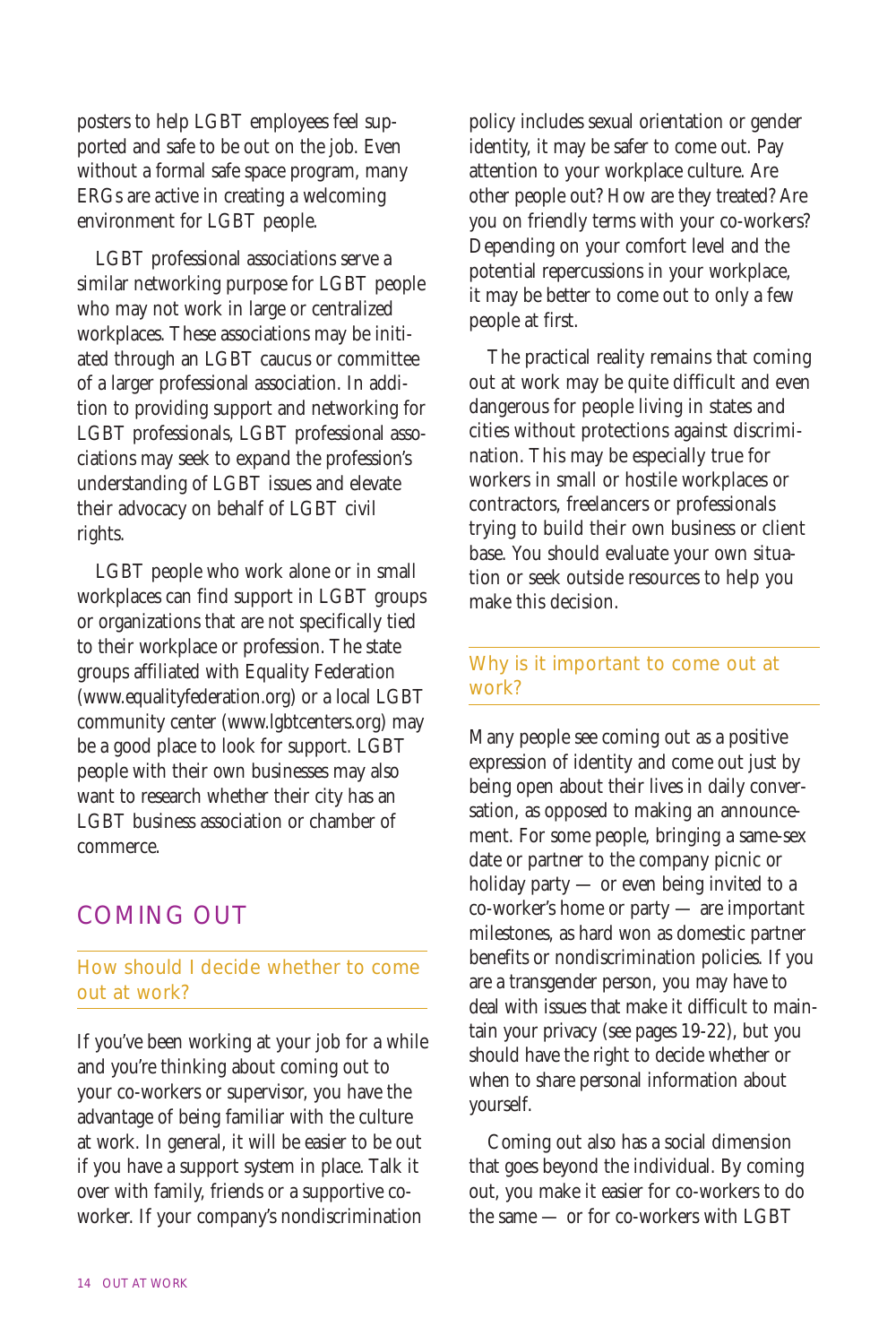family members or friends to come out to you. Many people don't realize how many LGBT people they know because they presume that their co-workers are heterosexual and not transgender. Coming out can also help change people's attitudes. Several studies have shown that when people personally know someone who is gay or lesbian, they are more likely to support LGBT rights. A 2006 report from the Hunter College Center for Sexuality and Public Policy found that heterosexual Americans who have contact with gays and lesbians are 13 percent more likely to support legal recognition of same-sex couples (either through marriage or civil unions). Often employers first have to acknowledge that they have LGBT employees before they become receptive to including sexual orientation and gender identity in their nondiscrimination policy or providing domestic partner benefits.

# Should I come out on my job search?

Coming out is always a private decision. You should determine how important it is to you to be out at work and whether or not you will be out on your application, client pitch, contract bid or during your interview. Listing an LGBT affiliation (with relevant applicable skills and accomplishments) on your resume or cover letter may be a way to find out early in the process whether a prospective employer is likely to treat you fairly.

If you are transgender, whether to be out in your job search may be of particular concern to you. For example, you may be unsure how to list your sex or a former name on job application forms, since such disclosure may make you vulnerable to discrimination. There is not a lot of case law in this area, but at least one jurisdiction (Washington, D.C.) has published guidelines stating that it is not fraudulent for transgender people to list their gender identity and consistently used name on job applications. Lambda Legal encourages you to describe yourself in ways that are true to your gender identity when you feel comfortable doing so.

If you fear your otherwise strong application won't get a second look if you're out but you still want to pursue the job, consider organizing your resume to reflect the skills you would bring to a position without listing certain details. For instance, instead of including a long-standing membership in a local LGBT group, some people list additional accomplishments or related skills (i.e., bookkeeper, grant writer, top fundraiser, founding member) without giving the name of the organization. But you should be prepared to answer questions about anything contained in your resume.

Unfortunately, LGBT people and people with HIV may experience employment discrimination prior to getting a job because their sexual orientation, gender identity or HIV status can prevent them from being offered jobs they are qualified for. This is usually difficult to prove, as the hiring process can be subjective and even idiosyncratic. If an employer demonstrates a pattern of hiring only certain kinds of people and never hiring others, the discrimination becomes more obvious. See our discussion in Chapter 1 about the laws and other protections that may help you challenge this type of discrimination.

# What can an employer ask me in an interview?

The interview questions below are illegal:

- Are you in good health?
- What prescription drugs are you currently taking?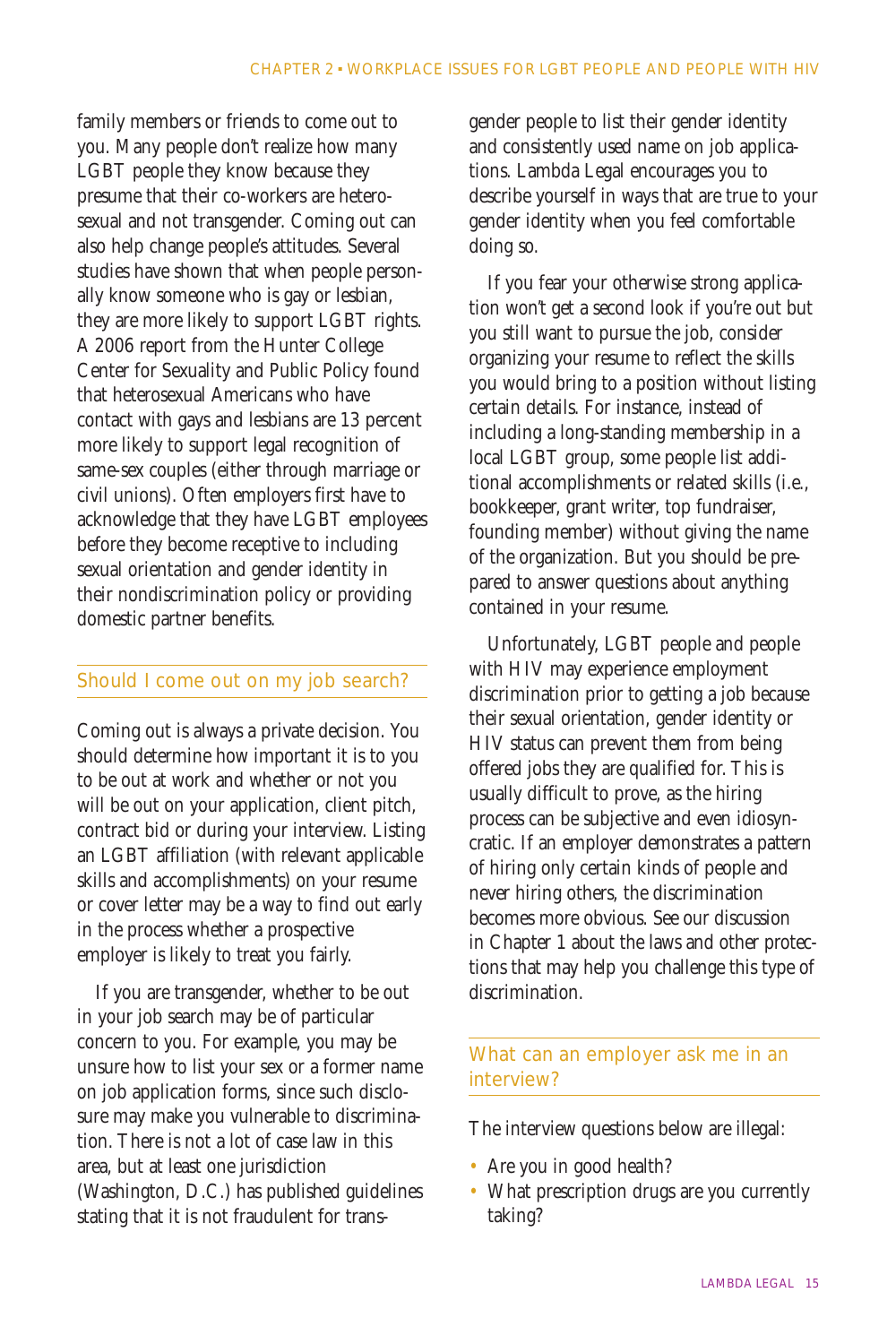- Have you ever been treated for mental health problems?
- How many days were you sick last year?
- Do you have HIV or AIDS?
- Do you have a disability?

Depending on the laws in your area, an employer may be free to ask questions about your sexual orientation, marital status or whether you have children. Most employers won't ask for this information since it raises concerns about discrimination if the applicant is not offered a job. Although they can't ask whether you have a disability or require that you take a medical exam prior to a job offer, they can ask about your ability to perform the essential functions of the job and base their decisions on your answers.

# DOMESTIC PARTNERSHIP BENEFITS

Thousands of private and public employers are now offering benefits such as health insurance, family leave and survivor benefits to the domestic partners of LGBT employees. In a small number of states, some employers are required to do so because of state or local laws or policies recognizing marriages, civil unions or domestic partnerships for same-sex couples. Other employers are offering such benefits voluntarily because they recognize that it is a good business decision.

The section below provides helpful information to people who work for employers who are not required by statute or ordinance to recognize marriages, civil unions or domestic partnerships, or for situations where bringing a legal action is not the best strategy. If you live in a state or locality where there is such a law, please consult Lambda Legal's website, Help Desk or an attorney if you need more information about securing benefits at work.

# What is a domestic partnership?

A domestic partnership is generally defined as two people who share a primary residence, are financially and emotionally interdependent and have an intimate relationship, including a commitment to caring for each other's needs. The rights and obligations of domestic partnership vary considerably from jurisdiction to jurisdiction. Nevertheless, for many same-sex couples in a committed relationship in the United States, it is the only form of relationship recognition they have.

Federal laws relating to employee benefits are often not friendly to domestic partnerships. For example, the federal Family and Medical Leave Act, which allows employees in large companies to take paid or unpaid sick leave to care for a partner (or child or parent) with a serious medical condition for up to 12 weeks out of a year, does not apply to samesex partners or to their legal children. The responsibility is left to employers to provide fair and parallel coverage for same-sex couples and their families.

# Is it burdensome for employers to offer domestic partner benefits?

In most jurisdictions, employers are not required to offer domestic partner benefits, despite the fact that denying those benefits constitutes a denial of equal pay for equal work. Thousands of private employers have taken the lead and are now offering benefits to domestic partners — and they have not faced administrative problems, fraud issues or excessive costs. Employers that demonstrate their commitment to equality in benefits have an advantage in attracting and retaining qualified employees, consumers, shareholders and clients — and employees who can be open about their lives and have security for their families will be more productive.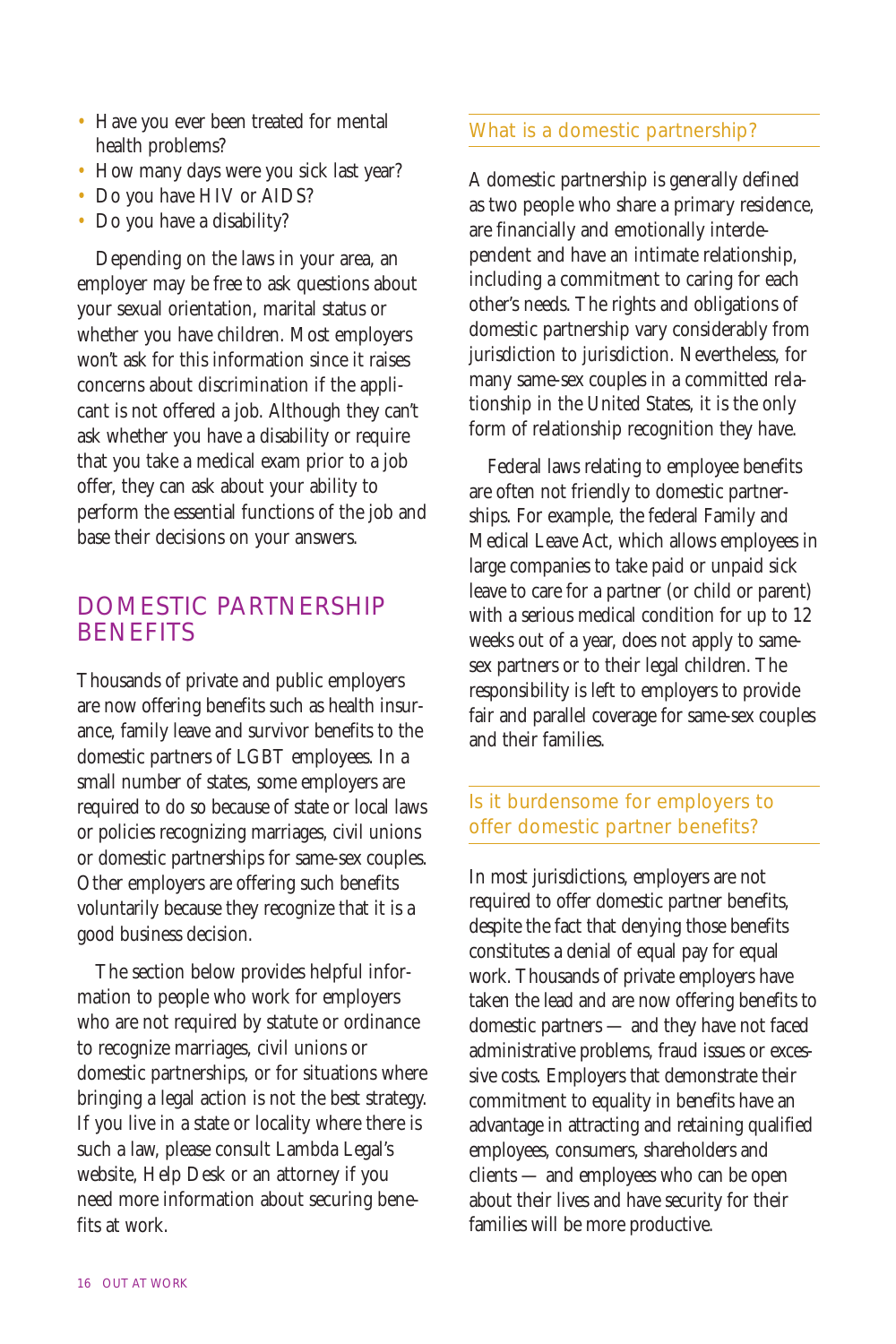# How can I advocate with my employer for domestic partner benefits?

Every employer is different, and there is no risk-free or guaranteed formula for securing domestic partner benefits. However you choose to proceed, you will have a greater chance of success if you tailor your plan to your specific work situation and resources. It is good to begin with your employer's nondiscrimination policy. If the policy includes sexual orientation or marital status, you can argue that the lack of domestic partner benefits contradicts this policy. Without an inclusive nondiscrimination policy, it may be difficult to advocate for benefits without fear of discrimination, so you may want to fight for an inclusive nondiscrimination policy first.

Here are a few tips to get you started:

- Talk to your co-workers to find out what level of need and support there is for domestic partner benefits.
- Identify who will ultimately review your proposal and anyone who may be an ally in this process (i.e., human resources officers, union representatives, LGBT employee resource groups).
- Develop a list of the benefits your employer offers married couples and prioritize them by need and likelihood. A "hard benefit" like health insurance may be your most pressing need, but "soft benefits" such as sick leave or bereavement leave may appear less threatening to employers because they do not involve changes to insurance policies.
- Research and contact other employers who provide domestic partner benefits to gain insight into the process. Consult resources such as the National Gay and Lesbian Task Force's *The Domestic Partnership Organizing Manual for Employee Benefits* and Pride at Work's

# *Seven Steps to Adding DP Benefits to Your Union Contract*.

- Draft a proposal outlining the who, what, when, where, why and how of domestic partner benefits at your company. Include a general description of what domestic partner benefits are and sample copies of policies from comparable employers or local governments. Provide letters of support from other employers and allies.
- Request a meeting with management to discuss domestic partner benefits. Be prepared to educate your employer about the inequity of policies that exclude domestic partners. Stress that employers that offer domestic partner benefits have an advantage in attracting and retaining qualified employees. You may also want to reference statutory laws that ban discrimination based on marital status and/or sexual orientation.

# Will health insurance companies honor domestic partnerships for coverage?

In most cases, employers who want to provide domestic partner coverage that includes health insurance have little difficulty finding an insurer. A domestic partnership affidavit or eligibility standard may help address any concerns an insurance provider may raise about fraudulent claims. If an employee must meet a basic eligibility standard and declare (under penalty of perjury) that he or she is in an "intimate and committed relationship of mutual caring" with his or her domestic partner, the possibility of fraud shouldn't be any higher than it would be for married couples.

If your employer is willing to provide domestic partner benefits but then decides to exclude health coverage because its existing group plan doesn't cover domestic partners, you may be able to persuade your human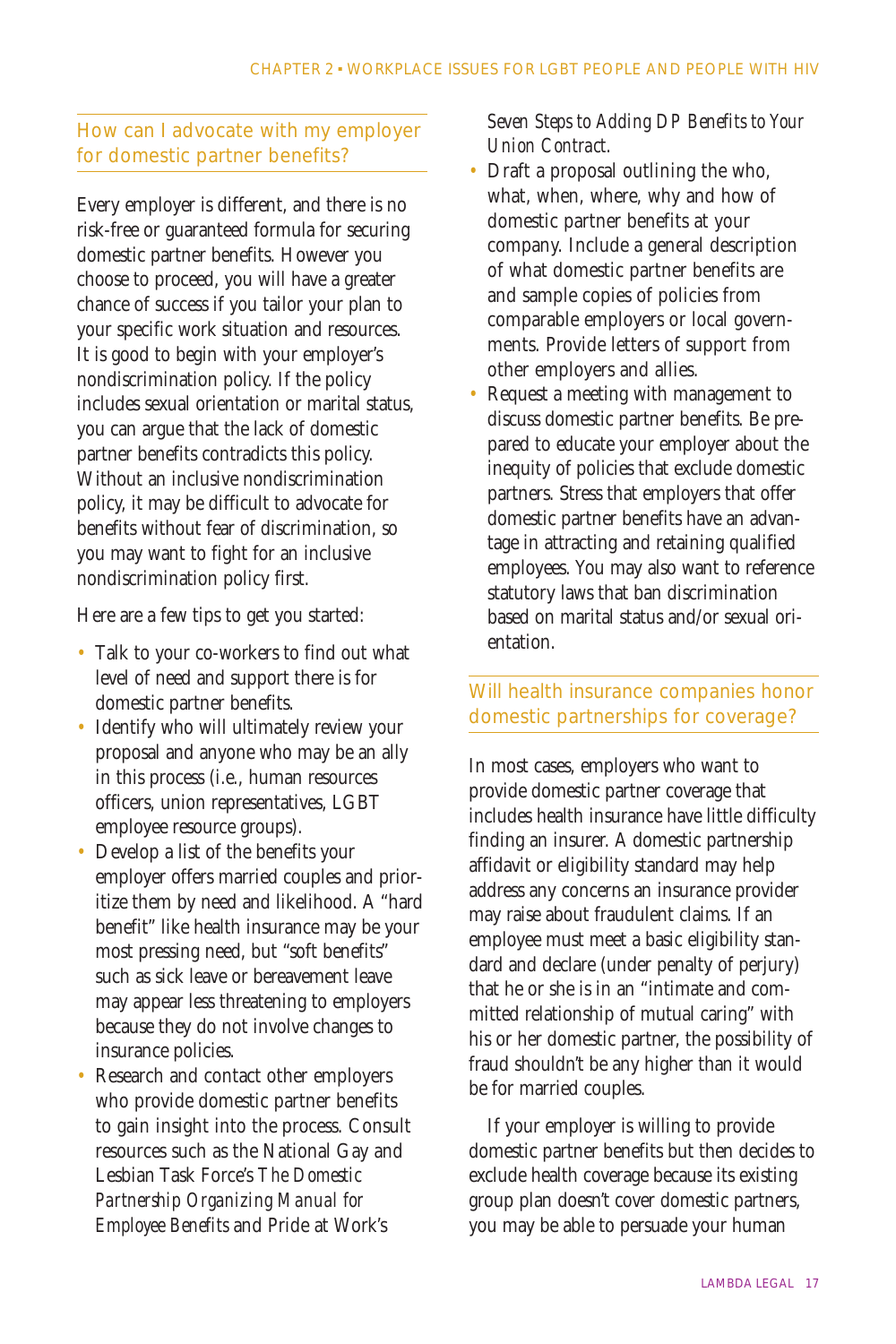

### *BRINKMAN V. MIAMI UNIVERSITY*

*"What's at stake for us here is simply basic for anyone: the legal and social recognition of the equality of our partnership, and our family, with heterosexual couples and families."* 

— YVONNE KELLER

When a lawsuit by the antigay Alliance Defense Fund and ultraconservative Ohio legislator Thomas Brinkman threatened Miami University's domestic partner benefits program, Lambda Legal intervened on behalf of Professors Yvonne Keller and Jean Lynch — two university professors whose families stood to lose their medical coverage if the ADF prevailed. The ADF lawsuit claimed that Miami University's domestic partner benefits violate Ohio's constitutional amendment, that limits marriage to a man and a woman. Lambda Legal argued that Ohio's constitutional amendment does not apply to the university because it concerns only marriage and does not address the legality of domestic partnership benefits. Lambda Legal also moved to dismiss the case on the ground that Brinkman lacked legal standing to sue, since providing health care to same-sex couples caused him no injury. In November 2006, the court accepted Lambda Legal's argument and dismissed the ADF lawsuit. The ADF has appealed.

### LAMBDA LEGAL'S IMPACT

The court's decision frees our plaintiffs from becoming pawns in a politically motivated lawsuit by right-wing extremists. Lambda Legal is taking a stand against antigay forces around the country, defending ground we've already gained to protect our relationships and our benefits.

resources managers to let you negotiate directly with the insurance company. In a situation like this, you may have to ask your employer to pay for an individual policy for a domestic partner. This arrangement would require you to contribute the same copayment amount that your employer would have required if you were able to purchase the coverage available for a spouse or dependent under the group plan.

After all of your hard work to obtain these benefits, they may still be unequal, through no fault of your employer. The IRS currently does not treat domestic partners as spouses for tax purposes. This means that unless your domestic partner meets the standards of dependency as defined by the IRS (residency in the employee's household, dependency on the employee for at least half of his or her support, and yearly earnings that are less than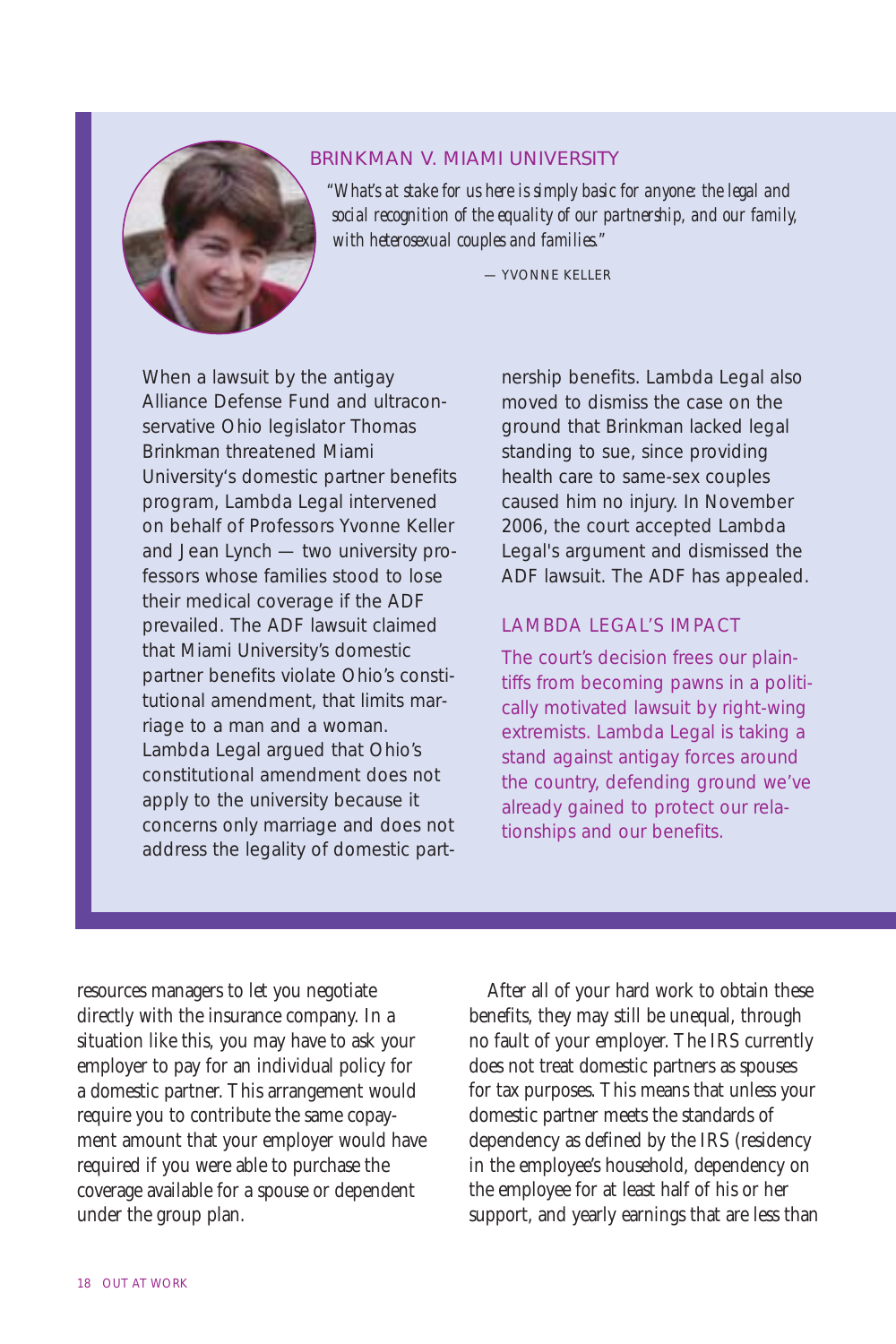the cap amount stated in IRS guidelines), the domestic partner coverage offered by your employer is taxable income. You should factor this substantial tax burden into any budget you and your partner create.

How do I advocate with my employer to respect my marriage to my samesex partner?

Whether you take your vows in Massachusetts, Canada or somewhere else, you are in a unique position to convince your employer to respect your marriage. While there is no guarantee that you and your partner will be granted the same rights and benefits that different-sex married couples receive, you can and should encourage your employer to do the right thing and treat all married couples equally.

You can use the same strategies to advocate for recognition of marriage that you used to obtain equal benefits for domestic partners, but you may want to incorporate the following arguments that are specific to civil marriages.

- You are legally married and can (and in some situations are obligated to) describe yourself that way.
- Employers, particularly corporations, have led the way for other benefits and employment protections for LGBT people — in many cases offering domestic partner benefits before local and state governments began enacting domestic partner registries. As with domestic partnership, employers can take the lead in recognizing marriage for same-sex partners.
- If your employer does international business in the country where your marriage license was issued, it is good public relations for your employer to show respect for that country's laws.
- If your marriage license was issued by the Commonwealth of Massachusetts, and

your employer does business in that state, justice and consistency mandate respect for all marriages conducted by that state.

# GENDER IDENTITY AND EXPRESSION

Although the path has not been easy for transgender people in the workplace, there are indications that the climate is improving. Unions and other advocates are beginning to see transgender rights as a primary battle in the fight for workplace equality. Additionally, more and more people are learning about gender identity and expression issues sometimes from the transgender people who work with them. According to the Human Rights Campaign, as of March 2007 more than 260 private corporations included written nondiscrimination policies covering gender identity and expression in their employee handbooks. Colleges and universities are also leaders on this issue, with more than 80 institutions across the country providing this form of protection.

Despite these gains, transgender people still frequently encounter workplace problems related to discrimination, harassment, insensitivity, transitioning, health insurance, restroom access and dress codes. Transgender people in regions without statutory workplace protections and those who work in small businesses or companies are the most likely to feel isolated and inhibited.

Transgender people are on the front lines of battles that also affect many other people. As they challenge the rigid stereotypes associated with "male" and "female" characteristics and behavior, they are helping to create a society that is open to a wider spectrum of gender expression, including gender-nonconforming or androgynous gay, lesbian, bisexual, questioning and heterosexual people.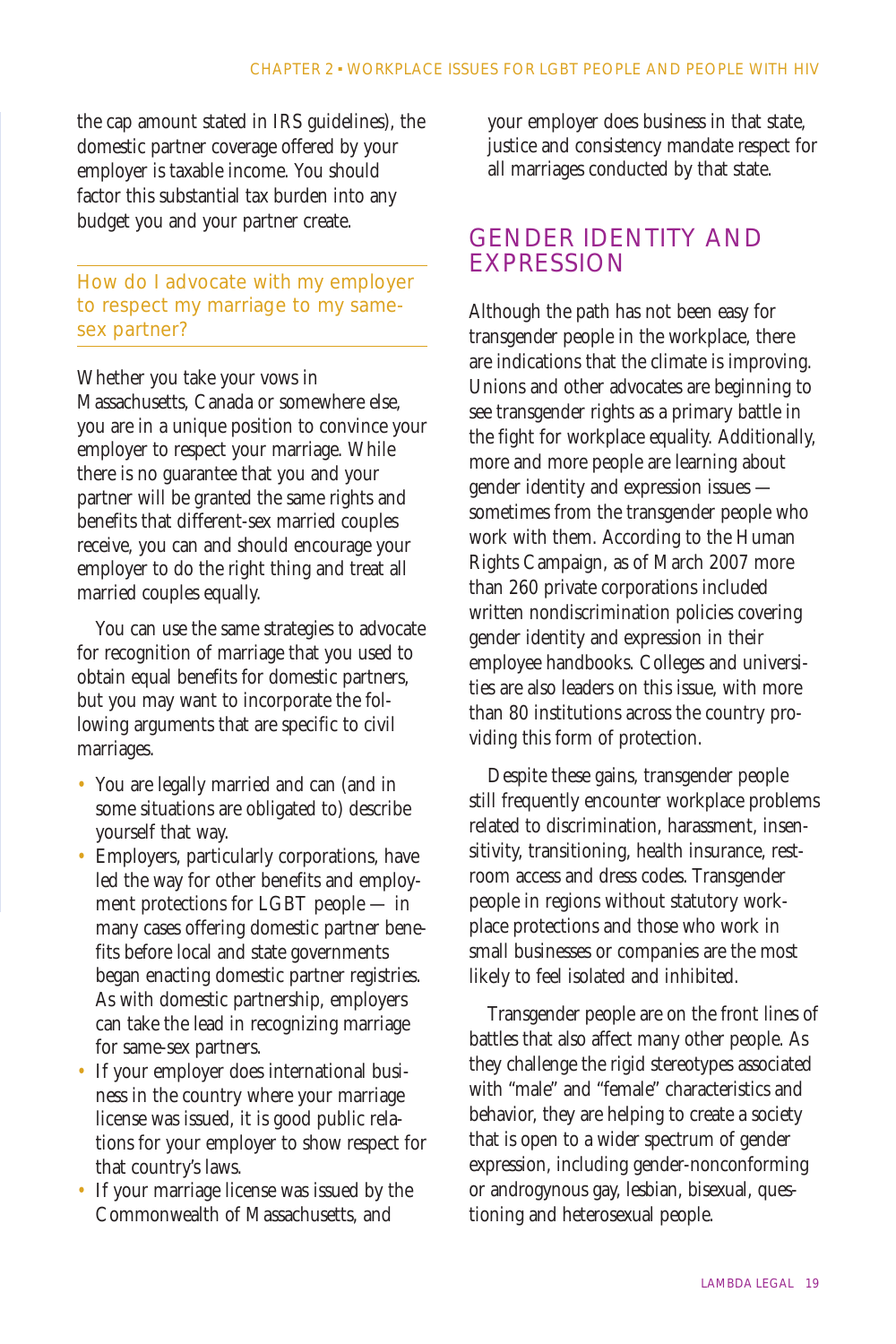# Should I transition on the job?

It is in the best interest of employers to support employees as they transition by maintaining open communication, respecting privacy, informing and educating staff and promoting the usage of the preferred name and pronoun of the transitioning employee. If you plan to transition on the job, you should review your employer's nondiscrimination policy and your state's and city's laws about discrimination based on gender expression and identity. If your workplace or region does not explicitly protect you, you may want to consult an attorney, as many courts have found protection for transgender employees under sex discrimination laws. Also, bear in mind that if you quit your job to transition and then start over elsewhere, your job search may be complicated, especially when it comes to providing a complete work history or personal references.

# What are some guidelines to keep in mind about transitioning on the job?

Before you transition and throughout the process, gather and maintain connections with allies such as family, friends, transgender support groups, a therapist and/or an LGBT employee resource group to help you during the transition. You may want to find out if your therapist, doctor or health professional is willing to communicate about your transition to the proper people at your workplace and give them permission to do so.

Acquaint yourself with the process for legally changing your name and other identification documents such as your Driver's License or state ID, and notify your employer if you legally change your name. Many organizations, including the Sylvia Rivera Law Project (www.srlp.org), have a number of resources online to help guide you through this process. Every state except three (Tennessee, Ohio and Idaho, as of this printing) allows transgender people to amend their birth certificates to reflect a change in gender, but the process varies from state to state and may require proof of sex reassignment surgery and/or a court order.

It is best to talk to your employer at least three months before you plan to transition. Take into account the general climate of your workplace when determining whom you will come out to first (i.e., human resources, employee assistance program representative, union shop steward, union membership assistance program representative, supervisor or corporate diversity specialist). Be sure to gauge the level of confidentiality you can expect (and request) in each situation. It may be helpful to provide your employer with a report and timeline about your transition process, but be sure to mark this information as "personal and confidential." Obtain copies of your performance evaluations and other materials that your company has on file before you transition, just in case you face discrimination down the line. It will also be helpful to keep a record of your transition, including any workplace discrimination you experience, in a journal that you keep at home.

The more support your employer is willing to show for your transition, the faster your co-workers will adjust. You should inform coworkers about your transition in a thoughtful and professional way, consistent with your comfort and any work rules (i.e., hold a meeting or send a personal memo accompanied by a letter from your employer). You may have to educate people by answering their questions or providing them with informational materials. Request that your employer consult a transgender workplace consultant or conduct workplace sensitivity training, if possible.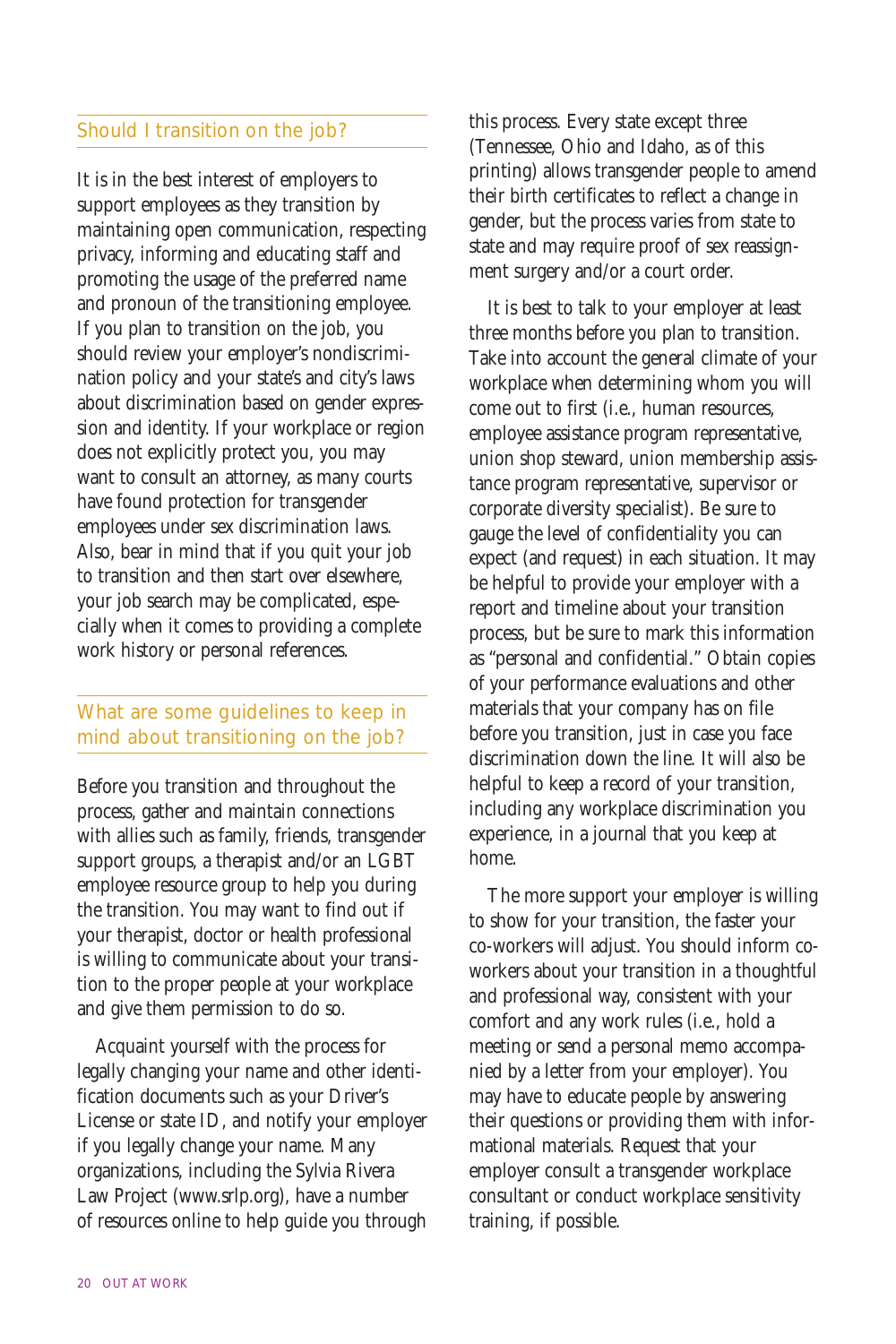

#### *LOPEZ V. RIVER OAKS*

*"I was shocked when I received the call from human resources taking away the job they'd offered me — it felt as if they'd said to me 'you're a monster; we don't want you here.'"*

— IZZA LOPEZ

In September 2005, Izza Lopez, a 26-year-old transgender woman, accepted a job as a scheduler with River Oaks Imaging and Diagnostic, a medical imaging company in Houston. After resigning from her position with her then-current employer, Lopez received a call from River Oaks rescinding the job offer because of her "misrepresentation" of herself as a woman. Lopez was unable to get her previous job back and was without employment for several months. Lambda Legal has filed a federal discrimination lawsuit on Lopez's behalf. The case is pending.

### LAMBDA LEGAL'S IMPACT

This case gives the Southern District of Texas the opportunity to follow in the footsteps of other federal courts around the country in recognizing that transgender employees are protected by Title VII, the federal law banning sex discrimination in the workplace. A victory will clarify and advance workplace rights for transgender people while educating employers that discrimination against transgender employees is not permissible under federal law.

# Can I receive health care coverage for my transition?

Employee health insurance plans often explicitly exclude medical procedures that are essential to many transgender people, such as hormone replacement therapy or sex reassignment surgery. Employers who self-insure (pay their employees' medical claims directly rather than using outside insurance providers) are more likely to extend these health insurance benefits. As part of your advocacy — or your union's or LGBT

employee resource group's advocacy — you may also ask employers to provide health and disability leave for transitioning and maintenance procedures and therapies.

# What does the law require about restroom access for transgender people?

The law requires employers to provide a safe and convenient restroom for all employees. There may be laws at the state and local level that will affect how your employer handles the question of restroom access for trans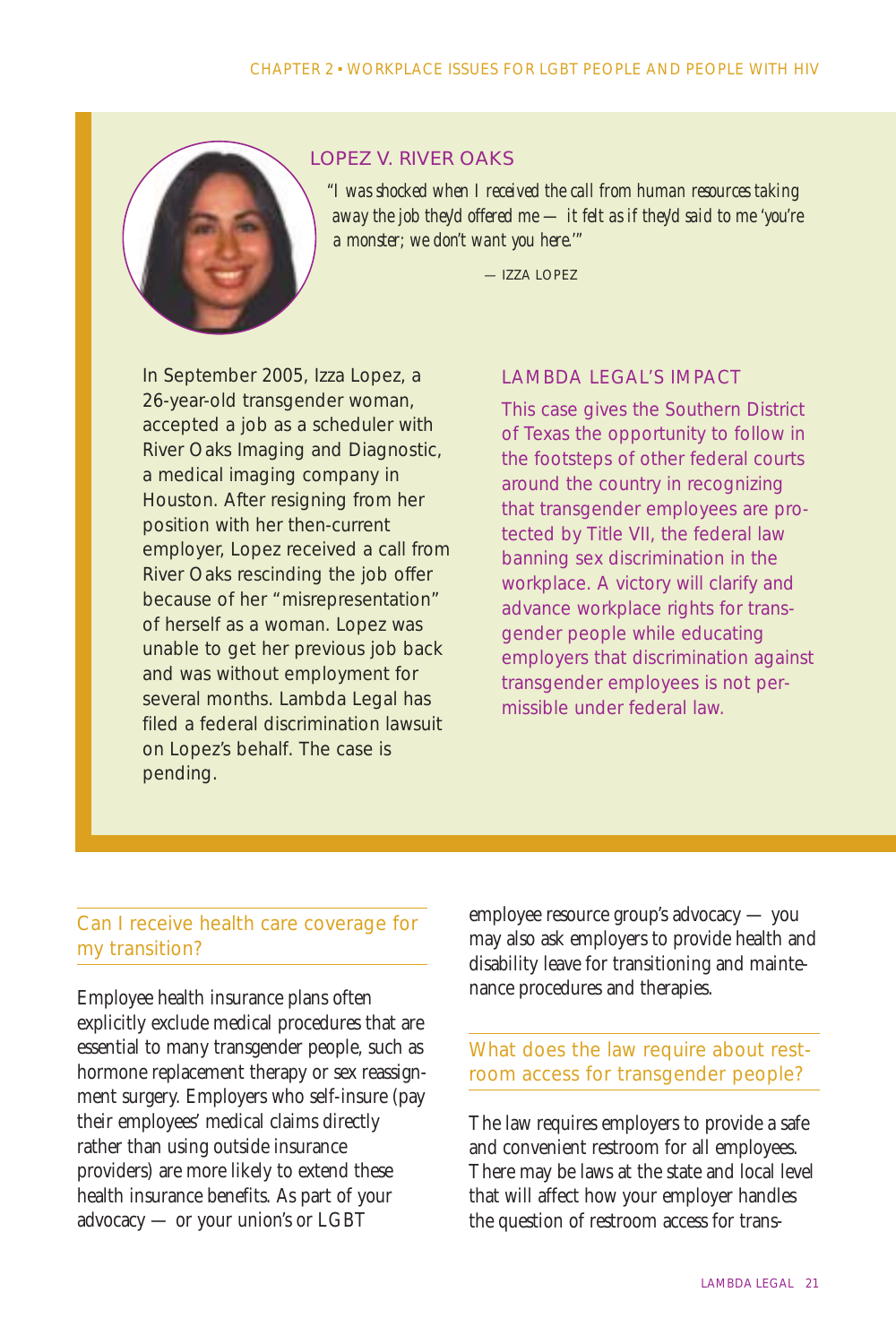gender or transitioning employees. For instance, a state law or local ordinance may require that restrooms be accessible to people based on their gender identity. To maintain consistency and respect throughout and after the transition process, transgender employees should be allowed to use the restroom that corresponds with their gender identity. Some transgender employees might prefer to use single-toilet unisex bathrooms with doors that lock.

Transgender employees should discuss restroom access with their employer before it becomes a major issue in order to address any concerns they may have. If co-workers complain about sharing bathrooms, employers can opt to make special arrangements for the complaining employee rather than for the transgender employee. In 2002, a federal appellate court upheld the right of an employer to allow a transgender staff person to use gender-identity-appropriate restrooms despite complaints from another staff person.

What are my rights when it comes to following my employer's sex-specific dress code?

Some legal decisions state that employers have the right to implement and enforce dress codes with different requirements for male and female employees. However, numerous courts have held that sex-specific dress codes must not place significantly unequal burdens on men and women. To the extent that it is comfortable, transgender employees should dress in accordance with the dress code requirements applicable to their gender identity.

Crossdressers — those who wear clothing associated with another sex but who do not undergo gender transition — face a related

set of issues. If you decide to come out as a crossdresser to your co-workers but do not intend to crossdress at work, you should be aware that confidentiality cannot be guaranteed. If you do crossdress at work, you also may have to avoid clothing that would be considered inappropriate under the sexspecific dress codes that your employer is enforcing. One federal court has gone so far as upholding the termination of an employee who crossdressed off the job. Even workplace nondiscrimination policies that include gender identity and expression might not protect you against such unfair treatment.

# **HIV**

In the third decade of the epidemic, HIV continues to have a devastating impact on our communities. Over 1 million people nationwide are living with HIV today, and there are approximately 40,000 new infections each year. Among people living with HIV in the United States, 45 percent are men who have had sex with men. The epidemic is having a particularly serious impact on black gay men.

Health care and medical alternatives for people with HIV have improved dramatically since the first years of the epidemic, which means that more and more people with HIV are in the workforce or planning to enter it. Employers are bound by federal laws, and in some cases, state and city laws, to work with people with HIV to ensure job security, privacy, reasonable accommodations and a workplace that is free of harassment and discomfort (see pages 6-8). But many employers do not understand the laws protecting people with HIV. In clear violation of these laws, companies often terminate or refuse to hire employees with HIV because they erroneously perceive them as a risk to co-workers, the public or themselves.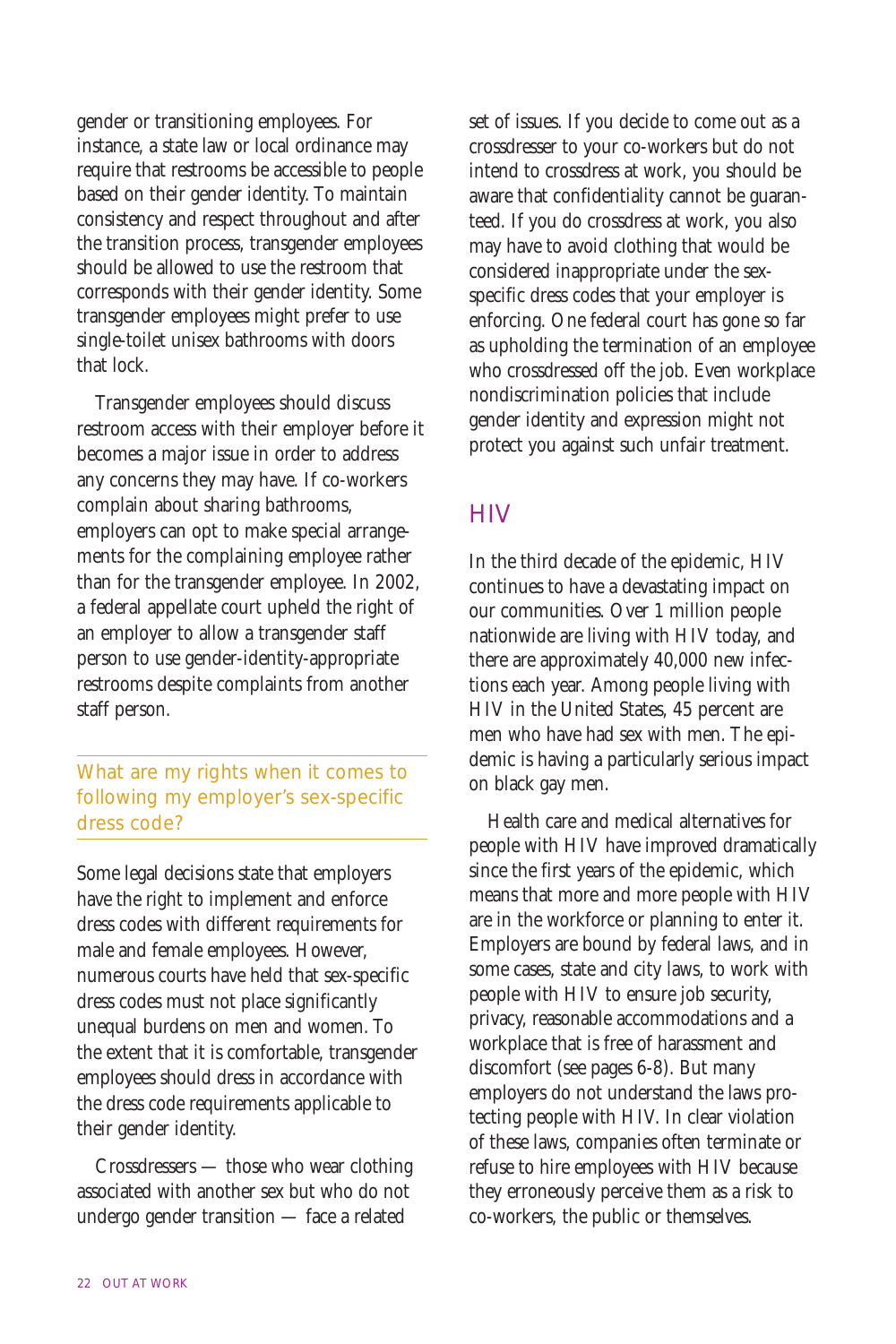You should familiarize yourself with your rights under the Americans with Disabilities Act (ADA) (www.ada.gov and www.eeoc.gov/types/ada.html), the Rehabilitation Act of 1973 (www.nationalrehab.org) and find out about any applicable state and city laws in your area. Businesses can learn more by consulting the Centers for Disease Control and Prevention's *Business Responds to AIDS* and *Labor Responds to AIDS* tool kits, the Society for Human Resources Management's *National AIDS Fund Tool Kit* and the website www.thebody.com.

People with HIV work in a variety of jobs demanding physical, mental and emotional stamina. Some workers with HIV require reasonable accommodations in order to perform a job; others, with proper diagnosis and medications, may never experience illness that affects their work. HIV infection does not affect each person in all the same ways. Your HIV status alone should not be used to dictate what you can — or cannot — do. Your ability to work is controlled by your specific condition, not by your HIV status.

# Should I disclose my HIV status to my employer and/or co-workers?

People living with HIV may not be able to safely disclose their HIV status in the workplace given the persistence of HIV-related stigma and discrimination. The American Bar Association and the Centers for Disease Control and Prevention both have recommended that individuals who test positive for HIV receive legal advice about the importance of maintaining their confidentiality, which helps an individual avoid becoming the victim of discrimination. Revealing your confidential information at work may subject you to discrimination, and remedies for that discrimination may not be available. For these reasons, people with HIV should carefully consider the risk of discrimination or retaliation before revealing their HIV status to others in their workplace or community.

If your HIV status is known to your employer, the ADA generally requires employers to keep HIV-related information confidential and prohibits employers from discriminating against people with HIV. However, for disclosures made outside of the protections of the ADA (i.e., disclosure to a co-worker or disclosure in a workplace with fewer than 15 employees), there may not be a legal obligation for your employer or other employees to keep all information about your HIV status confidential, and the ADA may not protect against discriminatory conduct. Therefore, you should be careful about whom you discuss your HIV status with and keep in mind that, although there are legal protections against employment discrimination based on HIV status, there are some gaps in what those laws cover, and discrimination may be hard to prove.

# How do I request a reasonable accommodation as a person living with HIV?

Approach your immediate supervisor first. You may also need to enlist the support of your human resources department or a union representative. Keep in mind that not everyone you speak to may be held legally accountable to protect your confidentiality. If your employer asks for proof that you are disabled, you may want to consult an attorney before making a disclosure about your HIV status. An employer might consider it sufficient for your doctor to explain in writing that you have a "chronic condition" that causes you to need the accommodation you are requesting, without specifying what that condition is. Other employers may require you to provide a medical diagnosis.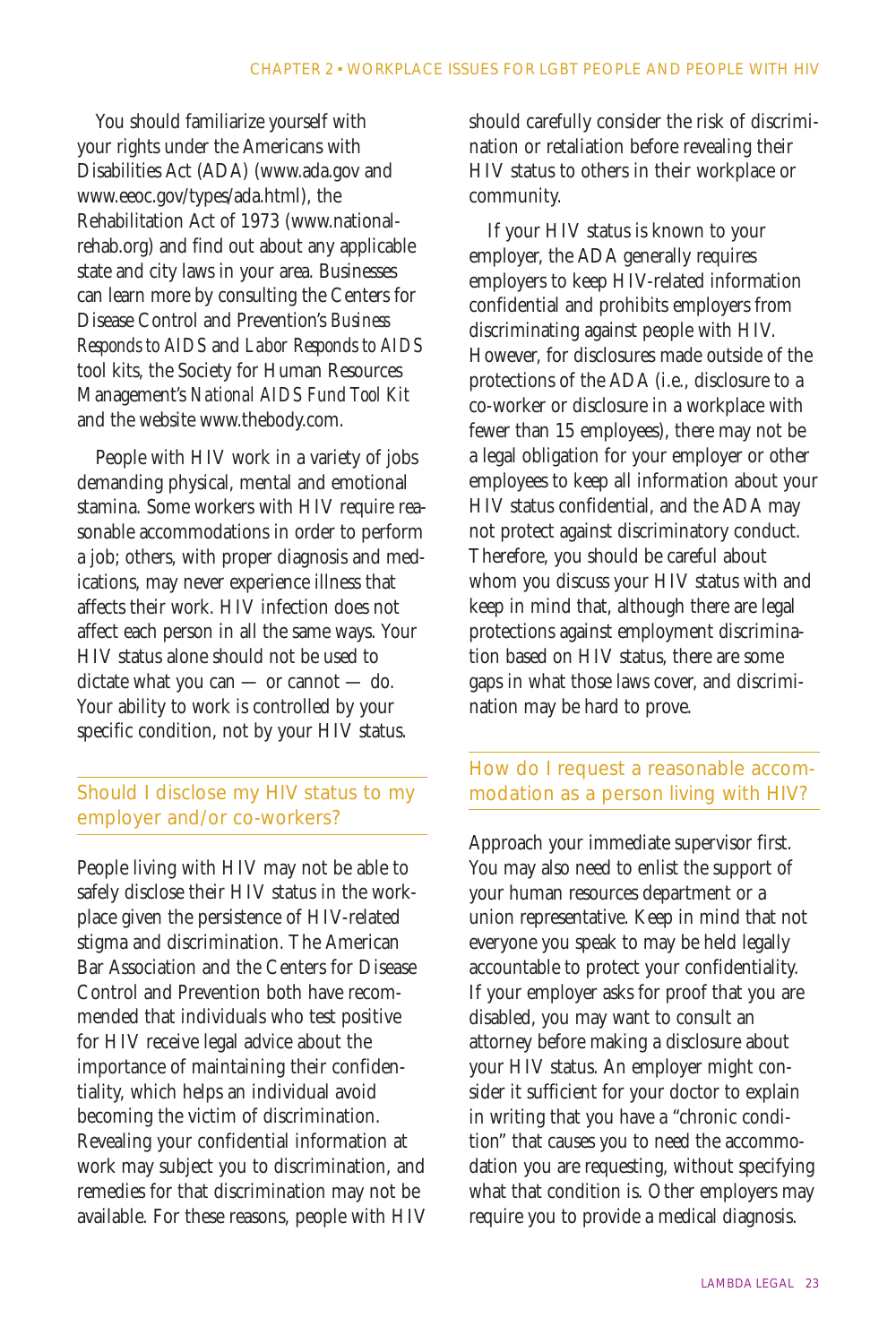Put your request in writing, and use the word "accommodation." Always emphasize how productive the accommodation(s) will make you. Be realistic about your request. Your employer's obligation to accommodate you will depend on the particular facts of your situation, such as the size and type of

business, the job at issue and the type of accommodation you need. Common accommodations for people with HIV include time off for doctor's visits, flexible work schedules for employees who experience fatigue at certain times of day or access to a refrigerator to store medications. Remind your employer



#### *SAAVEDRA V. NODAK ENTERPRISES*

*"I knew right away that what Nodak did to me was wrong. No one should have to endure the kind of humiliation and disrespect I suffered just because of HIV. I'm glad I fought back."*

*— JOEY SAAVEDRA*

Joey Saavedra, a 45-year-old HIVpositive man, was a skilled auto-glass installer who had worked in the industry for nearly 27 years when he was fired from his job because he has HIV. During an interview for a job with Nodak Enterprises for a position installing auto glass, Saavedra disclosed his HIV status to the company's district manager. After he was hired, Saavedra also told his direct supervisor. Three months later, after news of his HIV status made its way up to the company's leadership, Saavedra was fired — even though he did his job well and his direct supervisor wanted to keep him on staff. Lambda Legal filed a federal lawsuit in May 2004 on behalf of Saavedra, saying Nodak violated the Americans with Disabilities Act, which prohibits discrimination against qualified people with disabilities. In addi-

tion to our litigation, Lambda Legal launched a national public education campaign against the company, highlighting HIV discrimination in the workplace. Within months of launching the campaign, Lambda Legal reached a settlement agreement with Nodak Enterprises.

#### LAMBDA LEGAL'S IMPACT

In the settlement, Nodak Enterprises agreed to adopt a nondiscrimination policy, conduct extensive training on HIV issues for its employees as well as pay an undisclosed amount of money to Saavedra. This settlement not only affects the 42 stores that Nodak operates across seven southern states, but it sends a message to employers across the country that HIV discrimination will not be tolerated.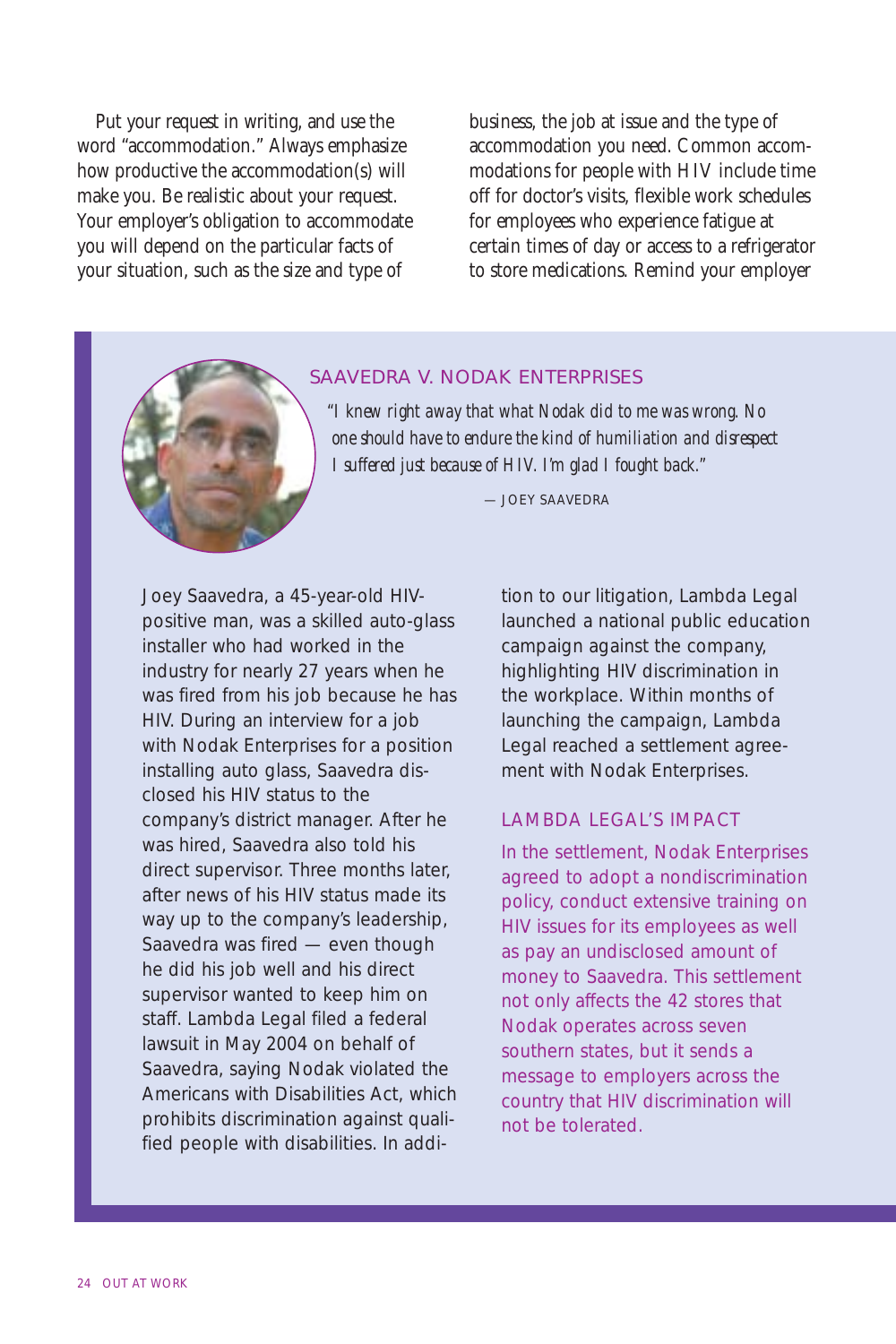to address any backlash you receive from coworkers who feel you are getting "special treatment."

Bear in mind that you will not be in a good position to negotiate if you request reasonable accommodations retroactively. For example, you will be in a better position if you let your employer know that you will need flexibility about your arrival time, rather than wait until you are approached by your supervisor for arriving late to work every day for a month, and then saying, "You need to let me come in late because I have a condition that makes it very difficult for me to be on time."

# ALLIES AND UNIONS

The LGBT and HIV-affected communities are themselves collections of allies — lesbian, gay, bisexual, transgender and HIV-affected people — who work together for common goals of civil rights. They advocate for each other's rights, as well as their own. But LGBT people and people with HIV also need the support of individuals and organizations outside their communities. It is hard to achieve lasting changes in workplace conditions and laws without allies and supporters. In order to have the greatest impact, people need to work together and become allies in workplaces, unions and professional associations.

# How can I be a workplace ally to LGBT people and people living with HIV?

There are many ways that you can be supportive of your LGBT and HIV-positive coworkers. A good first step is to recognize the individuality of all your co-workers and educate yourself about the forms of discrimination that your LGBT co-workers and coworkers with HIV face, as well as facts about HIV infection. As an ally, you can take steps to change discriminatory practices and policies in your workplace and encourage others to be allies. One important way to do this is to "interrupt" homophobic, racist and sexist statements and actions. Similarly, don't participate in or condone speculation or comments about co-workers' sexual orientation, gender identity or HIV status. Look people in the eye and make simple statements such as "Please don't use that language around me" or "I don't agree with that." If you do not feel comfortable interrupting certain behaviors as they are happening, you can talk to participants afterwards to tell them how you feel. For more ideas on how to take a stand for LGBT people and people living with HIV, check out our worksheet "Rate Yourself as a Workplace Ally" at the end of this kit.

# Why is it important for my union to support LGBT people and people living with HIV in the workplace?

Unions are responsible for representing and advocating for their members and can be a powerful resource in fighting all kinds of workplace discrimination. Union collective bargaining agreements contain information about grievance procedures, the right to seek an arbitrator if you can't reach a resolution and your right to receive assistance from a union representative.

When union fights are successful, they are particularly noteworthy because collective bargaining agreements are legally binding in ways that other kinds of employer policies and protections may not be. Unions can also make a compelling argument to employers with sites in multiple states, because a collective agreement standardizes employment protections for the entire bargaining unit, regardless of a state's employment protection laws. A local union or chapter may also be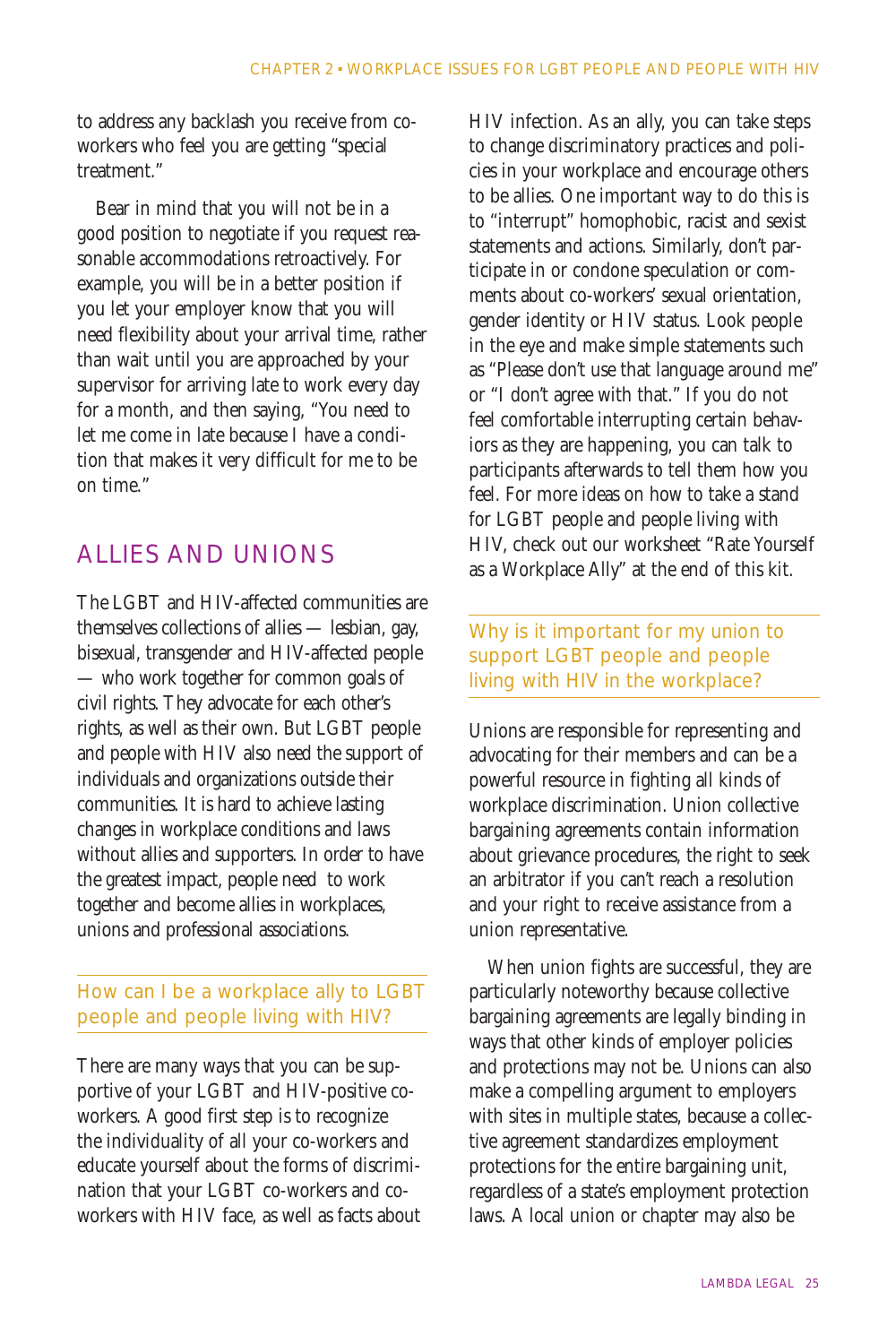affiliated with a much larger state or international union that can pass member resolutions endorsing the rights and equality of LGBT people and those with HIV.

A union can support LGBT employees and those with HIV by fighting for an inclusive employee nondiscrimination clause, making equal benefits for LGBT people a primary battle during contract negotiations and demanding and enforcing transparent employment, disciplinary and termination practices that protect all workers. Unions can also be instrumental in shaping an employer's workplace diversity program. They can also support statutory protections for LGBT people and people living with HIV through union lobbyists; identify pro-LGBT, prounion political candidates and help to block anti-LGBT candidates.

# What steps can my union take to show support for LGBT people and people with HIV?

There are many ways your union can raise the visibility of LGBT and HIV issues internally. Your union can show respect for samesex relationships by extending all union benefits (i.e., union pension plans) to samesex partners and the families of same-sex couples and ensure that membershipassistance programs are sensitive to the issues and concerns of LGBT people and people with HIV. Your union can design and conduct inclusive diversity trainings for union staff and membership and provide a higher level of training for shop stewards and others handling grievances for LGBT and HIV-affected employees, as well as host or sponsor educational forums around LGBT and HIV issues. Your union can negotiate for nondiscrimination clauses, domestic partnership benefits and transgender-inclusive health insurance coverage. Your union can also

increase the visibility of LGBT people and people with HIV within the union by including stories and columns about LGBT and HIV issues in membership publications and websites and elevating LGBT people and people with HIV to leadership positions.

# What if my union is not sympathetic to LGBT or HIV issues?

Like some employers, co-workers or governments, unions may not be receptive to the needs of their LGBT and HIV-affected members. The education process may be slow going and a little frustrating at times. Even if your union is doing nothing for LGBT workers specifically, you should make sure they are ensuring that employees are fired only "for cause" as this provides protection against discrimination. Bear in mind that unions can't discriminate against LGBT workers if the union is located in a city or state where LGBT employees are protected from discrimination. For example, if a union hiring hall won't give a construction worker an assignment because she is a lesbian, the worker may have grounds to file a discrimination complaint or a grievance under the procedure outlined in her collective bargaining agreement.

If your union leaders decline to help you with a workplace grievance or if they do so halfheartedly, you have the option of talking directly to an attorney about any discrimination you experience at work. You might also consider forming a caucus within your union to improve the outlook for LGBT and HIVaffected members in the future.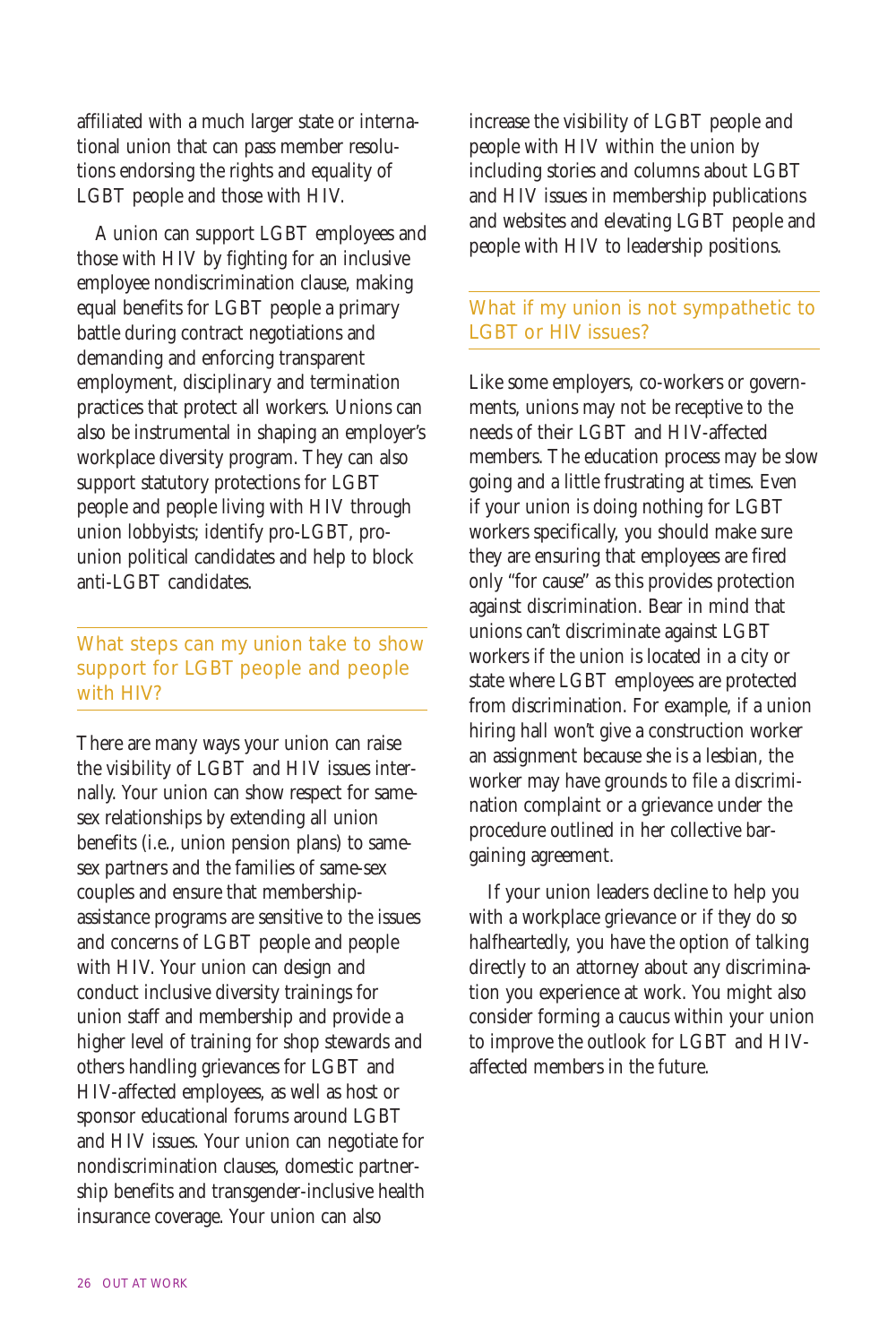

# WHAT TO DO IF YOU EXPERIENCE **DISCRIMINATION** *CHAPTER CHAPTER 3*

Some federal, state or local laws prohibit discrimination based on sexual orientation, gender identity or expression or HIV status, but in many states there are few laws that provide such protections. In some circumstances, even where there is no specific antidiscrimination law, a company is legally responsible for the conduct of its supervisors and managers, and this may include being responsible for any discriminatory or harassing behavior. Even if your city, state or employer doesn't expressly prohibit discrimination based on sexual orientation or gender identity, when faced with discrimination, you should consider contacting Lambda Legal or a local attorney with experience in employment discrimination law to see if you have any other legal options.

# IF YOU FACE **DISCRIMINATION**

The sections below provide details about the steps you can take if you feel that you have been discriminated against on the job. Some of the specific laws and procedures will vary

from state to state or from town to town, so it is important for you to contact an attorney, Lambda Legal's Help Desk or some other expert to learn about the particular options available in your case.

Here are some basic steps to take if you believe you have been discriminated against on the job:

- Collect evidence about the discriminatory conduct and a list of any witnesses.
- Always keep your favorable personnel reviews and any nonofficial commendatory remarks (such as congratulatory emails). You should do this at all times, because documentation of your good job performance can sometimes vanish from the company records once trouble begins.
- Obtain and read your employer's personnel policies and/or your union contract to learn about contractual rights and any complaint procedures.
- Consider any grievance procedures available to you through your employer and/or your union.
- If state or local laws apply to you, consider filing a complaint through your state or local civil rights enforcement agency; contact an attorney for advice or representation and be aware of any deadlines for filing complaints.
- With an attorney's assistance, consider whether any other legal actions in state or federal court can help to protect your rights.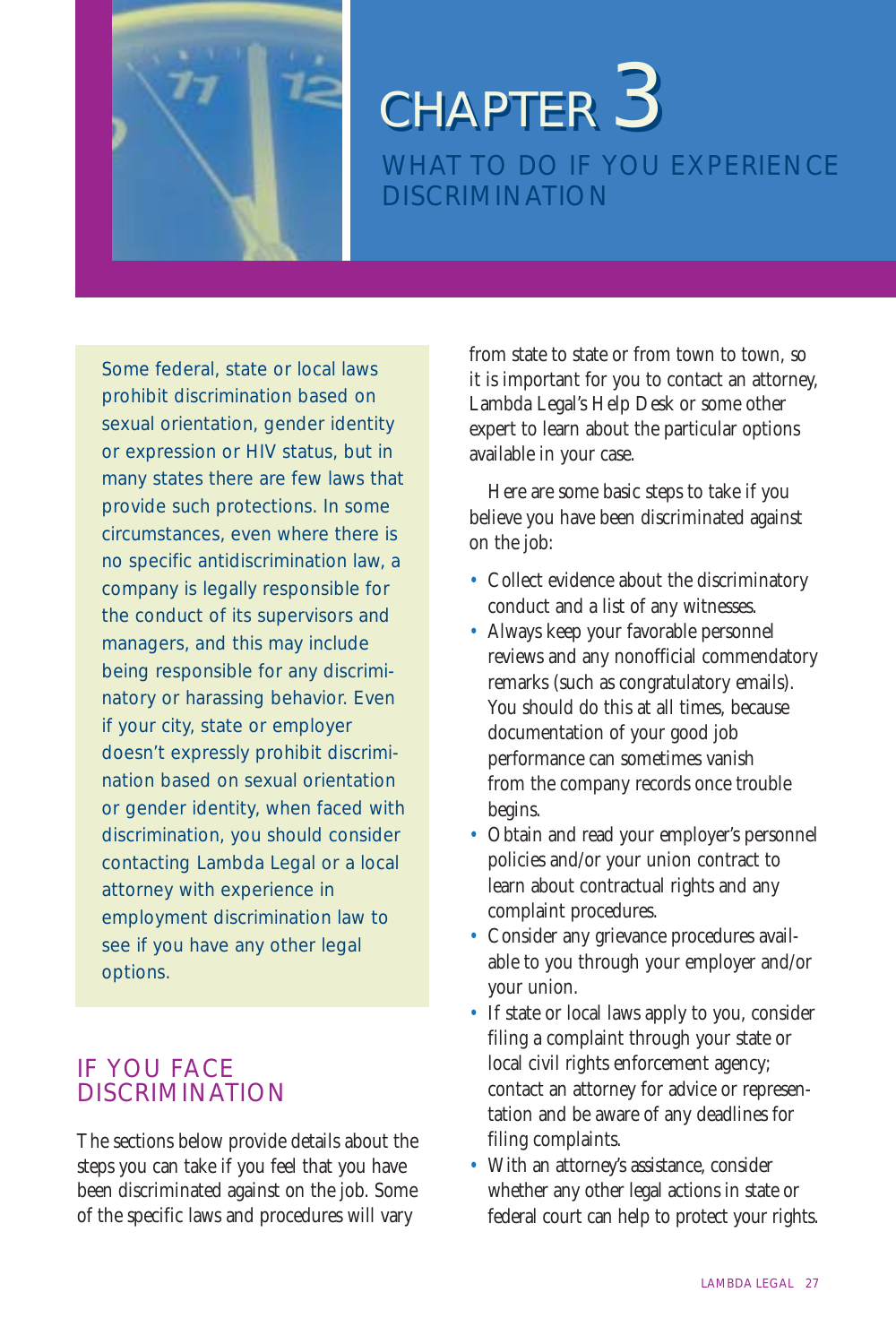# Documenting and Reporting Discriminatory Treatment

Any investigation or later resolution of a complaint will often depend on proof of the actual conduct. Whether you witness discrimination or you are subjected to it yourself, always keep a written record. If a co-worker or a supervisor sexually harasses, abuses or discriminates against you in any way, write down your experience in a journal or memo as soon as possible. After all, it is much more compelling to produce a detailed memo or journal entry that was written three months ago than it is to attempt to recall an occasion of discrimination that occurred three months ago.

If there is a legal claim, other people will be able to read what you wrote, so don't say anything that is inaccurate or that you wouldn't want others to read later. In your notes, include a chronology of events leading up to and fol-

# IF YOU THINK YOU ARE EXPERIENCING DISCRIMINATION IN THE WORKPLACE, CONSIDER THE FOLLOWING QUESTIONS:

- ◆ What makes you think that you were treated differently because of your sexual orientation, gender identity or HIV status? What kind of evidence do you have?
- ◆ How were other LGBT or non-LGBT people or people with HIV treated in similar situations?
- ◆ How long have you worked for this employer? (The longer you've been at a job, the more credibility you may have.)
- ◆ How have your performance evaluations been? (It helps if you have a good record.)
- ◆ How do people at work know your sexual orientation, gender identity or HIV status? (Employers may claim that they couldn't be guilty of discrimination because they weren't aware of an employee's sexual orienta-

tion, HIV status or transgender identity.)

- ◆ Has your employer treated other LGBT or HIV-affected employees well? (If so, it may be harder to prove that the employer discriminated against you.)
- ◆ Has your employer treated other LGBT or HIV-affected employees badly or fired them? (If so, this might be seen as a "pattern" of discrimination and therefore help your case.)
- ◆ Have you complained to your supervisor or to a union or human resources representative? If so, what was the response?
- ◆ Does your employer have a nondiscrimination policy that includes sexual orientation, gender identity and health or HIV status?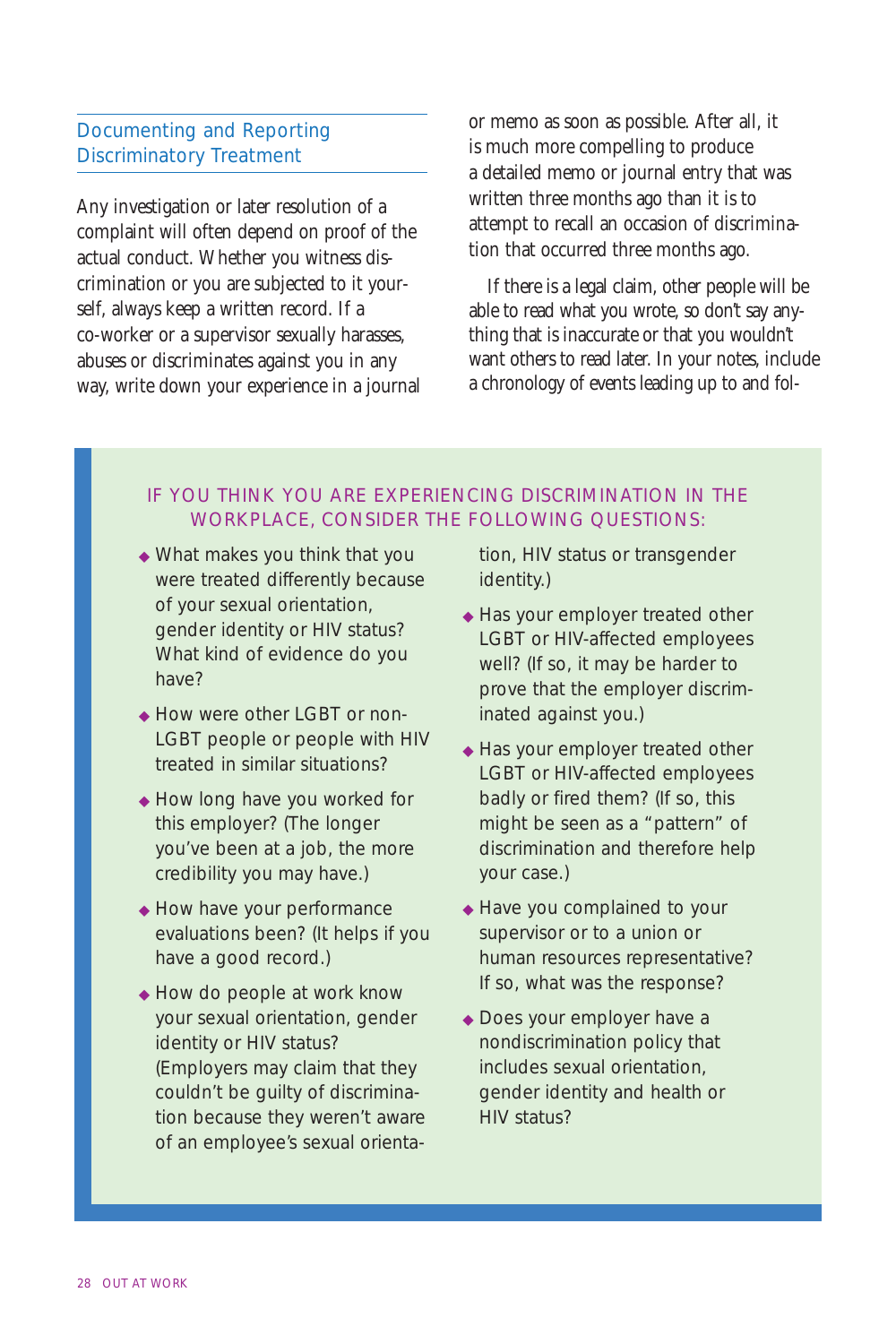# FINDING AN ATTORNEY

Lambda Legal's Help Desks (www.lambdalegal.org/help or tollfree 866-542-8336) are a good resource if you think you are experiencing workplace discrimination because of sexual orientation, gender identity or HIV status. If Lambda Legal is not able to take your case, the Help Desk may be able to help you find an attorney in Lambda Legal's cooperating attorney network or elsewhere.

Some questions to keep in mind when interviewing prospective attorneys:

- ◆ Do they or their firm have experience with employment cases involving sexual orientation, gender identity or HIV status?
- ◆ Do they have any doubts about the equality rights of LGBT people and people with HIV?
- ◆ Do they know what kinds of arguments will be used against you in a case?
- ◆ For additional insights, see Lambda Legal's fact sheet "Some Suggested Questions to Ask a Prospective Attorney" available at www.lambdalegal.org.

lowing any problems you've had at work. List as many details as possible, including:

- The date, time, location, people involved and a description of what took place
- What was said, who said it, when and where it was said, who was in the room or vicinity or heard it
- Any different treatment (i.e., if straight employees were treated differently in a similar situation)
- Any procedures or policies that weren't followed
- Any witnesses
- Any reasons the employer gave for what happened
- Timing (for example, if problems seemed) to start after you came out to your boss or co-workers)
- Copies or photographs of any offensive material
- Documentation of any attempts you or others made to address the situation (often

the best practice is to put such requests in writing and keep a copy)

You should keep this documentation at home, not in the workplace, and your records should also include a current copy of your employee manual or union contract and related emails, correspondence and other paperwork to the extent that company policies allow. You should also try to obtain a copy of your personnel file, including performance evaluations. (You are sometimes legally entitled to this material.) Obtaining a copy of this file early in the process prevents an unscrupulous employer from backdating negative documents and placing them in your file.

# SOME FORMS OF DISCRIMINATION

Employment discrimination may occur at various points in the process of getting and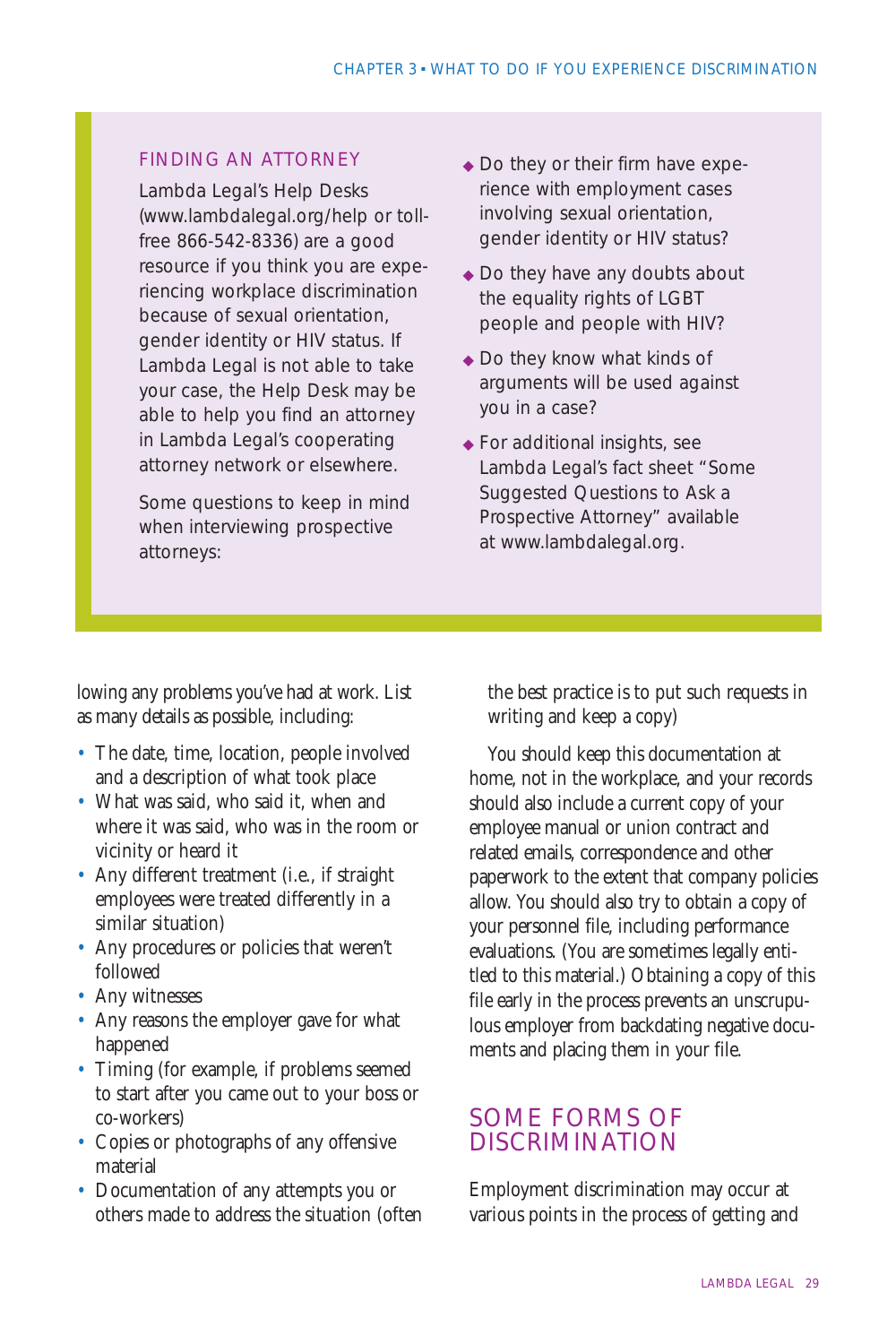

# *TAYLOR V. RICE*

*"Being HIV-positive has impacted my life in countless ways since I was diagnosed, but it has never kept me from being able to do a job. I'm still hopeful that I can be judged based on the skills and experiences I bring, along with my overall long-term health status, rather than just on whether I have HIV."*

*— LORENZO TAYLOR*

Lorenzo Taylor was denied employment by the U.S. Foreign Service because he has HIV. Taylor is fluent in three languages, holds a Foreign Service degree from Georgetown University and easily passed the rigorous application process required to be a Foreign Service Officer. Since 2003, Lambda Legal has represented Taylor in his efforts to seek justice in this case, which is now in the trial phase. We contend that the State Department's policy barring all HIVpositive Foreign Service candidates violates the federal Rehabilitation Act. The Act prohibits the federal government from discriminating against

people with disabilities. Lambda Legal aims to change the State Department's outdated policy by challenging it in court – and in the court of public opinion through a grassroots public education campaign.

# LAMBDA LEGAL'S IMPACT

Lambda Legal's discrimination complaint aims to end HIV discrimination in the U.S. Foreign Service once and for all. Under the current policy, the Department of State denies candidates for Foreign Service Specialist or Foreign Service Officer the individualized consideration they're entitled to under federal antidiscrimination law.

keeping a job — and a person may experience more than one type of discrimination. Generally, employment discrimination may unfairly affect decisions about hiring, promotion, termination or may create a hostile workplace environment. Each of these types of discrimination is explained below.

# Hiring and Promotion

Ideally, employers would hire or promote the person with the best qualifications for a job

without regard to personal characteristics unrelated to job performance. But this is not always the case.

You may believe you have been discriminated against in a hiring or promotion decision because one or more of the decision makers said derogatory or hostile things about LGBT people or people living with HIV, or because you observed others not known to be LGBT or living with HIV who were less qualified than you hired or promoted ahead of you. It is easier to prove a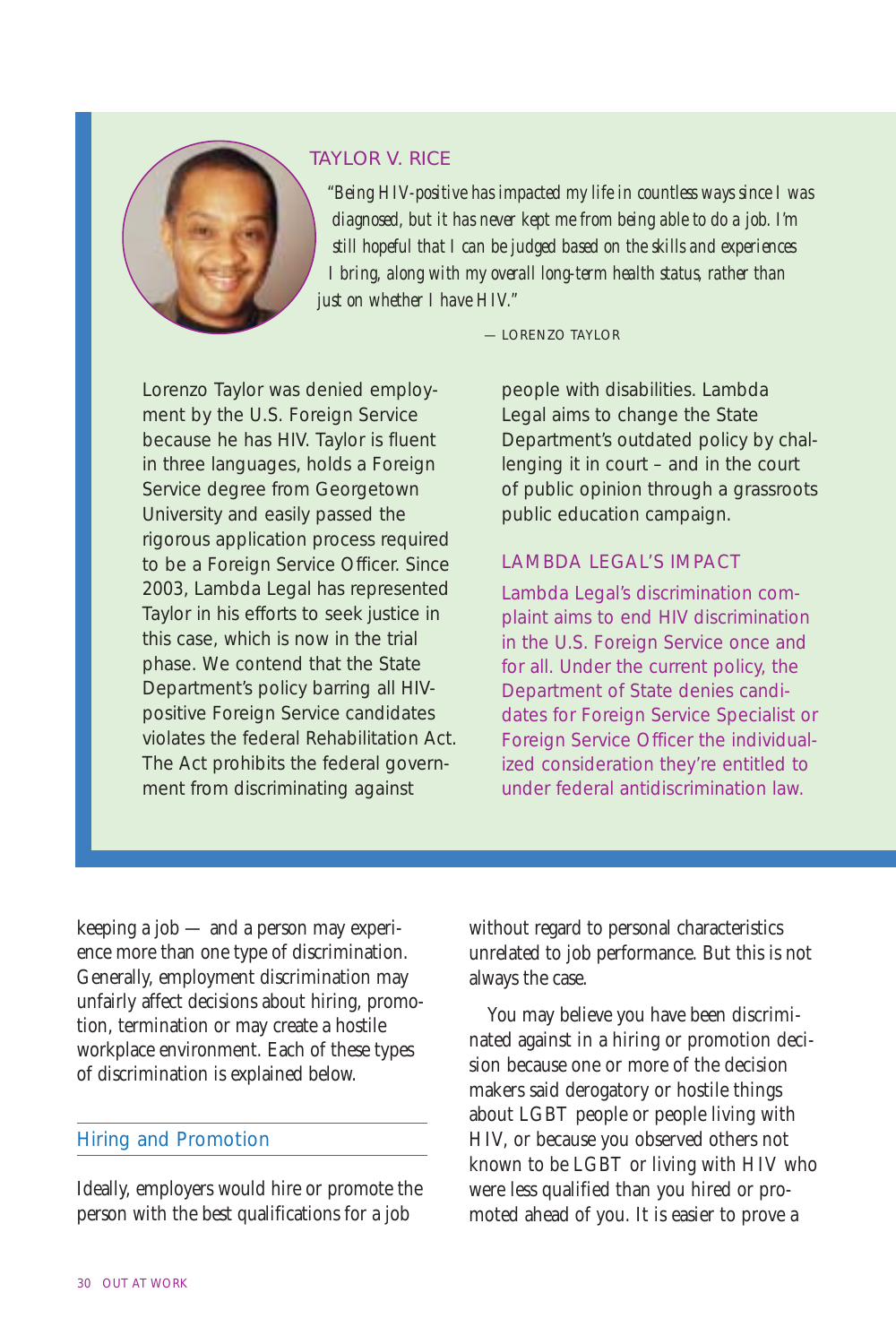claim of discrimination when someone has made explicitly discriminatory remarks or has demonstrated discriminatory attitudes (with posters or literature, for example, that denigrate LGBT people or people living with HIV). Hiring or promotion discrimination can sometimes be proved by detailed analysis of the qualifications of candidates and statistical analyses of the employer's

practices, but such cases may be difficult and complex.

#### Wrongful Termination

One of the most common types of employment discrimination cases Lambda Legal handles is wrongful termination of LGBT

### *DUNBAR V. FOOT LOCKER, INC.*

*"I am very pleased to have this over and to be able to move on with my life. The support I've gotten throughout this ordeal, sometimes from complete strangers, gave me confidence to persevere."* 

*— KEVIN DUNBAR*

As an employee at Foot Locker (the athletic footwear and apparel chain), Kevin Dunbar suffered severe antigay harassment and discrimination at the hands of his co-workers, supervisors and a customer. Foot Locker promises a harassment-free workplace and includes sexual orientation in its policies on discrimination and harassment, but when Dunbar formally complained, the discrimination only intensified. Dunbar was transferred from one store location to another and eventually fired. In cooperation with the South Carolina Equality Coalition, Lambda Legal filed a lawsuit against Foot Locker on Dunbar's behalf. Lambda Legal argued that Foot Locker breached its contract with Dunbar by violating its own antiharassment, antidiscrimination and open-door policies. A settlement agreement provided a monetary settlement for Dunbar, along with a commitment from Foot Locker to more vigorously train its managers and employees about antigay harassment and to provide information on support and services to handle such harassment.

# LAMBDA LEGAL'S IMPACT

As a result of Dunbar's case, Foot Locker employers nationwide will be trained in the dangers of antigay harassment and given resources to help combat it. Additionally, the case sent a message to employers in South Carolina and beyond that companies must take measures to enforce their own antiharassment and antidiscrimination policies.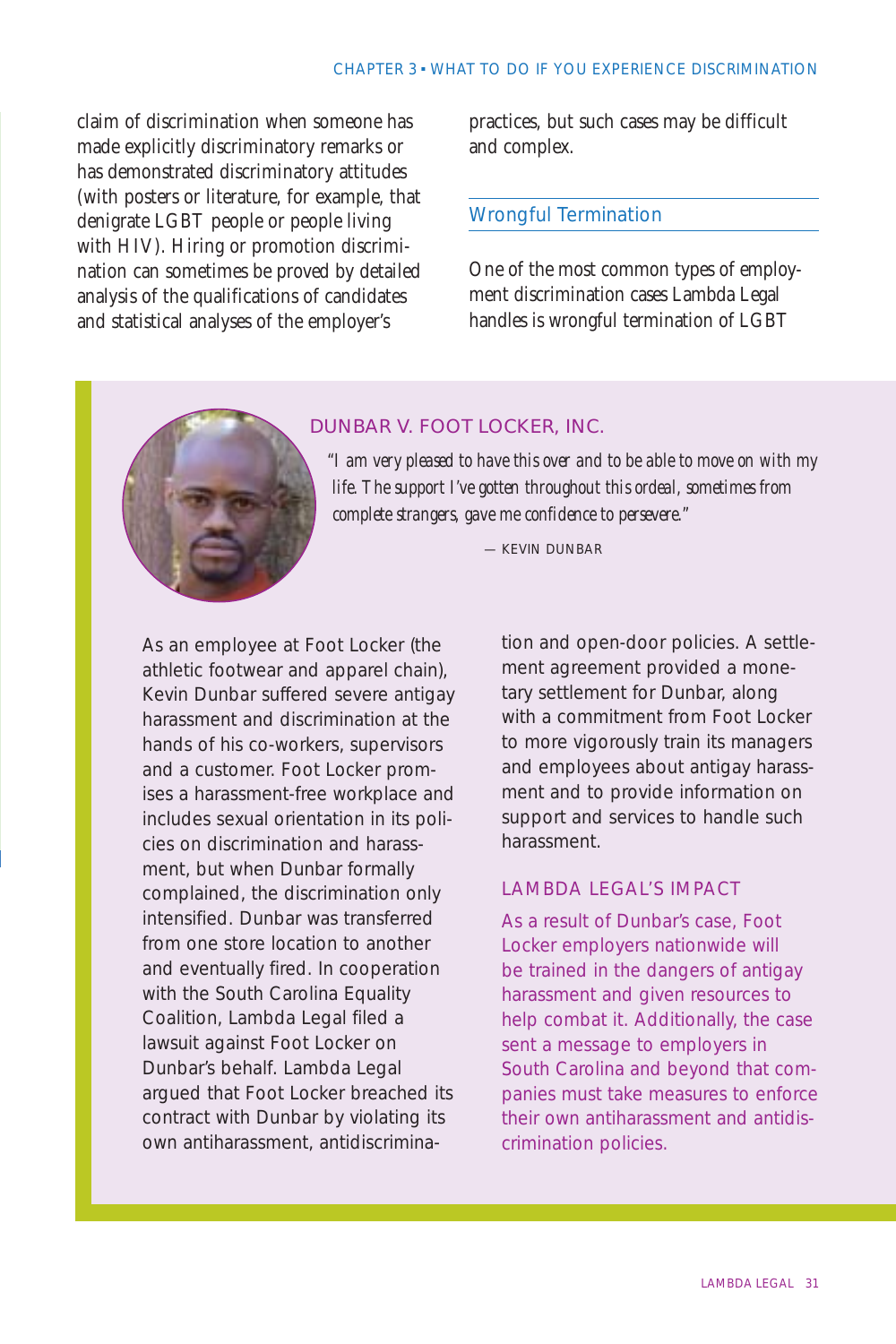employees or employees with HIV. In the recent past, we have won cases on behalf of athletes, food-industry workers and auto-glass specialists who were fired because their employers believed their HIV status made them dangerous to themselves or others on the job. We have also successfully represented a variety of people who were fired because of their sexual orientation.

Wrongful termination claims can also include circumstances where an employee is officially laid off or downsized but the employer unfairly singled the employee out for a discriminatory reason or used the layoff as a pretext for discrimination. Employers sometimes eliminate jobs or change job assignments because they are reducing the size of their workforce or reorganizing it. Such "layoffs" or "downsizing" are generally legal, even though they usually feel very unfair to the employees who lose their jobs. Sometimes an employer also uses a layoff unfairly to target an employee who would not otherwise lose his or her job. In other words, the employer does not have a real business reason for laying off the employee beyond discrimination on the basis of sexual orientation, gender identity or expression or HIV status. These actions can sometimes be challenged under the law.

Employers often have a great deal of latitude and discretion when it comes to terminating staff, and wrongful termination claims are often more subtle and complex than they appear on the surface. A wrongful termination claim may be complicated if an employee was terminated after encountering a pattern of harassment or abuse related to sexual orientation, gender identity or HIV status that made it difficult to perform the job effectively, or if the termination was in retaliation for complaining or speaking up about discrimination or harassing conduct.

Under the law, employers may not need to present compelling or rational reasons for terminating employees; even though their actions might be arbitrary or unfair, they might not be illegal. If you are laid off or fired, you will have a lot to think about. Your employer might offer you a severance package that provides more money to you but requires you to sign an agreement that you will not bring a legal complaint. Each person must consider the advantages and disadvantages of such an agreement — the advice of an attorney might be very helpful in deciding whether or not to accept such a severance agreement. If you believe you were fired or let go for a discriminatory reason, speak with an attorney familiar with employment law or call Lambda Legal's Help Desk for more information.

# A Hostile Workplace

People often assume that job discrimination is only related to hiring, promotion or firing, but other kinds of employment discrimination exist. Workplace discrimination against people because of their sexual orientation, gender identity or HIV status can also create a hostile work environment that effectively makes it impossible for an employee to do his or her job. Overt harassment and violence on the job are examples of such a hostile environment.

Employees also may suffer from their employer's ignorance or disregard for the actual needs of lesbian, gay, bisexual, transgender and HIV-affected employees and their families. For example, while straight employees routinely wear a wedding ring, display pictures of their spouse and family and discuss their private life with co-workers (from dating to cultural activities to political involvement), when LGBT people do the same, some co-workers may complain that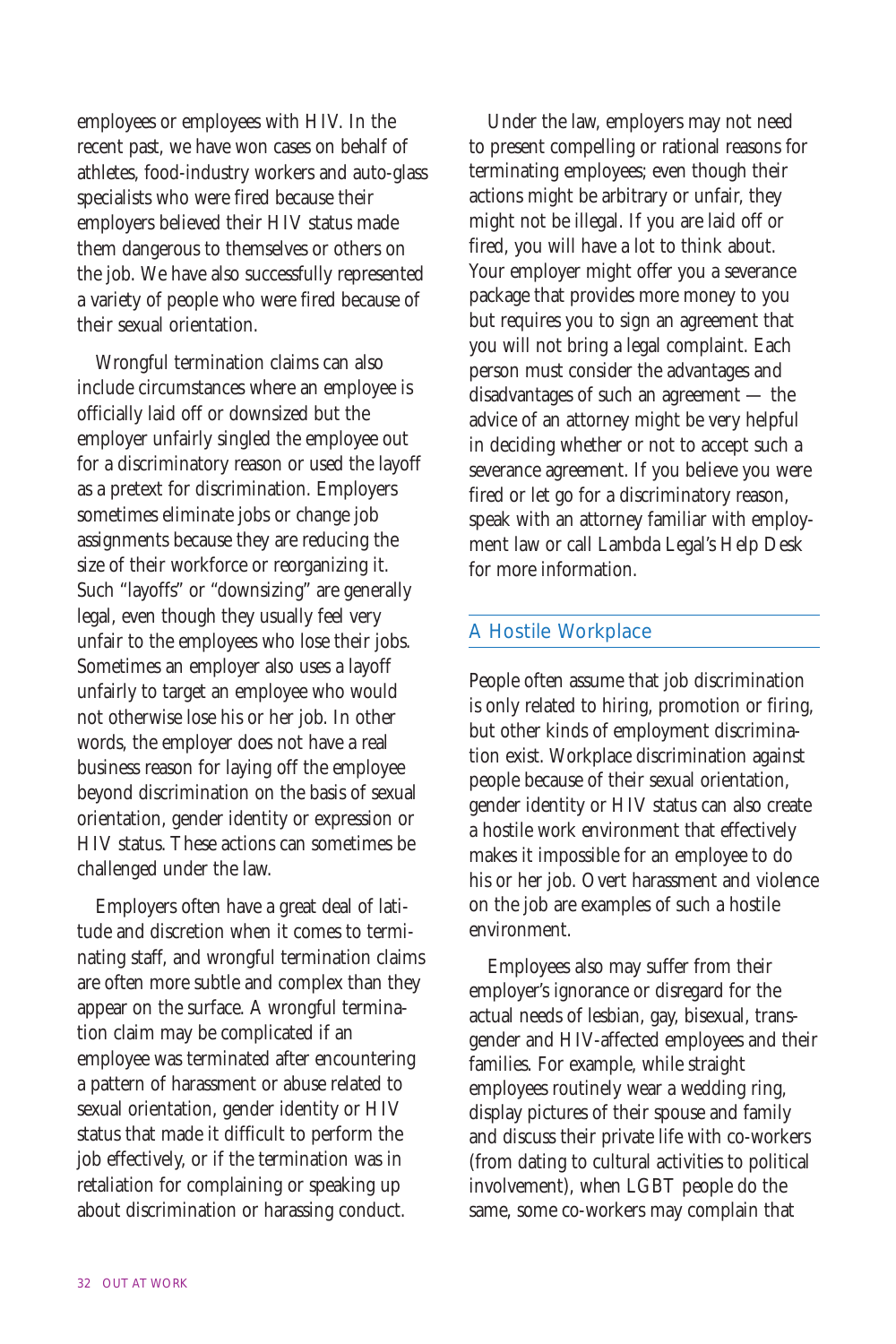# IF YOU GET FIRED OR LAID OFF

- ◆ Ask your employer to put the reason you were terminated in writing.
- ◆ Obtain copies of your employment record, including evaluations and disciplinary actions.
- ◆ Study your employee manual's sections on employment termination. If your employer did not follow its own guidelines, you may be in a better position to contest or negotiate better terms for your termination.
- ◆ Consider reporting your termination to your union if you have one.
- ◆ If you are asked to sign any paperwork, carefully read it and consider consulting an attorney first because you may have fewer options later. For example, you may be asked to sign a severance agreement that includes a waiver of any future claims against your employer.
- ◆ Request a letter of reference. Try to negotiate about the information you do or do not

want shared with prospective employers if they call.

- ◆ Ask about continuing health insurance coverage for yourself and your dependents under COBRA or other laws. If your partner or partner's legal children were covered under your insurance policy, their coverage often will end on your last day of work unless your employer has arranged for a different plan with the insurer.
- ◆ Collect statements of co-workers who may have witnessed discriminatory treatment against you and other LGBT or HIVaffected employees.
- ◆ Don't make angry accusations or threats, but you may want to send a professional letter of complaint to the company's human resources department, especially if you know the company has an equal employment opportunity officer or ombudsman. If you are considering a lawsuit, talk to an attorney first, as your statements can affect your claim.

these actions are inappropriate, offensive or contrary to their moral or religious views. Some employers may support a co-worker's complaint or institute restrictive policies. In the same vein, employers may deny transgender workers the right to use restrooms

corresponding to the gender they present because it may make some co-workers uncomfortable.

If your employer has an inclusive nondiscrimination policy, it is much easier to bring hostile conditions to someone's attention. But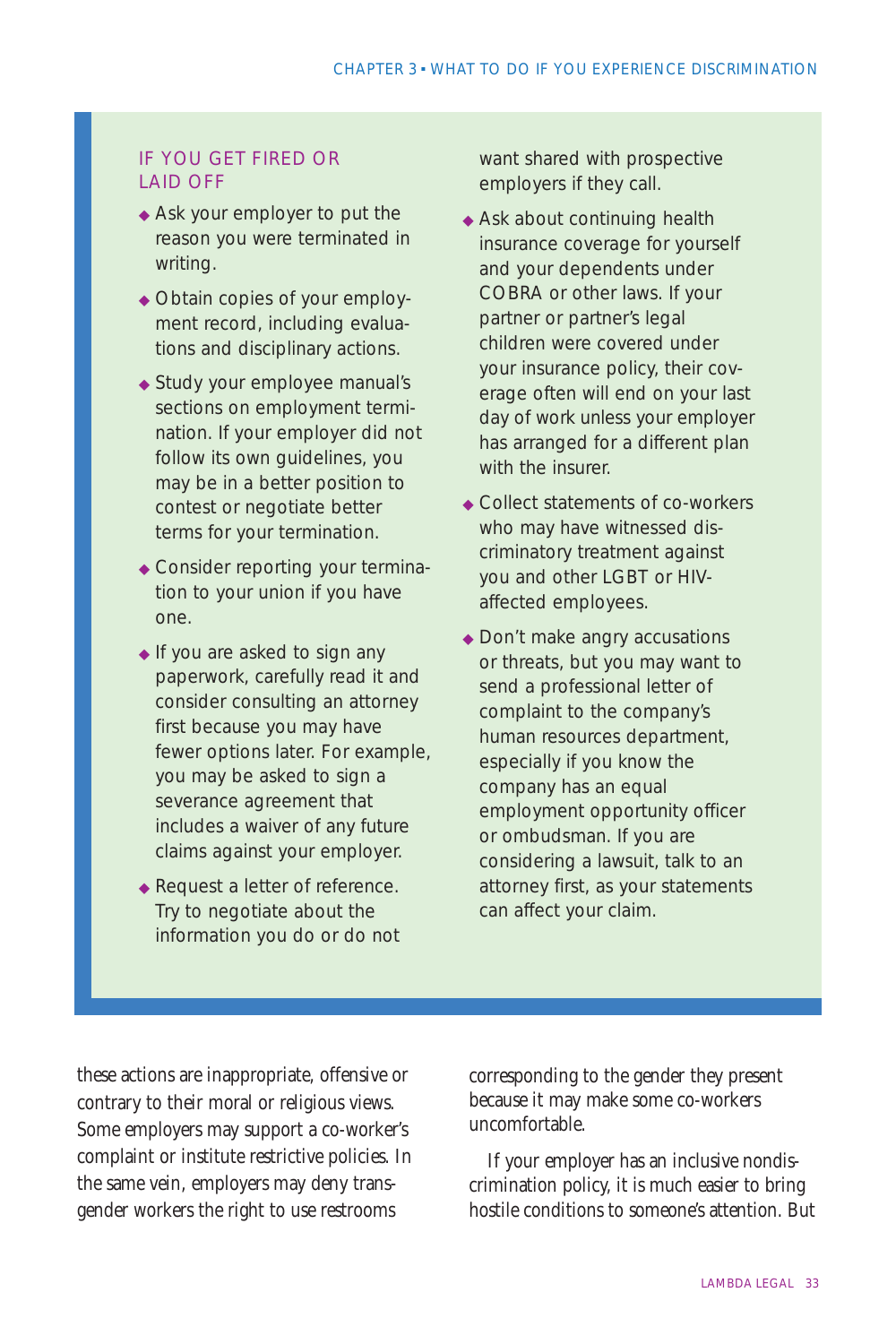if you feel isolated in your workplace, you may feel more limited about your options. You may need to begin by reaching out to coworkers who are offended by any cruelty even if they do not yet understand sexual orientation and gender identity issues. You may also wish to seek outside support to learn how and in what circumstances you can best stand up for yourself when the need arises.

### Sexual Harassment

Sexual harassment always involves unwanted or unwelcome sexual behavior. In its most obvious form, it occurs when an employee is required to provide sexual favors as a condition of employment, compensation or job advancement. It can also include being subjected to sexual words or conduct that interfere with a reasonable employee's ability to do his or her job, particularly when the behavior is persistent and grossly offensive. Inappropriate invitations, unwanted touching, sexually explicit gestures, pornographic pictures, sexist jokes and sexual overtones may constitute sexual harassment. The laws prohibiting sexual harassment apply equally to behavior between individuals of the same or different sexes.

If you are the victim of sexual harassment on the job, you have options: If you feel safe enough to do so, you can choose to confront the harasser and ask him or her to stop the behavior. It can be helpful to report any incidents of sexual harassment to your immediate supervisor or to the human resources department and/or your union representative, and to document the harassment and any steps you take to address it. Your employer needs to be aware of the harassment in order to take action. Most workplaces have a sexual harassment policy that explains how to make a complaint. If your supervisor is the harasser, report

the behavior to the next appropriate manager or to the human resources department and/or your union representative. As with other forms of harassment and discrimination, copy and maintain a record of any complaint you make.

If you cannot reconcile the problem at your workplace, you may want to file a complaint with the U.S. Equal Employment Opportunity Commission (www.eeoc.gov) and/or with your state's fair employment practices agency, if one exists.

# Gender-nonconforming Conduct or Appearance

Sometimes employees face discrimination because of gender-nonconforming conduct or appearance or the perception by others that they do not fit within cultural norms for males and females. For example, employees may face discriminatory actions or a hostile work environment when supervisors or coworkers believe a male acts or looks effeminate or a female acts or looks masculine. Transgender employees often face this type of discrimination. Lambda Legal believes employees should be judged on their work performance and not be required to fit within other people's gender stereotypes. In some cases, employees who face this type of discrimination can seek a remedy under laws and policies prohibiting discrimination on the basis of sex or sexual orientation.

# OTHER IMPORTANT JOB RIGHTS

#### Violations of Privacy

Earlier in this kit, we discussed privacy and confidentiality laws that protect employees with HIV (pages 23-25) and highlighted some of the inappropriate questions that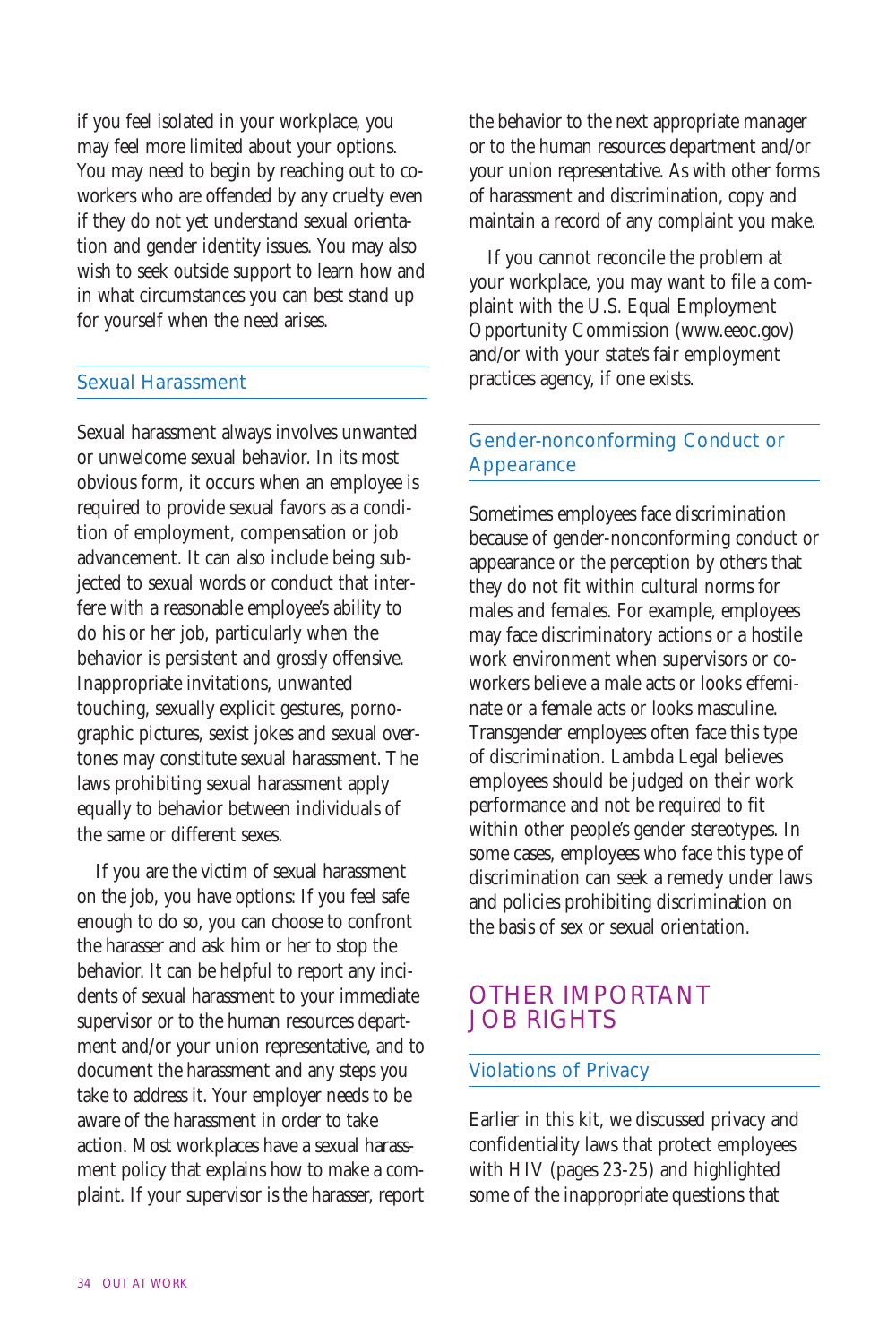prospective employers are not allowed to ask during interviews or as part of the application process (page 15). In addition, federal legislation like the 1988 Employee Polygraph Protection Act severely limits an employer's ability to use polygraph equipment on employees. But there has been a trend toward less privacy in the workplace. Some employers routinely monitor employee telephone calls, emails and Internet usage. Some conduct video surveillance of employees (even in locker rooms or restrooms) and review computer files. Some employers review their employees' computer files, and even conduct physical searches as well as searches of their offices and possessions.

As part of their work, human resources personnel review and maintain current employee records detailing benefits, Social Security and family information. However, employers can also easily access additional confidential employment, financial and medical records about their employees from computer databases. Employees may also be asked to take written "personality" tests that question them about very personal matters, including sexual orientation. Some of these tests may violate the law. The absence of laws on workplace privacy means that unscrupulous employers and unethical individuals can collect and use this information for inappropriate reasons as well.

Employees with HIV also often experience ostracism and invasions of privacy because of ignorance about HIV. For disclosures made outside of the protections of the Americans With Disabilities Act (i.e., disclosure outside of the hiring or reasonable accommodation process), your state's HIV confidentiality law may not require that all employees at your job keep all information about your HIV status confidential, so be very careful about disclosure.

# Honoring Religious Freedom and Workplace Diversity

Title VII of the Civil Rights Act of 1964 prohibits employment discrimination on the basis of religion. This means that all employees, including LGBT people and people living with HIV, are free to hold religious views without interference from their employers. However, it does not mean that people in the workplace may freely express hostile or discriminatory views that affect the working conditions of others. In 2004 one appeals court ruled that an employee disciplined for posting Biblical passages condemning homosexuality in his cubicle did not have a religious discrimination claim; that is to say, accommodating his views would create undue hardship on his employer's efforts to create a diverse, nondiscriminatory workplace. In 2004 the same court also rejected a religious discrimination claim brought by a Christian fundamentalist supervisor who was fired after inappropriately expressing her religiously based disapproval of her subordinate's sexual orientation.

If you experience religiously-motivated harassment in the workplace, you may be able to file a complaint if your employer has a nondiscrimination policy that covers sexual orientation, gender identity and HIV status. If your employer encounters resistance from employees who claim that the employer's action violates their religious beliefs, please contact Lambda Legal or suggest us as a resource to your employer.

The false dichotomy between religious rights and other forms of diversity rights is only one of many emerging workplace issues facing the LGBT and HIV-affected communities. Although this kit seeks to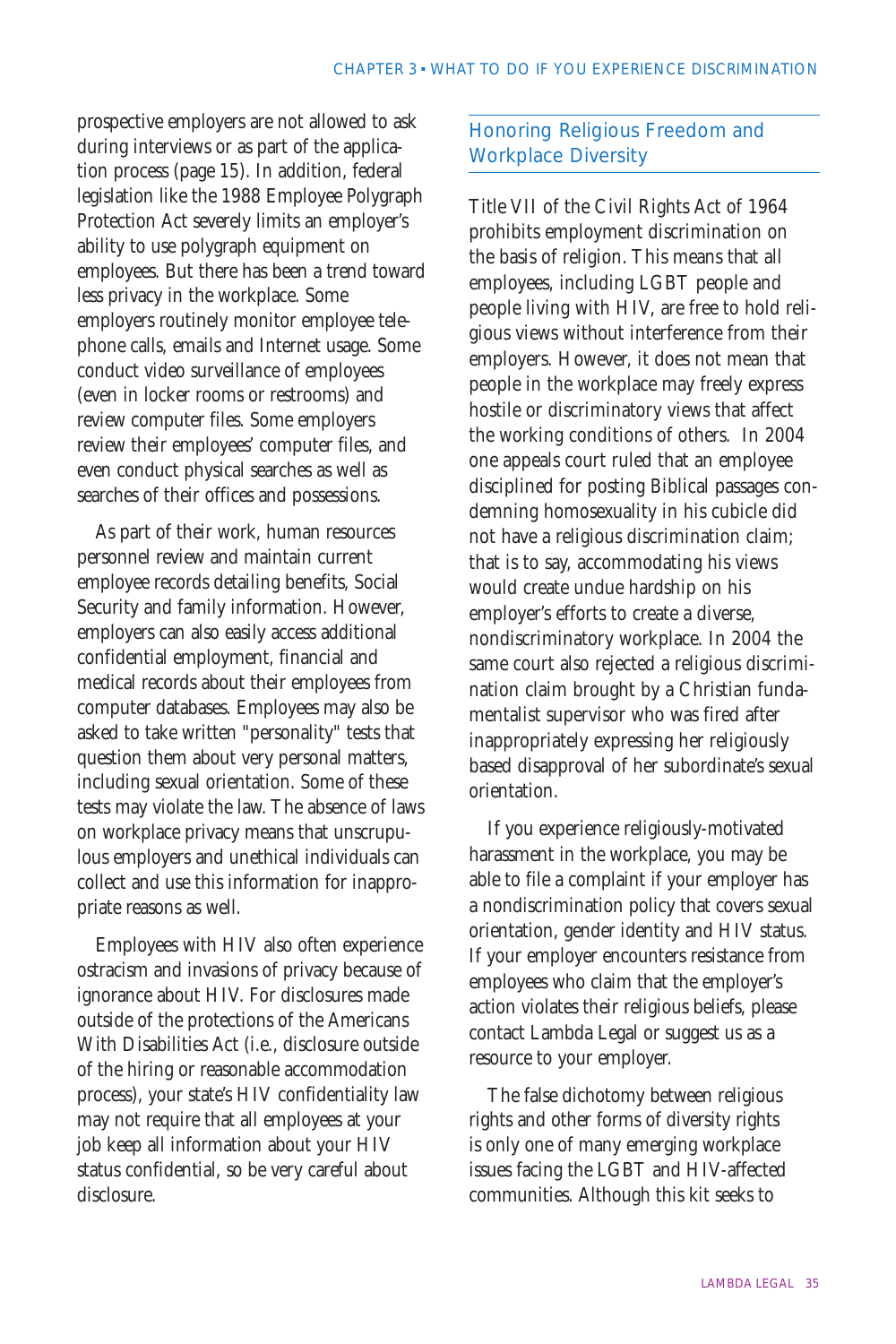inform you on as many topics as possible, you are encouraged to keep updated by visiting Lambda Legal's website at www.lambdalegal.org.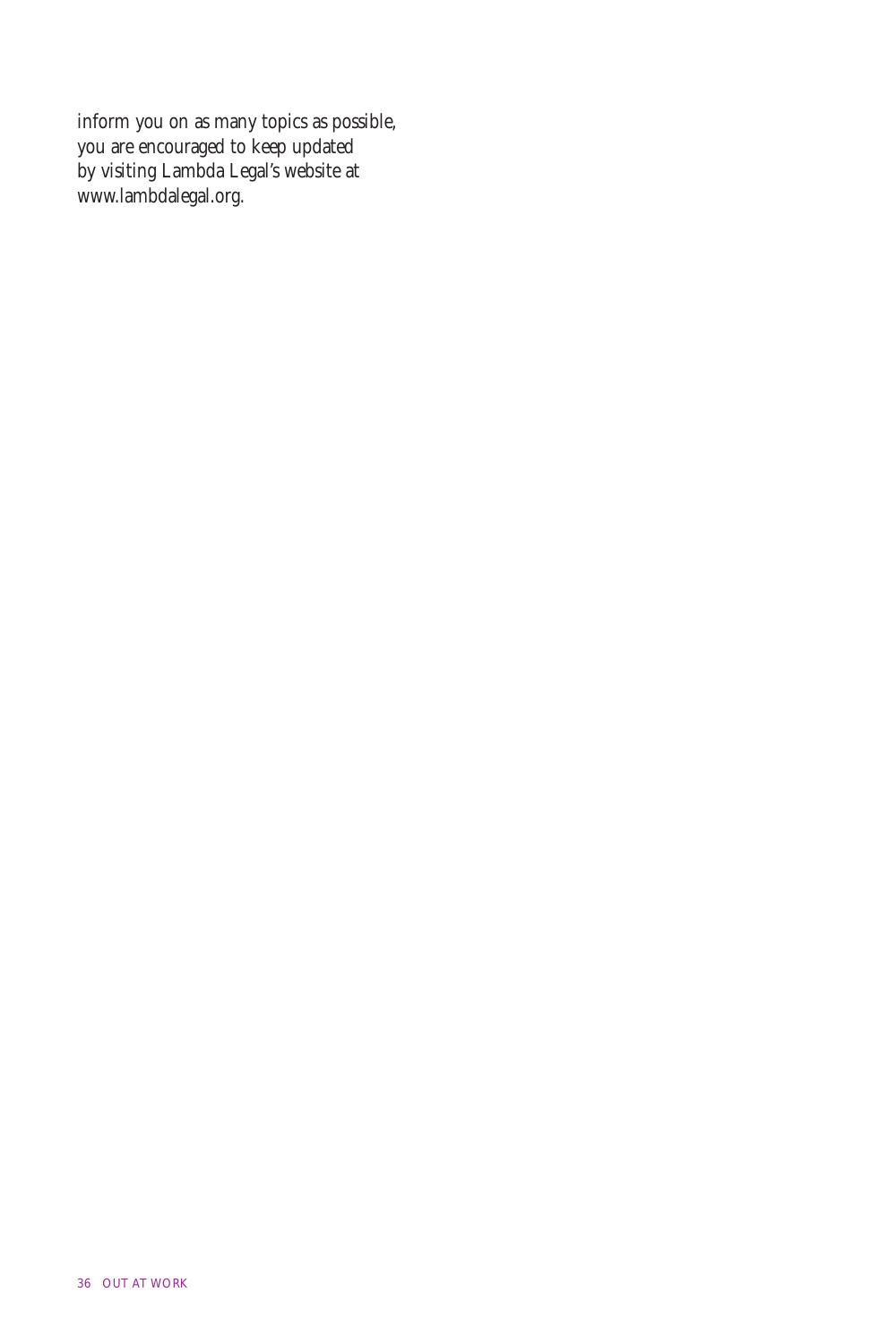# *RESOURCE GUIDE RESOURCE GUIDE*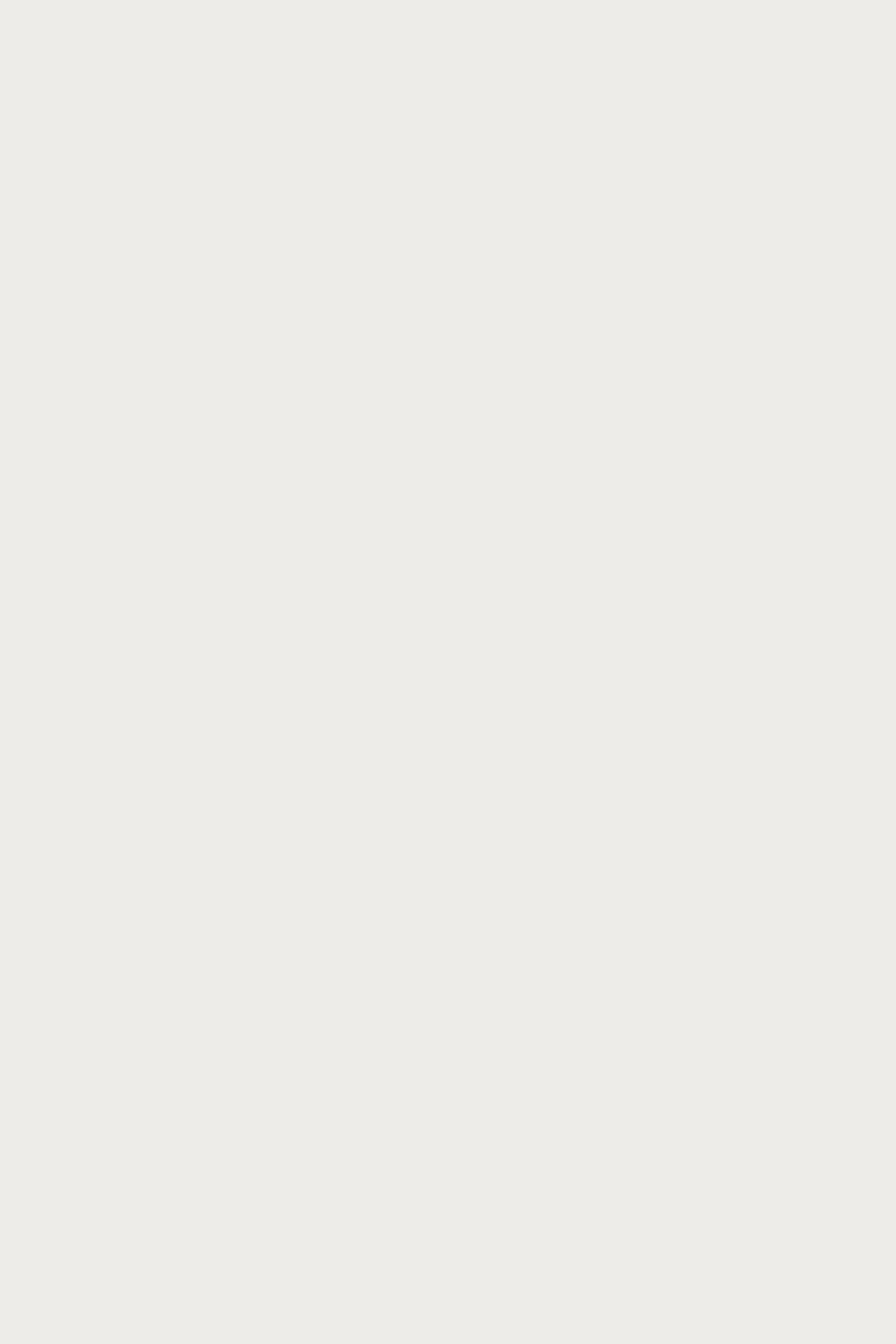# NATIONAL RESOURCES

# **Lambda Legal**

National Headquarters 120 Wall Street, Suite 1500 New York, NY 10005 tel 212-809-8585 fax 212-809-0055 www.lambdalegal.org

Lambda Legal is a national organization committed to achieving full recognition of the civil rights of lesbians, gay men, bisexuals, transgender people and those with HIV through impact litigation, education and public policy work.

# **American Civil Liberties Union – Lesbian and Gay Rights and HIV/AIDS Projects**

125 Broad Street, 18th Floor New York, NY 10004 www.aclu.org tel 212-549-2627

The goal of the ACLU Lesbian and Gay Rights Project is equal treatment and equal dignity for lesbian, gay, bisexual and transgender people. That means evenhanded treatment by the government, protection from discrimination in jobs, housing, hotels, restaurants and other public places, and fair and equal treatment for lesbian and gay couples and families. The ACLU website provides online resources about privacy in the workplace, including a twelve-minute video entitled *Through the Keyhole*.

# **Gay & Lesbian Advocates & Defenders (GLAD)**

30 Winter Street, Suite 800 Boston, MA 02108 tel 617-426-1350 www.glad.org gladlaw@glad.org

Founded in 1978, GLAD is New England's

leading legal rights organization dedicated to ending discrimination based on sexual orientation, HIV status and gender identity and expression. Providing litigation, advocacy and educational work in all areas of gay, lesbian, bisexual, transgender civil rights and the rights of people living with HIV, GLAD has a full-time legal staff and a network of cooperating attorneys across New England

# **Gay and Lesbian National Hotline**

2261 Market Street San Francisco, CA 94114 tel 888-415-3022 (administrative) fax 415-552-5498 Hotline: 888-THE-GLNH (888-843-4564) www.glnh.org glnh@glnh.org

GLNH is a nonprofit organization that provides nationwide, free and confidential telephone and email peer counseling, information and local resources. GLNH is open Monday through Friday 4:00 p.m. – 12:00 a.m. and Saturday 12:00 – 5:00 p.m. EST. The Gay & Lesbian Switchboard of NY Project can be reached at 212-989-0999, Monday through Friday 4:00 – 8:00 p.m. EST, and Saturday 12:00 – 5:00 p.m. EST. The San Francisco office can be reached at 415-355-0999, Monday through Friday 5:00 – 9:00 p.m. PST.

# **Gender Public Advocacy Coalition (GenderPAC)**

1743 Connecticut Avenue, NW 4th Floor Washington, DC 20009-1108 tel 202-462-6610 fax 202-462-6744 www.gpac.org gpac@gpac.org

The Gender Public Advocacy Coalition works to ensure that every American can par-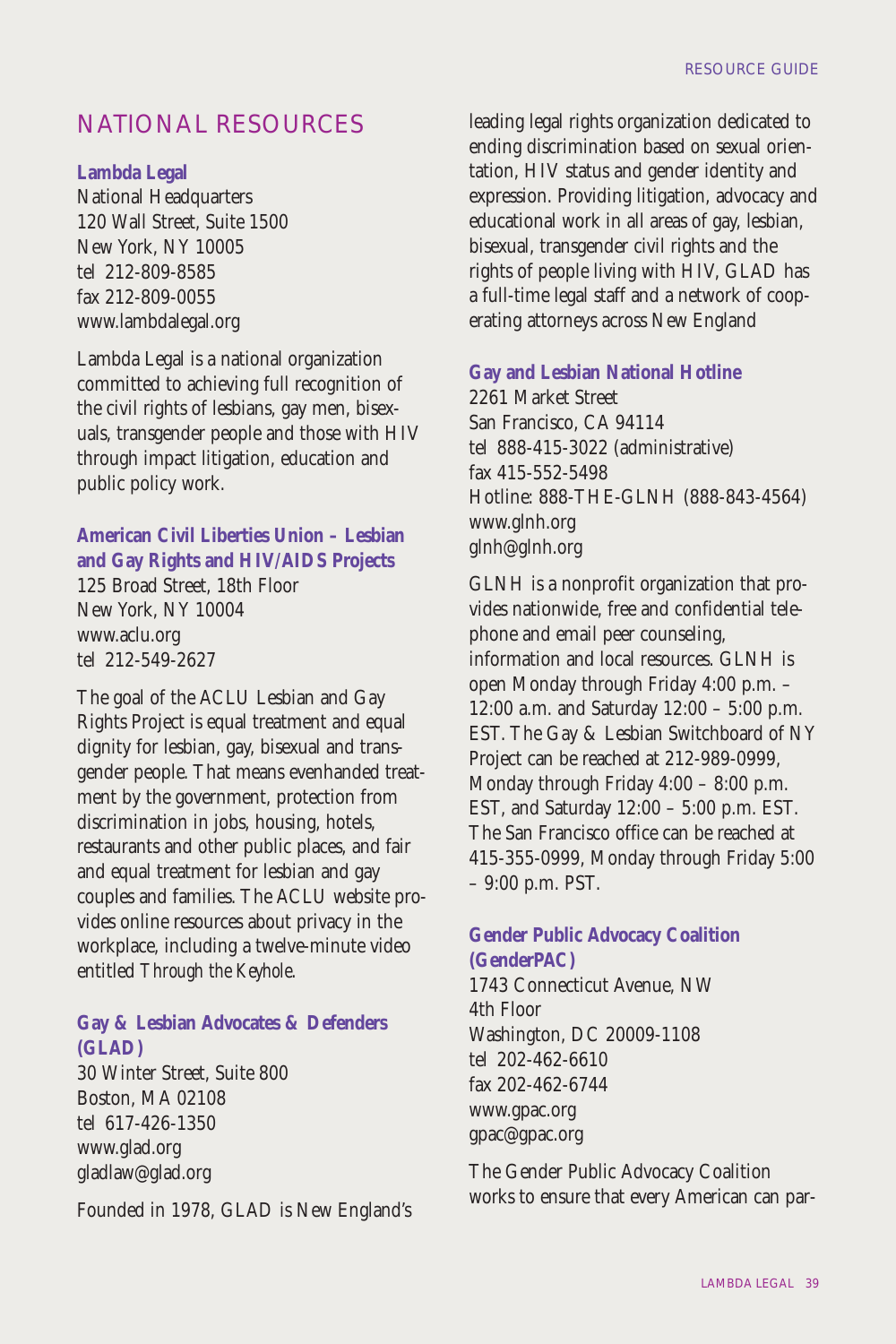ticipate in the workplace, the classroom and the community regardless of whether they meet ideals for masculinity or femininity. GenderPAC's Workplace Fairness Program works to end discrimination and violence caused by gender stereotypes by changing public attitudes, educating elected officials and expanding legal rights. Specifically, the program supports major corporations in adding gender identity/expression protections to their EEO policies, as well as provides important support for lawsuits in the federal and state appellate courts that can expand legal rights.

### **Human Rights Campaign**

1640 Rhode Island Avenue NW Washington, DC 20036-3278 tel 202-628-4160 fax 202-347-5323 TTY 202-216-1572 toll free 800-727-4723 www.hrc.org HRCWorkNet@hrc.org

The Human Rights Campaign seeks to improve the lives of GLBT Americans by advocating for equal rights and benefits in the workplace, ensuring families are treated equally under the law and increasing public support among all Americans through innovative advocacy, education and outreach programs. HRC's WorkNet (www.hrc.org/worknet) is a national source of information on workplace policies and laws surrounding sexual orientation and gender identity. It includes extensive resource listings, a bibliography and the Corporate Equality Index, which gathers pertinent information about large corporations.

# **The Legal Aid Society-Employment Law Center**

600 Harrison Street, Suite 120 San Francisco, CA 94107 tel 415-864-8848 fax 415-864-8199 www.las-elc.org info@las-elc.org

The LAS-ELC operates nationally and on state and local levels, and litigates cases that may reform laws and policies for the benefit of minority and low-income workers and their families. The LAS-ELC also conducts workshops, publishes educational materials and provides technical assistance to disadvantaged workers and their advocates. Some of their online resources include "The LGBT Employment Project" and "Transgender Worker's Rights."

# **National Association of LGBT Community Centers**

1325 Massachusetts Avenue NW, Suite 600 Washington, D.C. 20005 tel 202-824-0450 fax 202-393-2241 www.lgbtcenters.org

The National Association of LGBT Community Centers exists to support and enhance lesbian, gay, bisexual and transgender community centers. The Association offers technical assistance, leadership training and networking opportunities to centers in all stages of formation, and is a national voice for the LGBT community centers movement. Their website includes a nationwide directory of LGBT centers, as well as a number of other informative resources.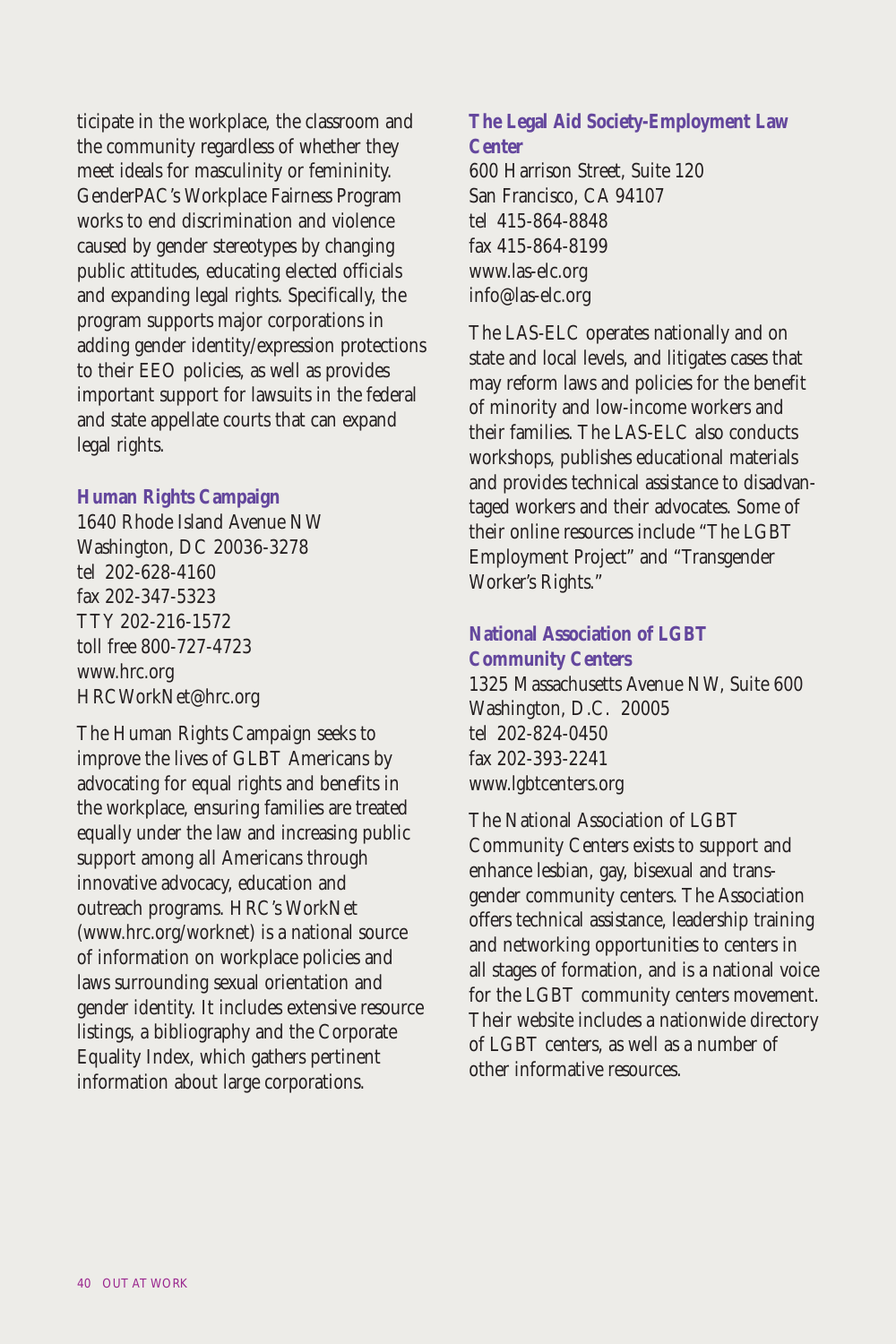# **National Center for Lesbian Rights**

National Office 870 Market Street, Suite 370 San Francisco, CA 94102 tel 415-392-6257 fax 415-392-8442

NCLR is a progressive, feminist, multicultural legal center with a primary commitment to advancing the rights and safety of lesbian, gay, bisexual, and transgender people and their families through a program of litigation, public policy advocacy and public education. NCLR litigates precedent-setting cases at the trial and appellate court levels, advocates for equitable public policies affecting the LGBT community, provides free legal information to clients and their legal advocates and conducts community education on LGBT legal issues. Visit NCLR's website to view their online publications, including: *Gender Identity Discrimination and Employment Law*, *Legalizing Your Gender Identity* and *Transgender Equality: A Handbook for Activists and Policymakers*.

# **National Gay and Lesbian Task Force**

1325 Massachusetts Avenue NW, Suite 600 Washington, DC 20005 tel 202-393-5177 fax 202-393-2241 TTY 202-393-2284 www.thetaskforce.org ngltf@ngltf.org

NGLTF is the national progressive organization that works to build the grassroots political power of the LGBT community to win complete equality. The NGLTF website provides information on a variety of LGBTrelated issues, including civil rights and domestic partnership. "The Domestic Partnership Organizing Manual for Employment Benefits" by Sally Kohn, is a comprehensive resource that can be downloaded at www.ngltf.org/library/dp\_pub.htm.

# **National LGBT Chamber of Commerce**

Dupont Circle 2000 P Street NW, Suite 300 Washington, D.C. 20036 tel 202-419-0440 fax 202-419-0443 www.nglcc.org info@nglcc.org

NGLCC is specifically dedicated to expanding the economic opportunities and advancements of the LGBT business community. As a national umbrella organization, the NGLCC is the premier advocate on behalf of LGBT owned businesses, professionals, students of business, and corporations that share in our desire to expand the community's financial opportunities, economic growth, continued innovation, and equality. The NGLCC website includes a nation-wide directory of LGBT-owned and -friendly businesses.

#### **Pride at Work/AFL-CIO**

National Headquarters 815 16th Street NW Washington, DC 20006 tel 202-637-5085 fax 202-508-6923 www.prideatwork.org

National Pride at Work is the newest constituency group of the AFL-CIO (American Federation of Labor & Congress of Industrial Organizations). The purpose of Pride at Work is to mobilize mutual support between the organized Labor Movement and the LGBT Community around organizing for social and economic justice. For more information see Pride at Work's online publications *Domestic Partner Benefits*, *Worker's Rights* and *Transgender Issues*.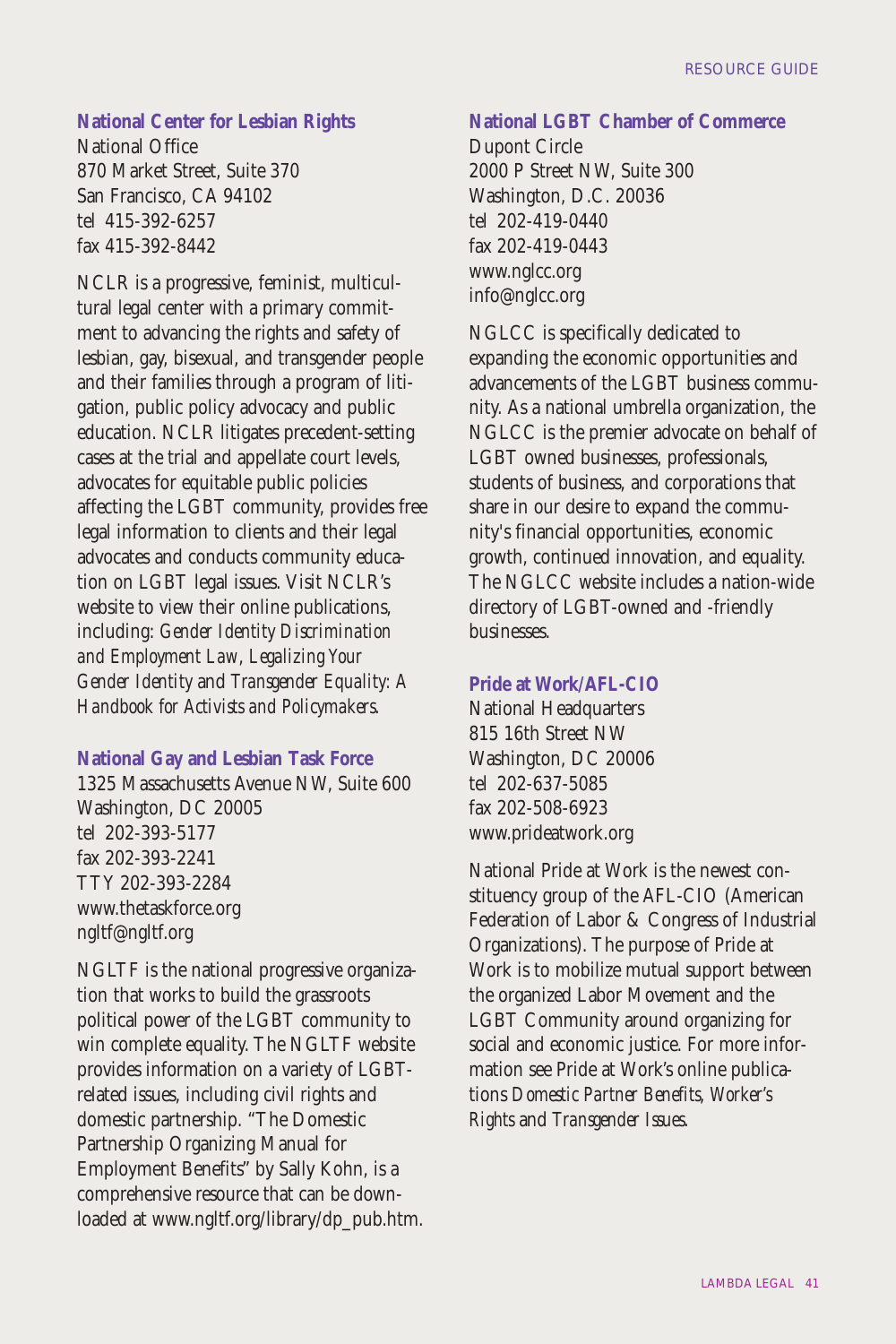# **United States Equal Employment Opportunity Commission**

Headquarters: 1801 L Street NW Washington, D.C. 20507 tel 202-663-4900 TTY 202-663-4494 To be connected to a regional field office: tel 800-669-4000 TTY 800-669-6820 www.eeoc.gov

The EEOC was established by Title VII of the Civil Rights Act of 1964 to handle complaints of employment discrimination and sexual harassment. The EEOC enforces job discrimination laws and provides oversight and coordination of all federal equal employment opportunity regulations, practices, and policies. The EEOC website includes phone numbers and addresses for all of its regional offices. Contact the EEOC for information and instruction about filing a complaint.

# TRANSGENDER SPECIFIC RESOURCES

# **Center for Gender Sanity**

PO Box 30313 Bellingham, WA 98228 tel 360-398-2878 www.gendersanity.com Director@gendersanity.com

The Center's "Transitions That Work" program is a consulting service for transsexuals who plan to transition on the job, their co-workers and their employers. "Transitions That Work" offers help in planning a successful transition, guidance for employers dealing with transition issues and diversity training about transsexualism.

## **National Center for Transgender Equality**

1325 Massachusetts Avenue, Suite 700 Washington, DC 20005 tel 202-903-0112 fax 202-393-2241 www.nctequality.org NCTE@NCTEquality.org

The National Center for Transgender Equality is a national social justice organization devoted to ending discrimination and violence against transgender people through education and advocacy on national issues of importance to transgender people. By empowering transgender people and our allies to educate and influence policymakers and others, NCTE facilitates a strong and clear voice for transgender equality in our nation's capital and around the country.

### **Sylvia Rivera Law Project**

322 8th Avenue, 3rd Floor New York, NY 10001 tel 212-337-8550 fax 212-337-1972 www.srlp.org

The Sylvia Rivera Law Project works to guarantee that all people are free to self-determine their gender identity and expression, regardless of income or race, and without facing harassment, discrimination or violence. SRLP works to improve access to respectful and affirming social, health, and legal services for our communities.

**Transgender Law and Policy Institute** www.transgenderlaw.org info@transgenderlaw.org

The TLPI is a nonprofit organization that advocates for transgender people by tracking legal and public policy developments and providing online resources to attorneys working on behalf of transgender people.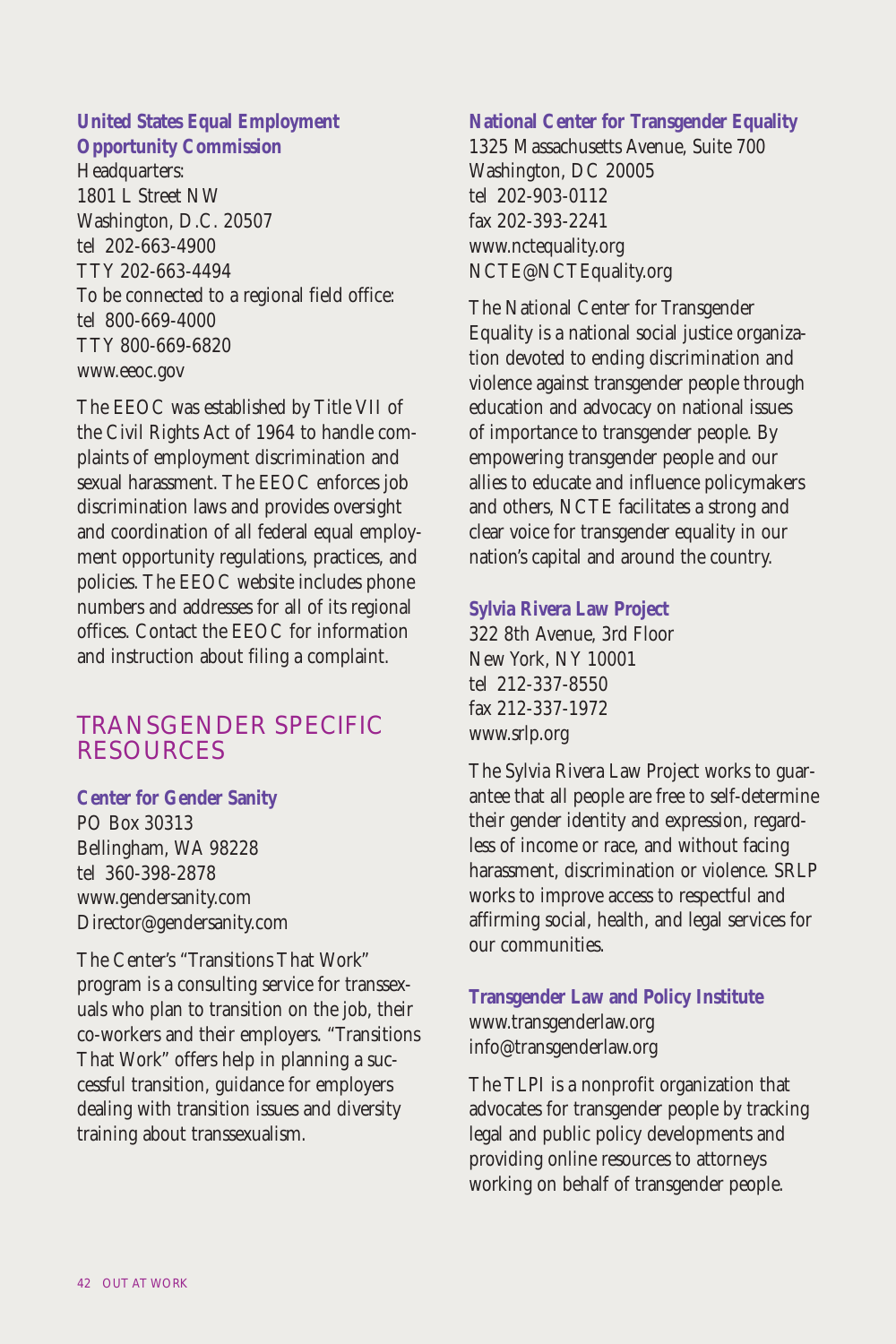Their website offers a variety of resources, including *A Plan for Transition on the Job* and *Help for Employers with Transgender Workers*.

# **Transgender Law & Policy Institute**

1800 Market Street, Suite 408 San Francisco, CA 94102 tel 415-865-5619 tel 415-392-6257, ext. 308 www.transgenderlawcenter.org info@transgenderlawcenter.org

The Transgender Law Center (TLC) is a nonprofit organization dedicated to engaging in effective advocacy for transgender people. The TLC brings experts and advocates together to work on law and policy initiatives designed to advance transgender equality. Their website includes information on their current projects, as well as a list of nondiscrimination laws.

# **Transgender at Work** www.tgender.net/taw mah@mhorton.net

The Transgender at Work project provides resources for innovative employers who want to implement company employment policies that will help transgender employees be at their most productive, and offers advice to those thinking of transitioning in the workplace. Their website also lists contact information for educators who may be able to offer workplace presentations.

# WORKPLACE EDUCATION AND INFORMATION

# **Common Ground**

tel 303-941-2991 www.common-grnd.com LWinfeld@common-grnd.com

Common Ground is an education and consulting firm focused on workforce diversity education. Common Ground offers workplace sexual orientation education programs and consulting on employee policies, particularly domestic partner benefits policies.

# **Out & Equal**

155 Sansome Street, Suite 450 San Francisco, CA 94104 tel 415-694-6500 fax 415-694-6530 www.outandqual.org info@outandequal.org

Out & Equal is a national nonprofit organization devoted to the lesbian, gay, bisexual and transgender community in workplace settings. In addition to providing diversitytraining services, Out & Equal holds an annual Workplace Summit focused on educating human resources professionals and developing employee resource group leadership. Their website includes 15 steps to an out and equal workplace.

# ON THE WEB

# **Gay.com**

www.gay.com

Business and Careers section of this site addresses issues gays face in the workplace. Users can also search the Corporate Pride Directory (co-sponsored by HRC) and use the job search engine.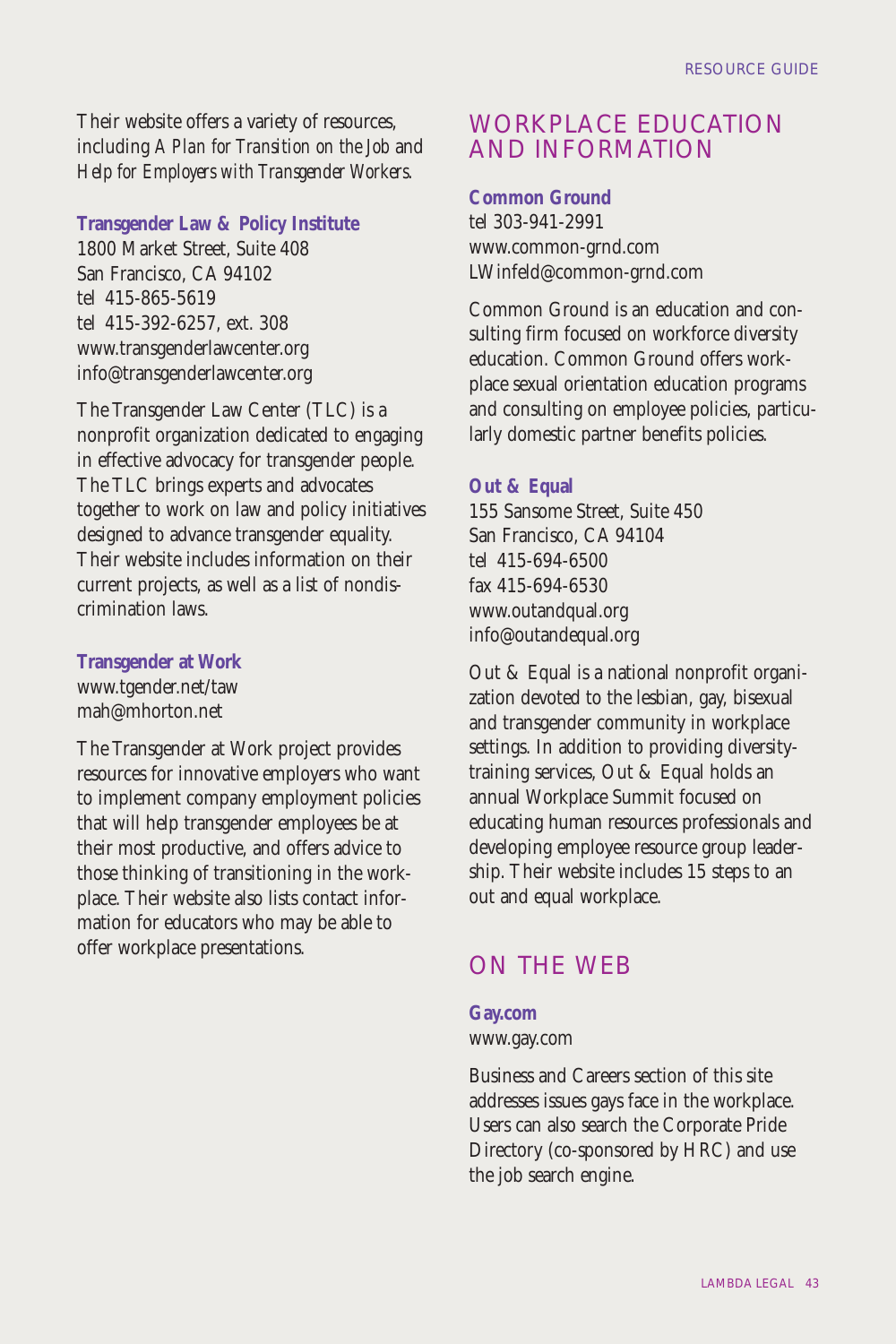# **Gay Financial Network**

www.gfn.com

Walter B. Schubert, the first openly gay member of the New York Stock Exchange, founded GFN to provide business and investing information to gays and lesbians. The site also includes news headlines and a career search directory.

# **The Body**

www.thebody.com

The Body is a website devoted to providing information about HIV/AIDS treatment and policies.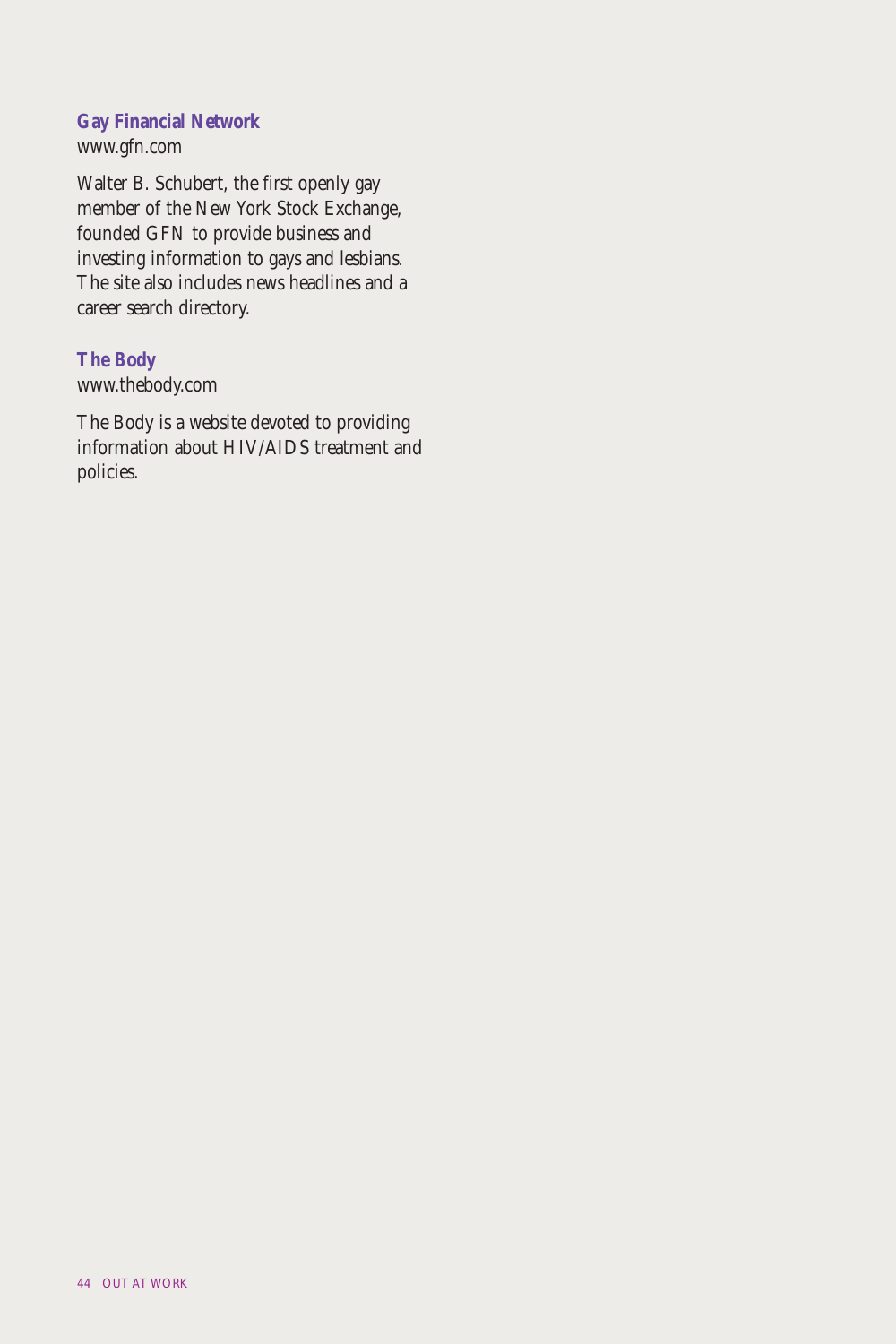

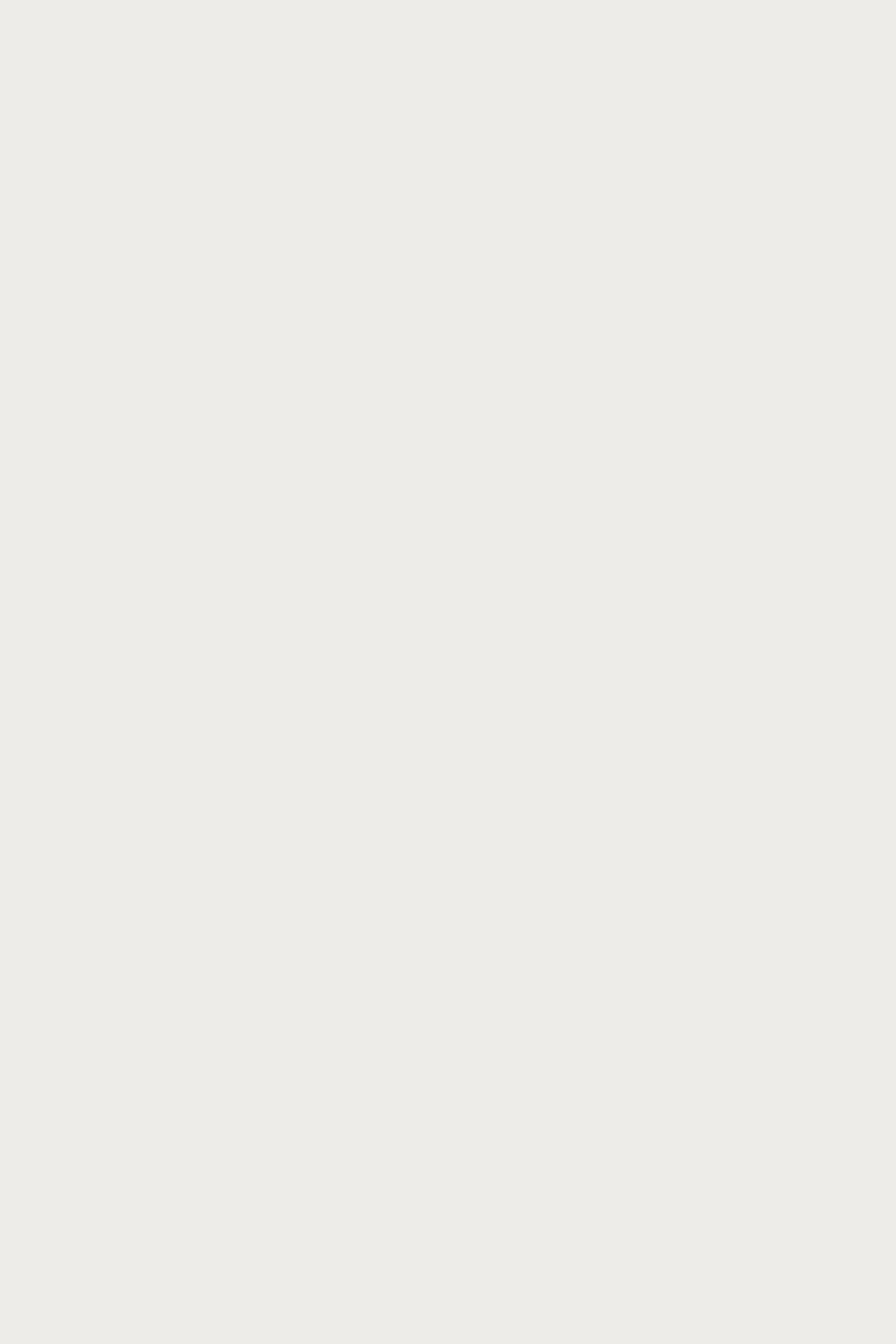# RATE YOURSELF AS A WORKPLACE ALLY

Which of the following supportive actions have you already taken, and where do you need to improve as an ally? After answering these questions, identify one to three ways you plan to be a more vocal and supportive workplace ally in the coming year.

| <b>SUPPORTIVE ACTIONS</b>                                                                                                                                                                                            | <b>YES</b>                                  | <b>NEEDS</b><br><b>IMPROVEMENT</b>          |
|----------------------------------------------------------------------------------------------------------------------------------------------------------------------------------------------------------------------|---------------------------------------------|---------------------------------------------|
| I have educated myself about the forms of social, political, legal and<br>economic discrimination that LGBT people and people living with HIV<br>face every day.                                                     |                                             |                                             |
| I try to use gender-neutral terms such as "partner" or "spouse."                                                                                                                                                     | O                                           | $\left(\begin{array}{c} \end{array}\right)$ |
| I respectfully ask transgender co-workers which pronoun they prefer.                                                                                                                                                 | ( )                                         | ( )                                         |
| I interrupt homophobic and transphobic remarks and actions by making<br>simple statements such as "Please don't use that language around me,"<br>"I find that disrespectful" or "I don't agree with that."           |                                             |                                             |
| I speak up proactively for LGBT and HIV rights in the workplace.                                                                                                                                                     | ∩                                           | $\left(\begin{array}{c} \end{array}\right)$ |
| I try to be a supportive witness. If I see discrimination or harassment<br>occurring in my workplace, I document and protest it.                                                                                     |                                             |                                             |
| I encourage my employer and union to present workplace diversity work-<br>shops on sexual orientation, gender identity or expression and HIV.                                                                        | ∩                                           | ( )                                         |
| I support LGBT co-workers' right to form an employee resource group.                                                                                                                                                 | $\left(\begin{array}{c} \end{array}\right)$ | $($ )                                       |
| I support the right of differently abled co-workers to obtain reasonable<br>accommodations. I do not complain that a co-worker is getting "special<br>treatment" for an accommodation that is allowing them to work. |                                             |                                             |
| I am familiar with employee policies at my workplace and the mecha-<br>nisms for changing them.                                                                                                                      | ( )                                         |                                             |
| I welcome the partners, dates and families of LGBT people to all social<br>events (company picnics, holiday parties, etc).                                                                                           | ( )                                         |                                             |
| I actively advocate for change by fighting for the rights of LGBT co-<br>workers and co-workers living with HIV at my workplace.                                                                                     |                                             |                                             |
| I actively advocate for change by fighting for the rights of LGBT co-<br>workers and co-workers living with HIV on the city, state and federal<br>level.                                                             | ( )                                         | ( )                                         |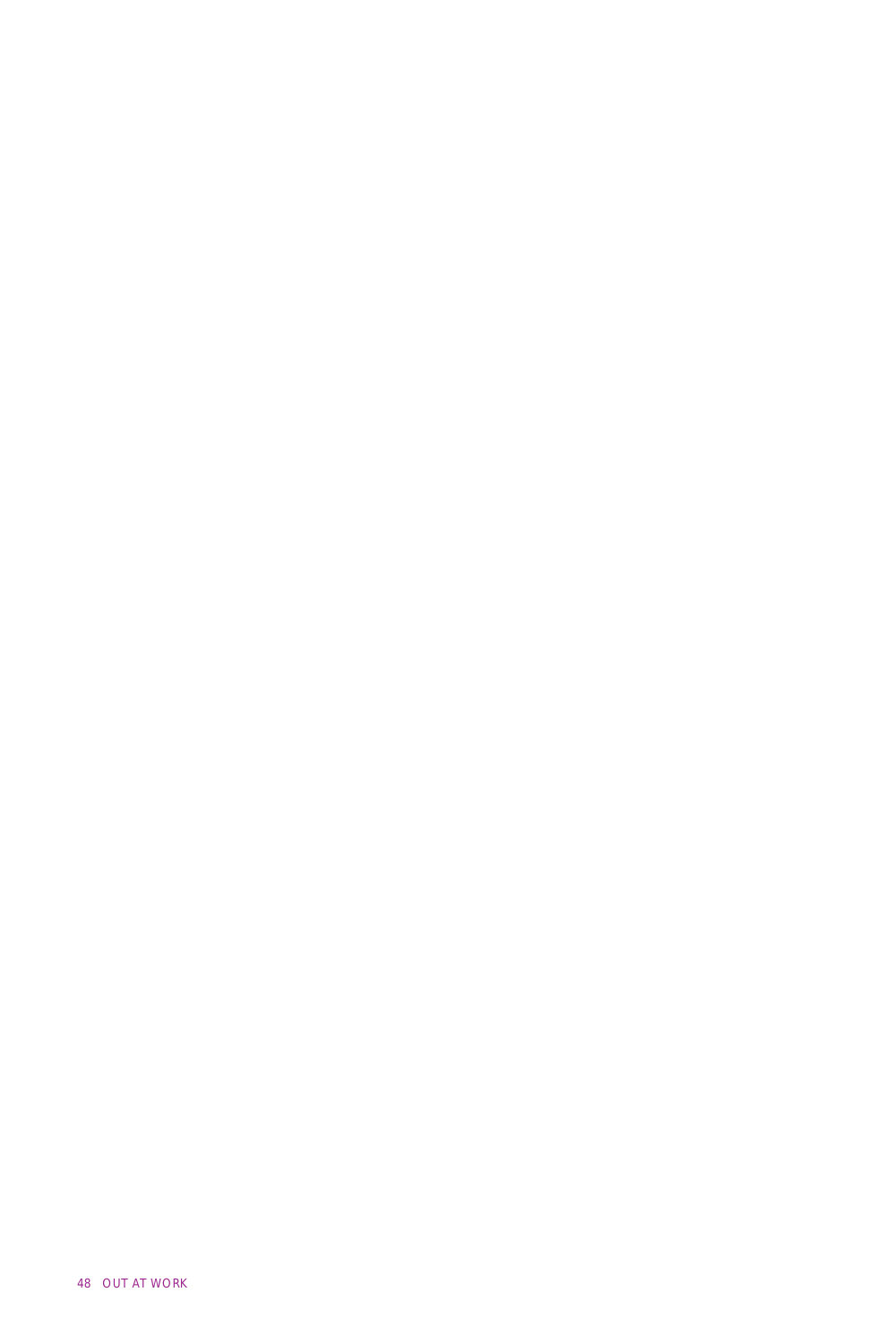# IS THIS AN LGBT- AND HIV-FRIENDLY WORKPLACE?

# EVALUATING YOUR CURRENT OR PROSPECTIVE EMPLOYER

There are many factors to consider in determining if a workplace is right for you. Use this list of questions to assess your current workplace, or to evaluate a prospective employer. Not all of these factors will be of equal importance to everyone, so feel free to rank them according to what matters most to you.

The following sources can be used to gather information about an employer. Use the methods with which you feel the most comfortable. If you are applying for a job, you might want to wait to ask more probing questions, or those that reveal you as a lesbian, gay man, bisexual, transgender person or as a person living with HIV, until after you are offered the position.

| > job announcements        | > company website   | > human resources department                    |
|----------------------------|---------------------|-------------------------------------------------|
| in employee resource group | > policy handbook   | > current and past employees                    |
| > your own impressions     | > internet searches | > annual reports                                |
| > LGBT professional assoc. | $>$ interview       | $>$ HRC's website<br>(www.hrc.org/placestowork) |

*Note: If you are considering taking a job in a new state or city, you may first want to find out what employment laws exist in that area. (See the worksheet* Tracking State and Local Laws & Policies*.)*

| NAME OF EMPLOYER OR PROSPECTIVE EMPLOYER                                                                                                                                                        |            |           |     |
|-------------------------------------------------------------------------------------------------------------------------------------------------------------------------------------------------|------------|-----------|-----|
| <b>POLICIES:</b>                                                                                                                                                                                | <b>YES</b> | <b>NO</b> | N/A |
| Is there a nondiscrimination statement or policy that includes sexual<br>orientation?                                                                                                           |            |           |     |
| Is there a nondiscrimination statement or policy that includes gender<br>identity?                                                                                                              |            |           |     |
| Is there a nondiscrimination statement or policy that includes people<br>living with HIV?                                                                                                       |            |           |     |
| Does the employer provide equal health benefits for family members of<br>employees with same-sex partners?                                                                                      |            |           |     |
| Do benefits that are made available to married employees $-$ such as<br>$\alpha$ parental leave, bereavement leave and relocation benefits — also apply<br>to employees with same-sex partners? |            |           |     |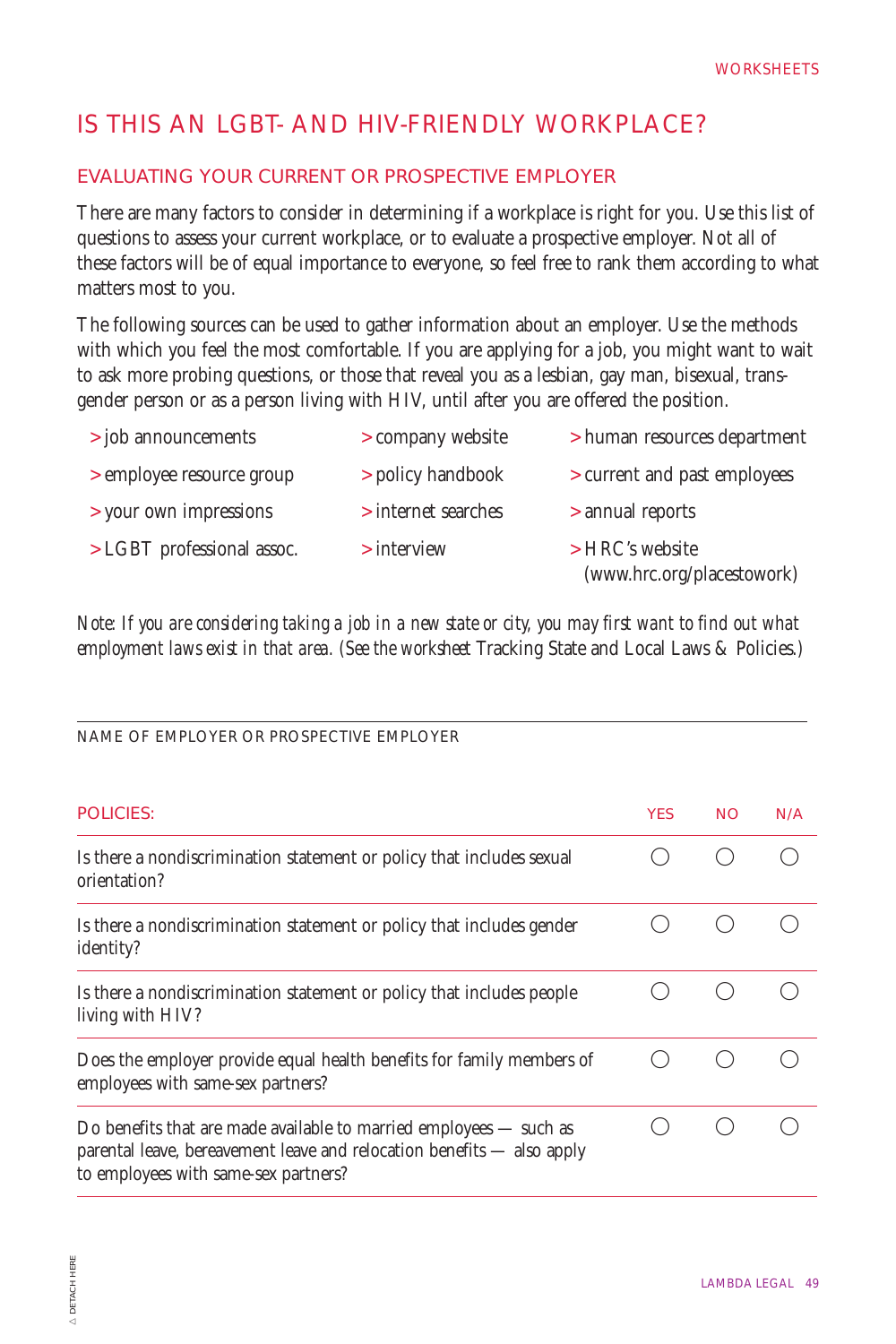| <b>PRACTICES:</b>                                                                                                                                                                                          | <b>YES</b>                                  | <b>NO</b>                                   | N/A |
|------------------------------------------------------------------------------------------------------------------------------------------------------------------------------------------------------------|---------------------------------------------|---------------------------------------------|-----|
| Does the employer regularly train managers and supervisors about how to<br>carry out the nondiscrimination policies?                                                                                       | ( )                                         |                                             |     |
| Is the training for managers mandatory?                                                                                                                                                                    | $\left(\right)$                             | $\left(\right)$                             | ()  |
| Do employees receive diversity, sensitivity or other training that includes<br>information about preventing discrimination of lesbian, gay, bisexual and<br>transgender people?                            | ()                                          |                                             |     |
| Is the diversity/sensitivity/other training for employees mandatory?                                                                                                                                       | $\left(\begin{array}{c} \end{array}\right)$ | ◯                                           | ◯   |
| Does the employer readily make reasonable accommodations for people<br>with disabilities, including people living with HIV?                                                                                | ()                                          | $\left(\begin{array}{c} \end{array}\right)$ | ()  |
| Is there an active LGBT employee resource group?                                                                                                                                                           | $\left(\begin{array}{c} \end{array}\right)$ | ◯                                           | ∩   |
| Does the employer have any gender-neutral restrooms available for<br>employees and/or clients?                                                                                                             | ( )                                         | ( )                                         | ∩   |
| Has the employer participated in any social or political activities in<br>support of the LGBT community or LGBT and HIV rights? (i.e.,<br>sponsored Prides, marches, rallies, walks, endorsed legislation) | ◯                                           | ( )                                         | ( ) |
| Do they make charitable donations to LGBT or HIV organizations<br>and/or causes?                                                                                                                           | $\left(\right)$                             | $\left(\begin{array}{c} \end{array}\right)$ | ( ) |
| Do they make charitable donations to anti-LGBT organizations and/or<br>causes?                                                                                                                             | ◯                                           | ∩                                           |     |
|                                                                                                                                                                                                            |                                             |                                             |     |
| <b>OVERALL IMPRESSION:</b>                                                                                                                                                                                 | <b>YES</b>                                  | <b>NO</b>                                   | N/A |
| Are you generally comfortable walking through the workplace and<br>interacting with employees?                                                                                                             | ()                                          | ()                                          | ( ) |
| Is the staff diverse in other ways (e.g. women and people of color well-<br>represented)?                                                                                                                  | ( )                                         | ∩                                           | ( ) |
| Are supervisors and managers comfortable answering questions about<br>their policies and practices?                                                                                                        | $(\ )$                                      | ( )                                         | ( ) |
|                                                                                                                                                                                                            |                                             |                                             |     |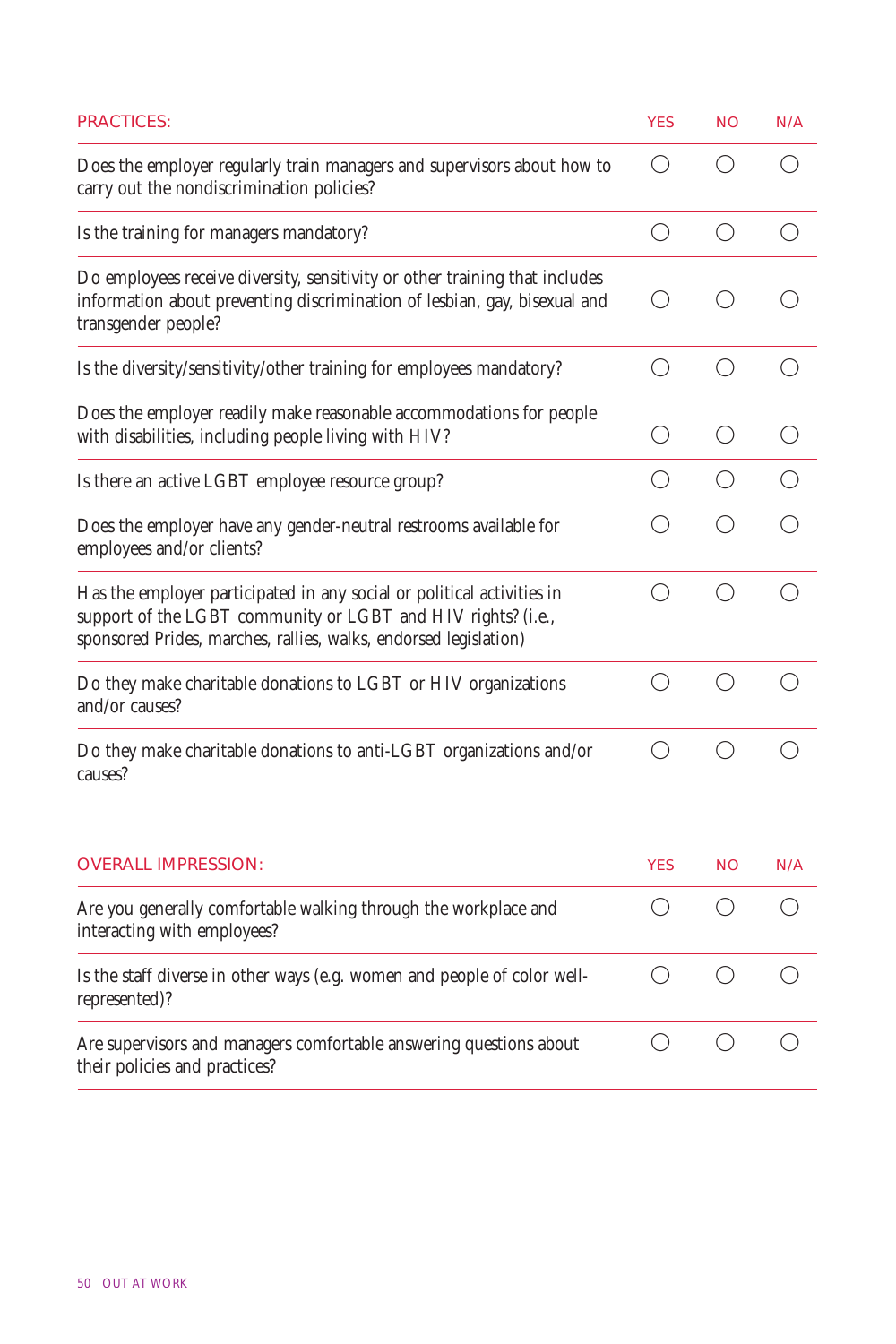# DOCUMENTING HARASSMENT AND DISCRIMINATION

# INCIDENT SHEET

Use this sheet to keep a written record of any instances of discrimination, whether you are subjected to it yourself or are a witness. Make a copy of this sheet and write down your experience as soon as possible. If there is a legal claim, other people will be able to read what you wrote, so don't say anything that is inaccurate or that you wouldn't want others to read later.

Keep all of your Incident Sheets and supporting documentation in a safe place away from your workplace.

| DATE AND TIME OF INCIDENT |                 |  |
|---------------------------|-----------------|--|
| <b>LOCATION</b>           |                 |  |
| PEOPLE INVOLVED:          |                 |  |
| <b>NAME</b>               | <b>POSITION</b> |  |
| <b>NAME</b>               | <b>POSITION</b> |  |
| <b>NAME</b>               | <b>POSITION</b> |  |

In your own words, write a description of what took place, including:

- What was said, who said it, when and where it was said, who was in the room or vicinity or heard it
- Any different treatment (i.e., if heterosexual employees were treated differently in a similar situation)
- Any procedures or policies that weren't followed
- Any reasons the employer gave for what happened
- Timing (for example, if problems seemed to start after you came out to your boss or coworkers)

*(Attach additional sheets, if needed.)*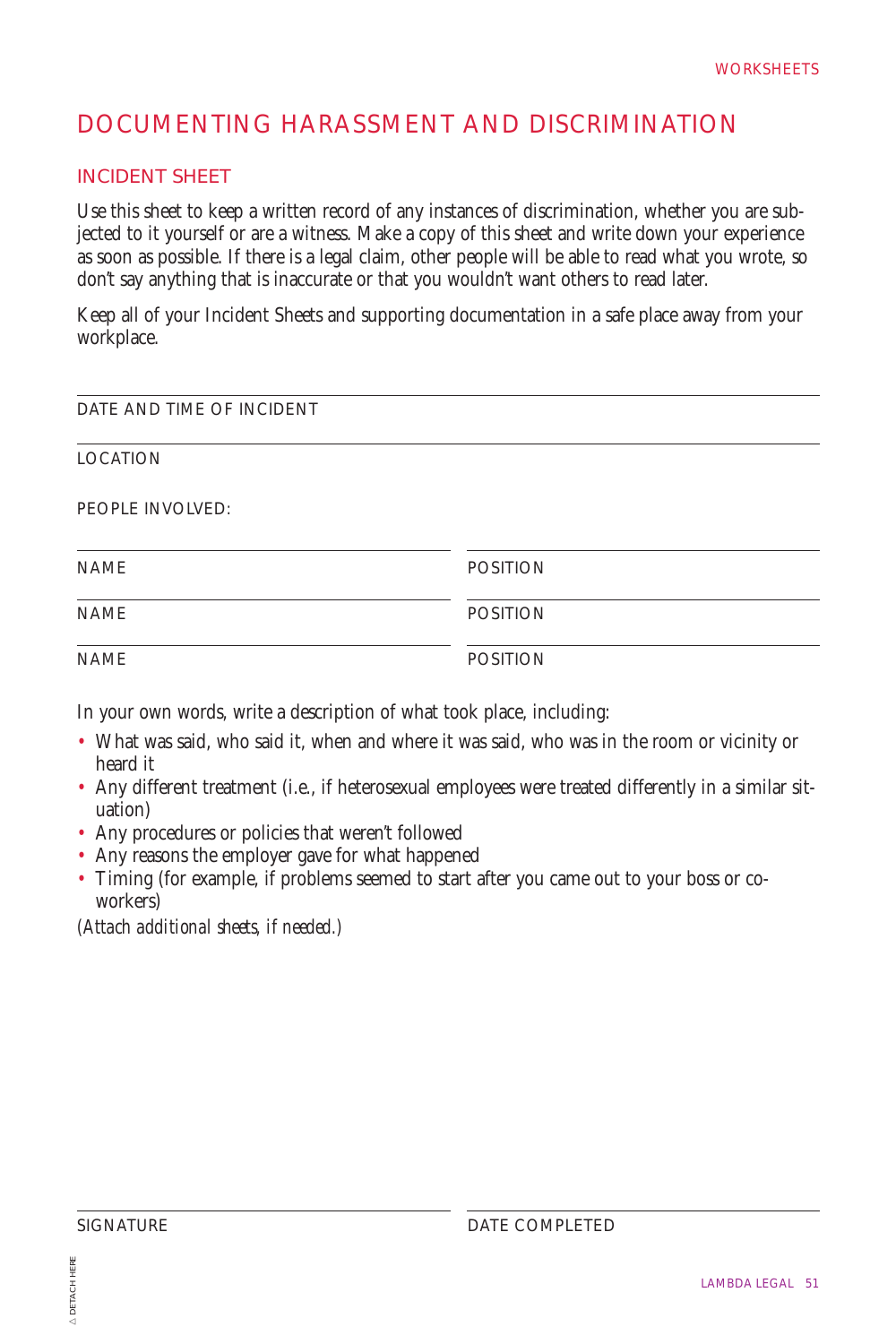WITNESSES:

| <b>NAME</b>         | <b>POSITION</b>   |  |
|---------------------|-------------------|--|
| <b>HOME ADDRESS</b> |                   |  |
| <b>HOME PHONE</b>   | <b>CELL PHONE</b> |  |
| <b>NAME</b>         | <b>POSITION</b>   |  |
| <b>HOME ADDRESS</b> |                   |  |
| <b>HOME PHONE</b>   | <b>CELL PHONE</b> |  |
| <b>NAME</b>         | <b>POSITION</b>   |  |
| <b>HOME ADDRESS</b> |                   |  |
| <b>HOME PHONE</b>   | <b>CELL PHONE</b> |  |

What attempts have you or others made to address the situation and when did these attempts take place?

Attach supporting documentation, including:

- Copies or photographs of any offensive material
- Statements of co-workers who may have witnessed discriminatory treatment against you and other LGBT or HIV-affected employees
- Copies of any correspondence you sent to your employer to notify them of the incident or ask them to take corrective action
- Copies of any responses from your employer
- Copies of any relevant employment policies
- If you are fired, documentation from your employer stating the reason you were fired
- Copies of your employment record, including evaluations and disciplinary actions
- Copies of any paperwork you are asked to sign such as a severance agreement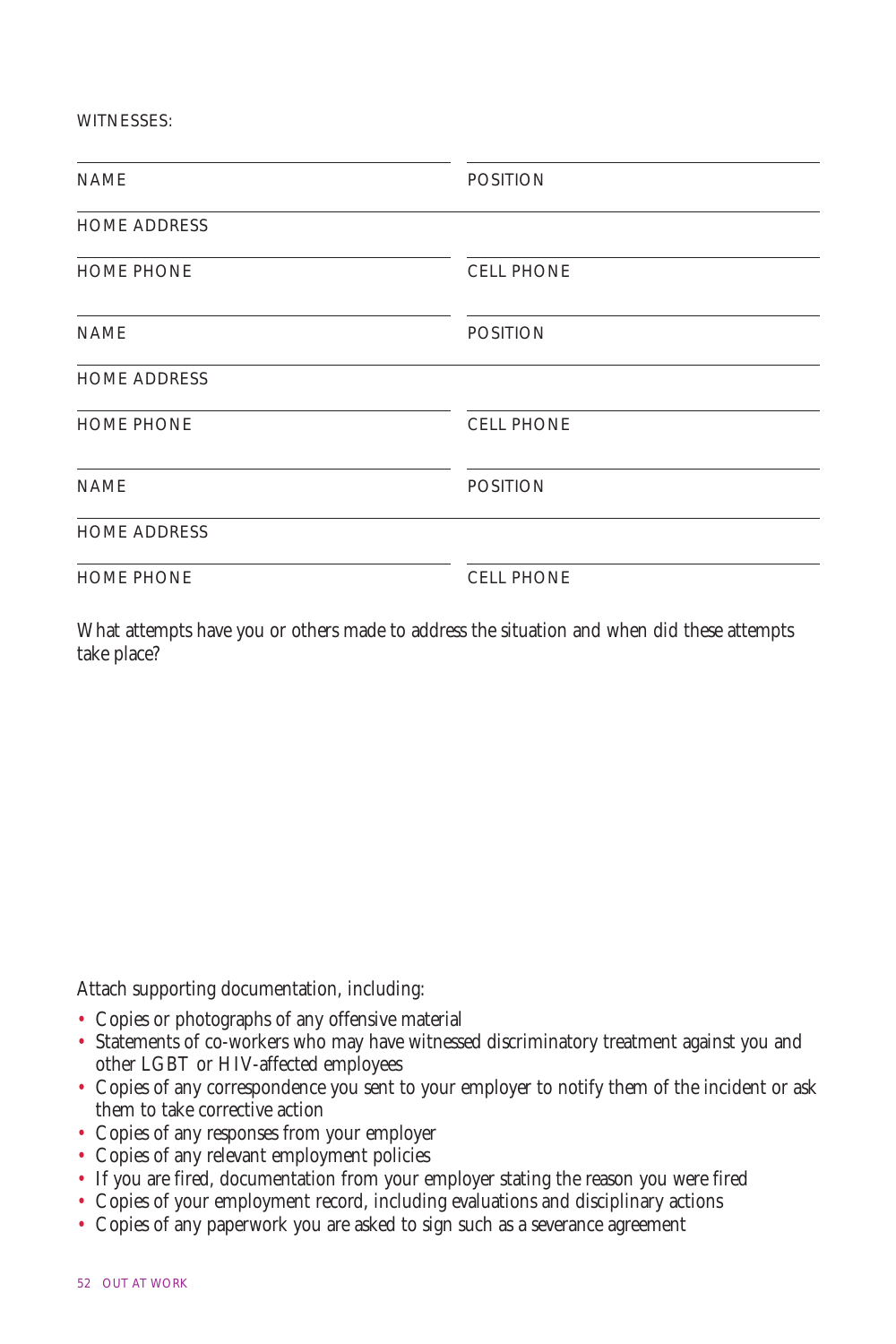# TRACKING STATE AND LOCAL LAWS & POLICIES

There is no federal law that expressly forbids workplace discrimination against lesbian, gay, bisexual and transgender people, and state and local protections vary greatly. Follow these four steps to research and record the protections that do exist where you work.

STEP 1 ARE THERE STATEWIDE NONDISCRIMINATION **LAWS?** 

Some states have banned discrimination based on sexual orientation and gender identify for public sector (state) employees. More than one third of all states specifically ban workplace discrimination in the private sector based on sexual orientation. And only a handful of states ban discrimination based on gender identity in the private sector.

FIND OUT IF YOUR STATE HAS PUBLIC AND/OR PRIVATE SECTOR EMPLOYMENT PROTECTIONS BY USING THE "IN YOUR STATE" FEATURE ON LAMBDA LEGAL'S WEBSITE AT WWW.LAMBDALEGAL.ORG/OUR-WORK/STATES.

STEP<sub>2</sub> ARE THERE CITY AND COUNTY NONDISCRIMINATION LAWS AND/OR EQUAL BENEFITS POLICIES?

A growing number of city and local governments have enacted additional policies and laws to provide protections for LGBT employees. Some cities and counties have passed laws that ban discrimination based on sexual orientation and gender identity. In some cases, local government entities have made equal health benefits available to domestic partners of all public employees. A smaller number of municipal governments have passed equal benefits ordinances requiring contractors to offer equal health insurance benefits to the domestic partners of their employees.

FIND OUT IF THERE ARE CITY AND/OR COUNTY PROTECTIONS WHERE YOU LIVE AND WORK BY USING THE HUMAN RIGHTS CAMPAIGN'S COUNTY AND CITY INTERACTIVE SEARCH TOOL IN THE "WORKPLACE" SECTION OF HRC'S WEBSITE AT WWW.HRC.ORG

# SPECIFIC HIV LAWS?

STEP 3 Many states have laws that regulate who must be notified about **ARE THERE STATE-** HIV/AIDS cases and how the privacy of people living with HIV must be protected.

TO FIND OUT WHAT LAWS IN YOUR STATE MAY IMPACT CONFIDENTIALITY AND PRIVACY IN THE WORKPLACE FOR PEOPLE LIVING WITH HIV, ENTER YOUR STATE OR CITY'S NAME AND "HEALTH DEPARTMENT" IN YOUR INTERNET SEARCH ENGINE. THE WEBSITE WWW.FINDLAW.COM ALSO HAS INFORMATION IN ITS STATE LAWS SECTION.

### STEP 4 WHAT LAWS HAVE BEEN PROPOSED?

There may be efforts to enact laws or policies in your state, county or city related to workplace rights.

TO LEARN ABOUT PENDING LEGISLATION OR POLICIES, CONTACT YOUR LGBT STATE ADVOCACY ORGANIZATION (WWW.EQUALITYFEDERATION.ORG) TO LEARN ABOUT PENDING EMPLOYMENT LEGISLATION AND ACTIVISM IN YOUR REGION.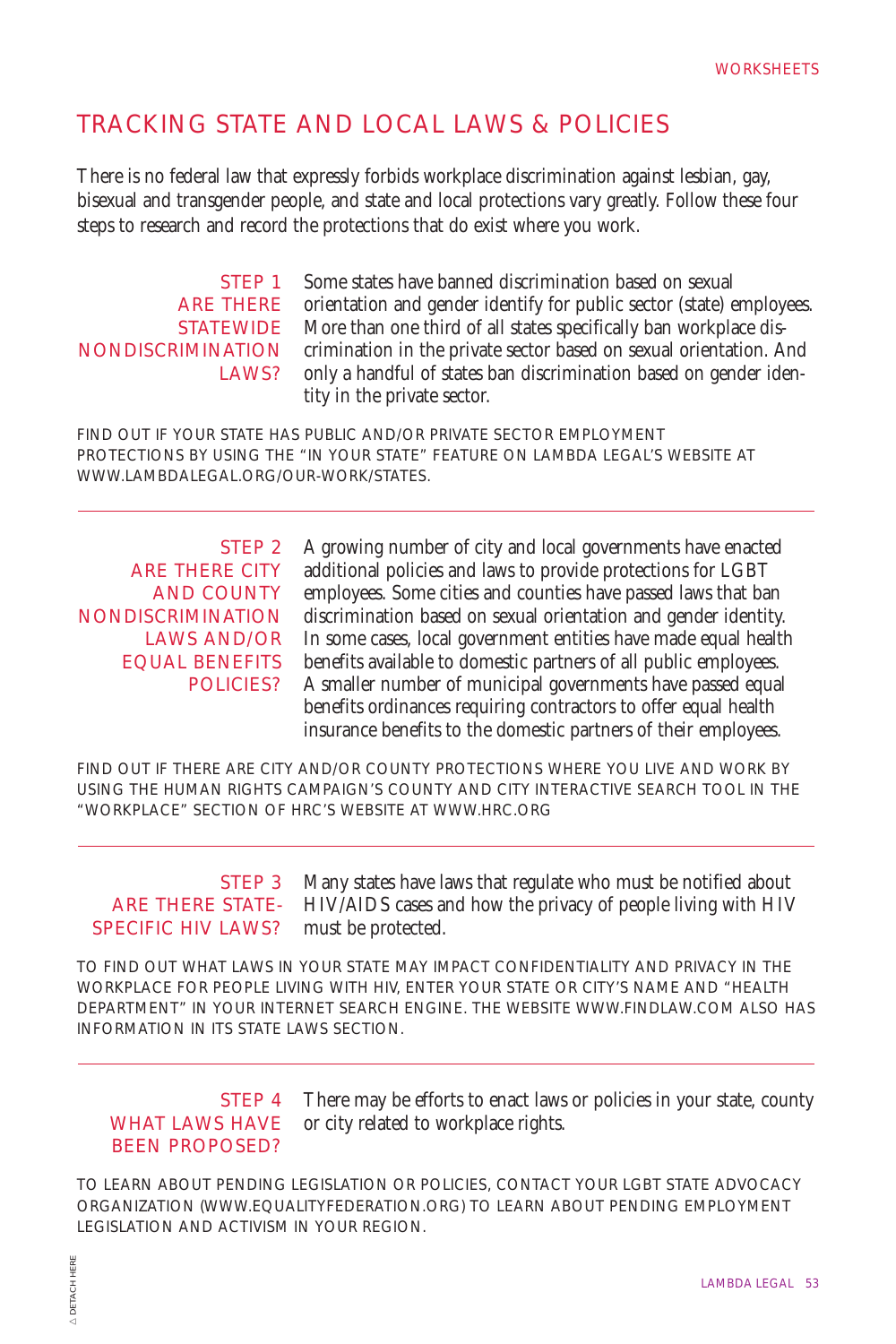| <b>MY STATE:</b>                                                                                                                        | <b>YES</b> | <b>NO</b> |
|-----------------------------------------------------------------------------------------------------------------------------------------|------------|-----------|
| bans workplace discrimination of public employees based on sexual orientation                                                           |            |           |
| bans workplace discrimination of public employees based on gender identity                                                              |            |           |
| bans workplace discrimination of private employees based on sexual orientation                                                          |            |           |
| bans workplace discrimination of private employees based on gender identity                                                             |            |           |
| makes equal health benefits available to domestic partners of public employees                                                          |            |           |
| regulates HIV/AIDS notification or confidentiality of people living with HIV that<br>could relate to the workplace<br>If Yes, describe: |            |           |
| has pending laws or policies regarding workplace equality<br>If Yes, describe:                                                          |            |           |

What group(s) are advocating for these laws?

| <b>MY COUNTY/CITY</b>                                                                                                                   | <b>YES</b> | <b>NO</b> |
|-----------------------------------------------------------------------------------------------------------------------------------------|------------|-----------|
| bans workplace discrimination of public employees based on sexual orientation                                                           |            |           |
| bans workplace discrimination of public employees based on gender identity                                                              |            |           |
| makes equal health benefits available to domestic partners of public employees                                                          |            |           |
| has an equal benefits ordinance                                                                                                         |            |           |
| regulates HIV/AIDS notification or confidentiality of people living with HIV that<br>could relate to the workplace<br>If Yes, describe: |            |           |
| has pending laws or policies regarding workplace equality<br>If Yes. describe:                                                          |            |           |
| What group(s) are advocating for these laws?                                                                                            |            |           |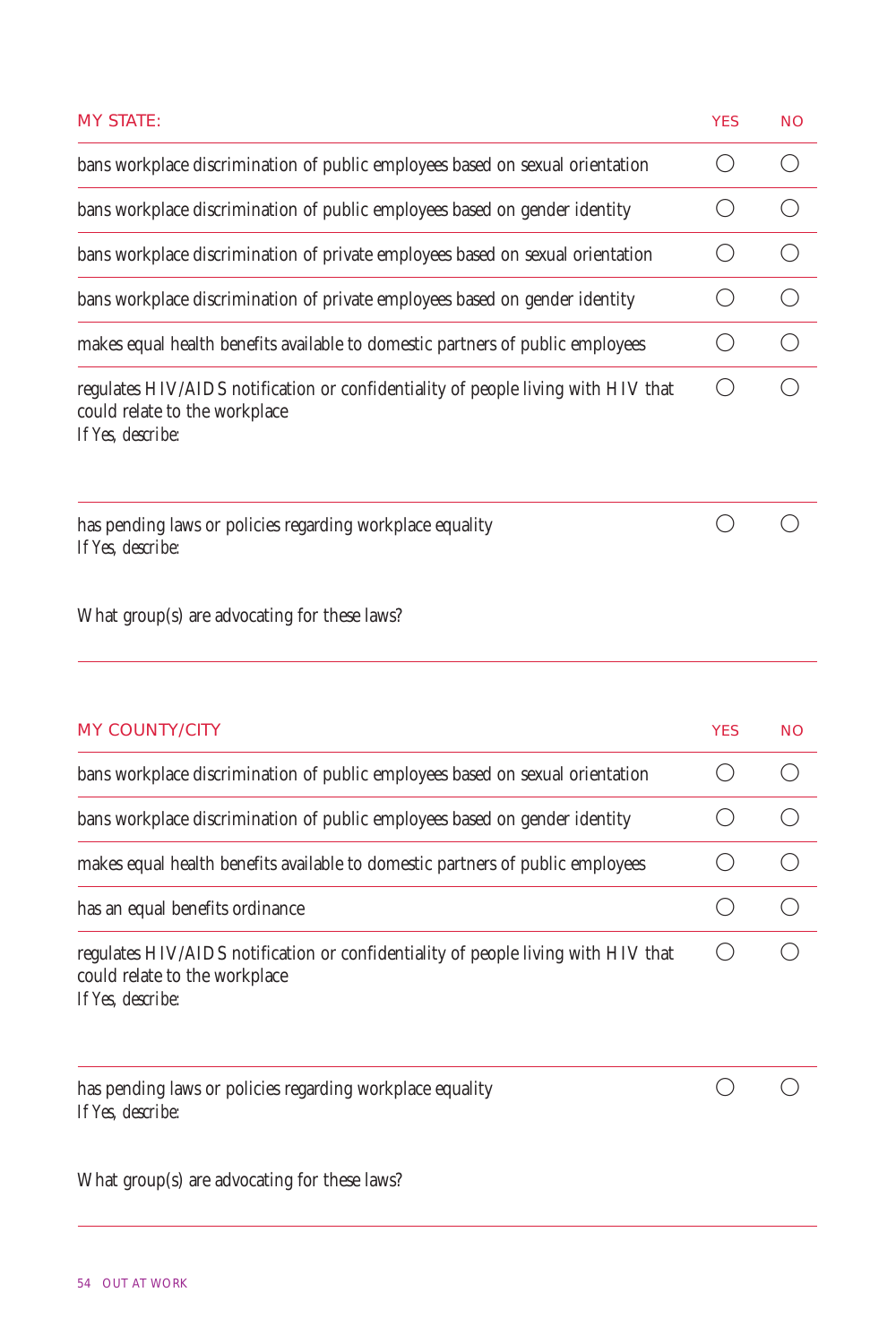

Lambda Legal is a national organization committed to achieving full recognition of the rights of lesbians, gay men, bisexuals, transgender people and those with HIV through impact litigation, education and public policy work.

Lambda Legal's publications are made possible through donations from people like you. To make a difference today, please visit www.lambdalegal.org/donate.